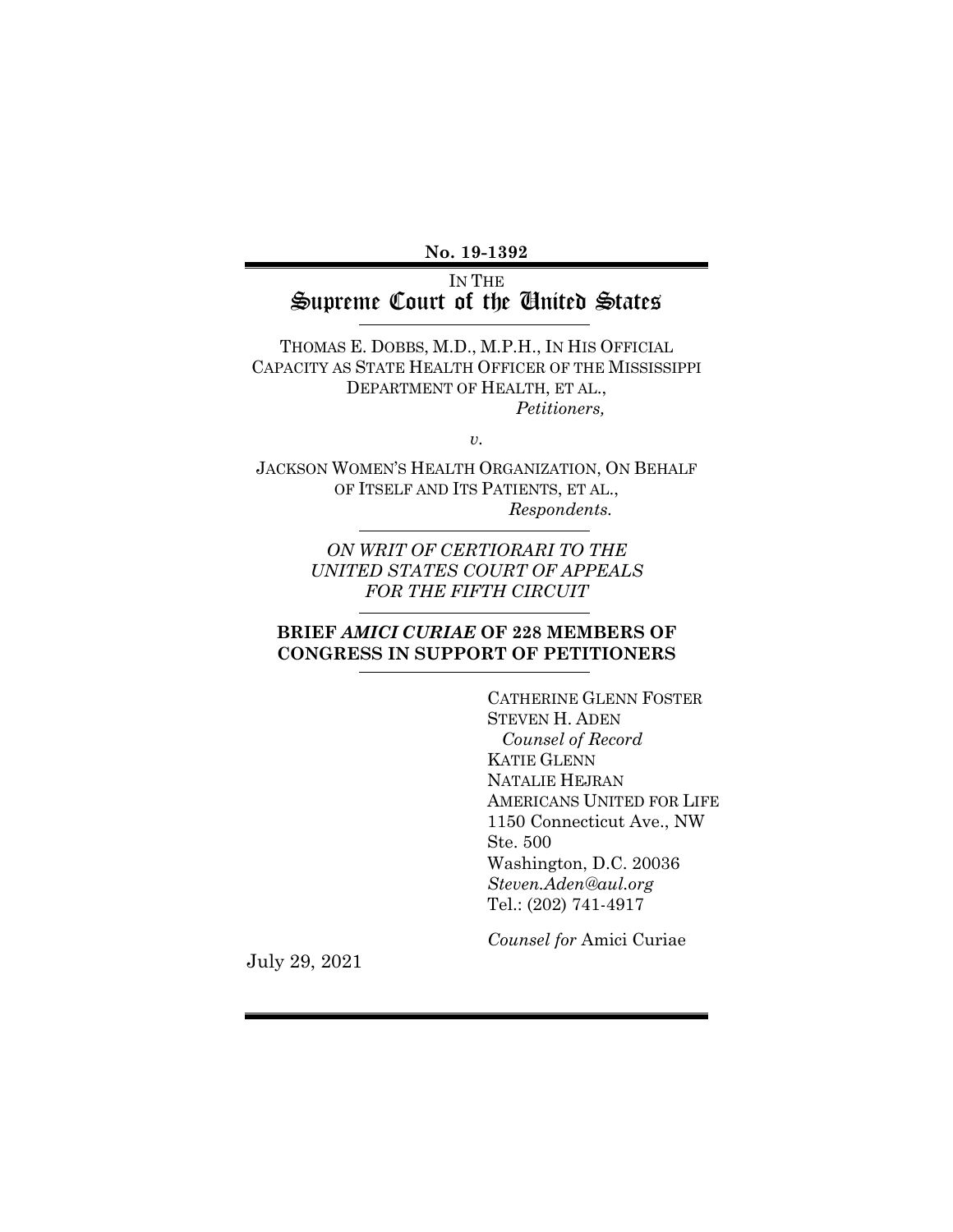## **TABLE OF CONTENTS**

| L.   | THREE DECADES AFTER CASEY, THE<br>SUPREME COURT HAS FAILED TO<br>CLARIFY THE MEANING OF THE<br>VIABILITY LINE OR PROVIDE RELIABLE<br>GUIDANCE ON ITS ROLE IN THE                                            |
|------|-------------------------------------------------------------------------------------------------------------------------------------------------------------------------------------------------------------|
| II.  | FEDERAL COURTS HAVE MISTAKENLY<br><b>INTERPRETED THE VIABILITY LINE AS A</b><br>CATEGORICAL PROHIBITION ON THE<br>REGULATION OF ABORTION, INHIBITING<br>ELECTED LAWMAKERS FROM<br>FURTHERING CRITICAL STATE |
| III. | THE COURTS' PERCEPTION OF THE<br>VIABILITY LINE AS A CATEGORICAL<br>PROHIBITION HAMSTRINGS THE STATES<br>FROM BRINGING CRITICAL EVIDENCE                                                                    |
| IV.  | THE STATES HAVE NUMEROUS CRITICAL<br>INTERESTS IN REGULATING ABORTION<br>THAT ARISE IN THE FIRST HALF OF                                                                                                    |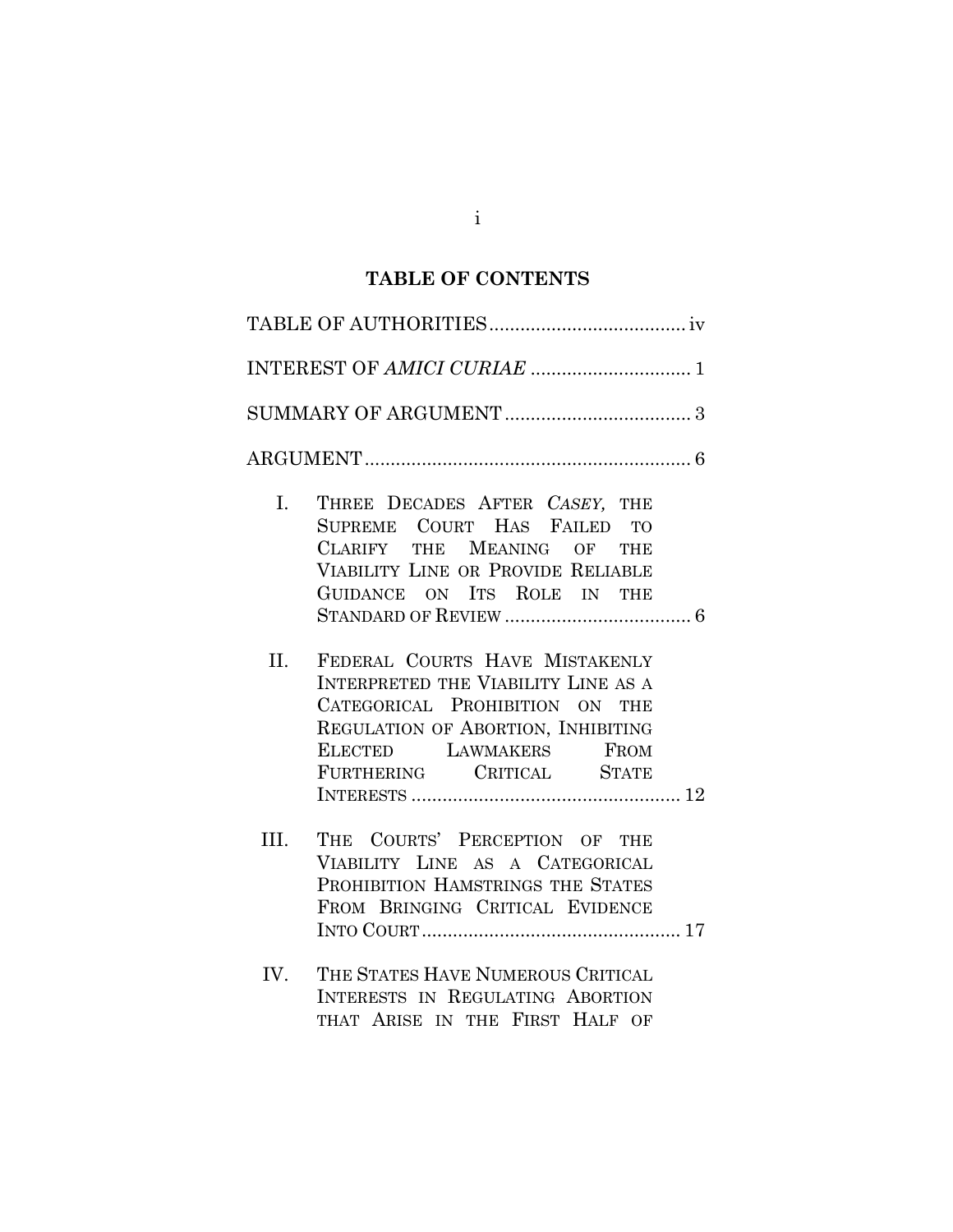| PREGNANCY, THE PERIOD CURRENTLY                                                                                                                                                                                                                         |
|---------------------------------------------------------------------------------------------------------------------------------------------------------------------------------------------------------------------------------------------------------|
| TIED UP IN THE CASEY VIABILITY                                                                                                                                                                                                                          |
| A. The Viability Standard Hinders States<br>from Protecting Women from Greatly<br>Increased Physical Risks That<br>Accompany Later-Term Abortions21                                                                                                     |
| B. The Viability Standard Hinders States<br>from Protecting Infants in the Second<br>Trimester and Above from the Pain<br>Suffered During the Abortion                                                                                                  |
| C. The Viability Standard Hinders States<br>from Protecting the Medical Profession<br>and the Public from the Horror of<br>Dismemberment Abortion  26                                                                                                   |
| D. The Viability Standard Hinders States<br>from Protecting Children Diagnosed<br>With Down Syndrome and Other<br>Developmental Disabilities from Being                                                                                                 |
| IF NECESSARY TO ENABLE THE PEOPLE'S<br>REPRESENTATIVES TO FURTHER VITAL<br>INTERESTS IN PUBLIC SAFETY,<br>EQUALITY, AND THE INTEGRITY OF THE<br>MEDICAL PROFESSION, ROE AND CASEY<br>SHOULD BE RECONSIDERED AND, IF<br>APPROPRIATE, WHOLLY OR PARTIALLY |

ii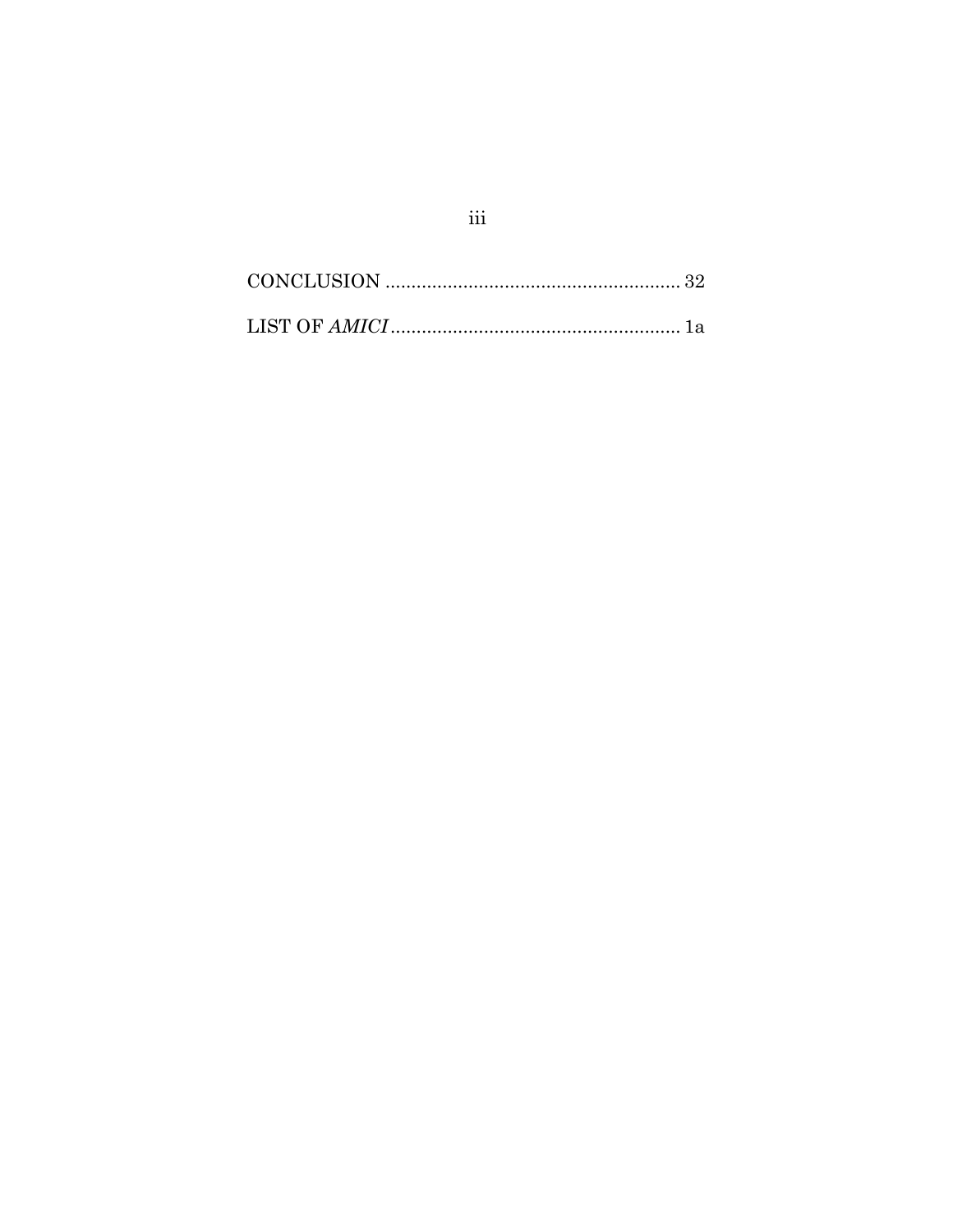## **TABLE OF AUTHORITIES**

| Page(s)<br>Cases                                                                                             |
|--------------------------------------------------------------------------------------------------------------|
| Akron v. Akron Ctr. for Reprod. Health,                                                                      |
| Bernard v. Individual Members of the Ind.<br>Med. Licensing Bd.,<br>392 F. Supp. 3d 935 (S.D. Ind. 2019)  27 |
| Box v. Planned Parenthood of Ind. & Ky., Inc.,                                                               |
| Bryant v. Woodall,<br>363 F. Supp. 3d 611 (M.D.N.C.                                                          |
| Buck v. Bell,                                                                                                |
| Central Green Co. v. United States,                                                                          |
| City of Cleburne, Tex. v. Cleburne Living Ctr.,                                                              |
| Cohens v. Virginia,                                                                                          |
| Colautti v. Franklin,                                                                                        |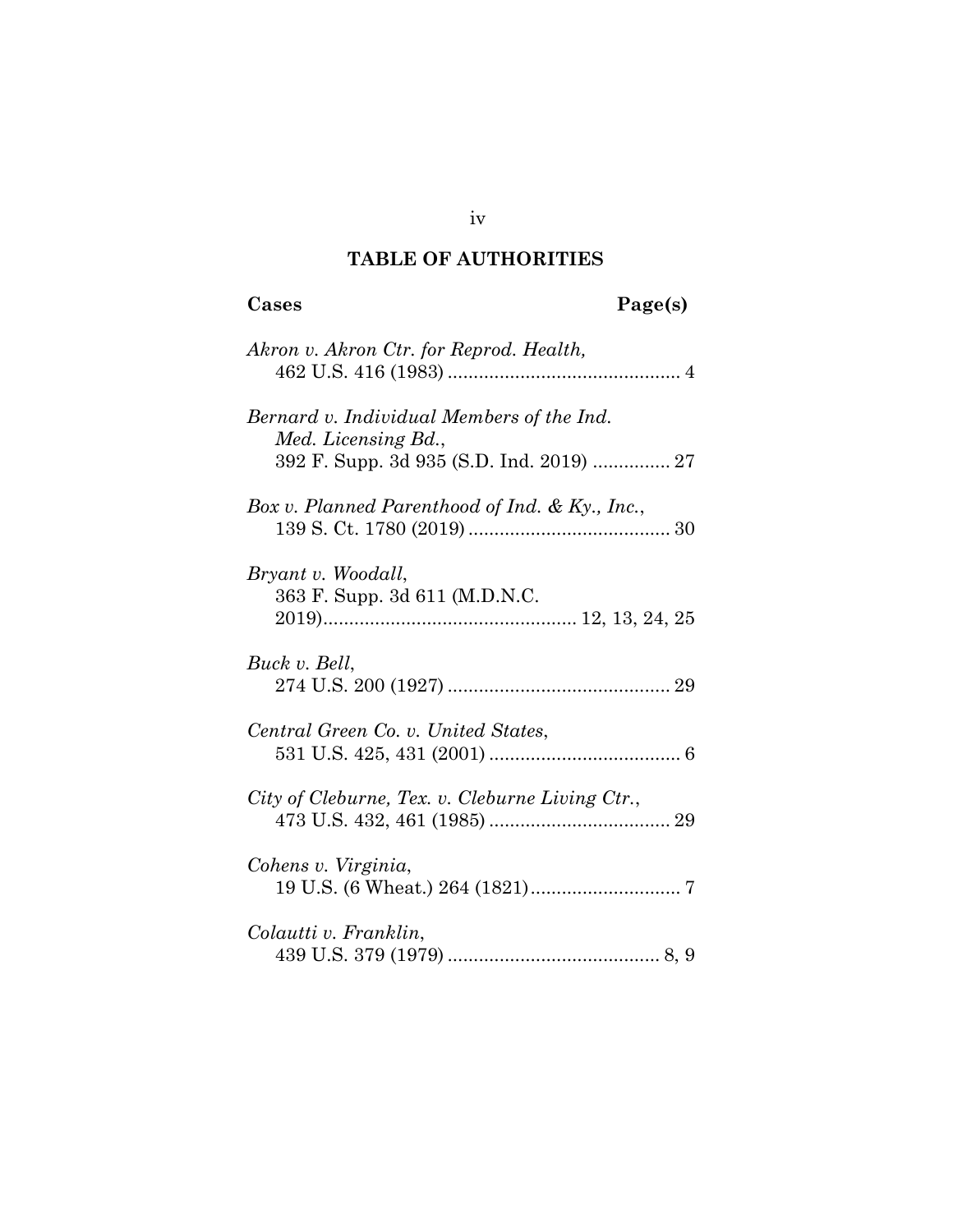| Currier v. Jackson Women's Health Org.,<br>940 F. Supp. 2d 416 (S. D. Miss. 2013)  28                      |
|------------------------------------------------------------------------------------------------------------|
| Doe v. Bolton,                                                                                             |
| Edwards v. Beck,<br>786 F.3d 1113 (8th Cir. 2015) 14, 16                                                   |
| <b>EMW Women's Surgical Ctr. v. Friedlander,</b><br>No. 19-5516 (6th Cir. June 2, 2020)  27                |
| Garcia v. San Antonio Metro. Transit Auth.,                                                                |
| Glus v. Brooklyn E. Dist. Terminal,                                                                        |
| Gonzales v. Carhart,                                                                                       |
| Gonzales v. Oregon,                                                                                        |
| Guam Society of Obstetricians & Gynecologists v.<br>Ada<br>962 F.2d 1366 (9th Cir. 1992) cert. denied, 506 |
| Humphrey's Ex'r. v. United States,                                                                         |
| Hodes & Nauser, MDs, P.A. v. Schmidt,<br>440 P.3d 461 (Kan. 2019) 26, 27                                   |

v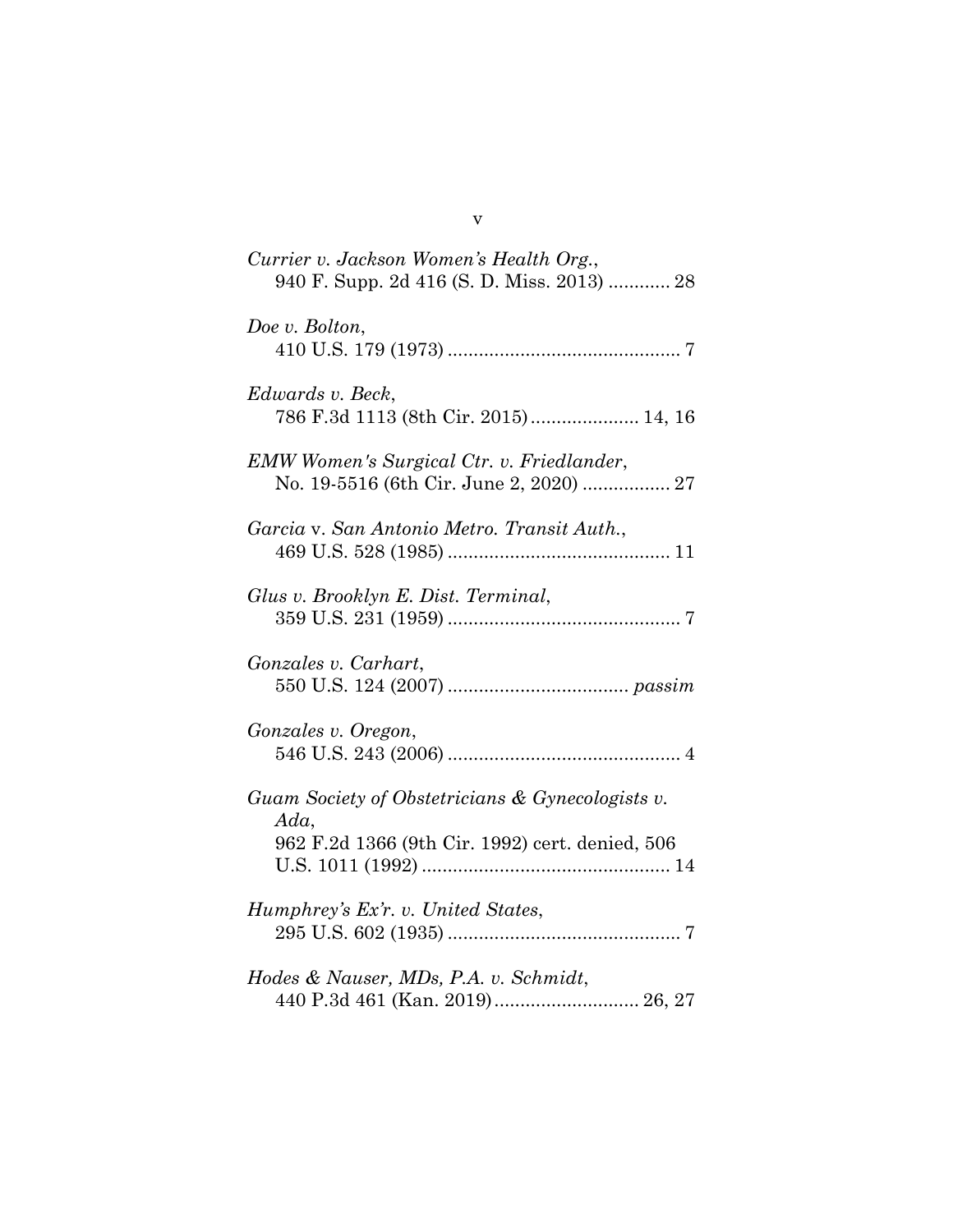| Hopkins v. Jegley,<br>No. 4:17-cv-00404-KGB (E.D. Ark. Dec. 22,                      |
|--------------------------------------------------------------------------------------|
| <i>Isaacson v. Horne,</i><br>716 F.3d 1213 (9th Cir. 2013)  14, 16, 24               |
| Jane L. v. Bangerter,<br>102 F.3d 1112 (10th Cir. 1996) 14, 24                       |
| Jackson Women's Health Org. v. Currier,<br>320 F. Supp. 3d 828 (S.D. Miss. 2018)  17 |
| June Medical Services v. Gee,<br>No. 16-cv-444 (M.D. La. Nov. 16, 2017)  27          |
| June Medical Services v. Russo,                                                      |
| Karlin v. Foust,                                                                     |
| Little Rock Family Planning Servs. v.<br>Rutledge,                                   |
| Maher v. Roe,                                                                        |
| McCormack v. Hiedeman,<br>900 F. Supp. 2d 1128 (D. Idaho 2013) 12, 15                |
| McCormack v. Herzog<br>788 F.3d 1017 (9th Cir. 2015) 12, 15, 24                      |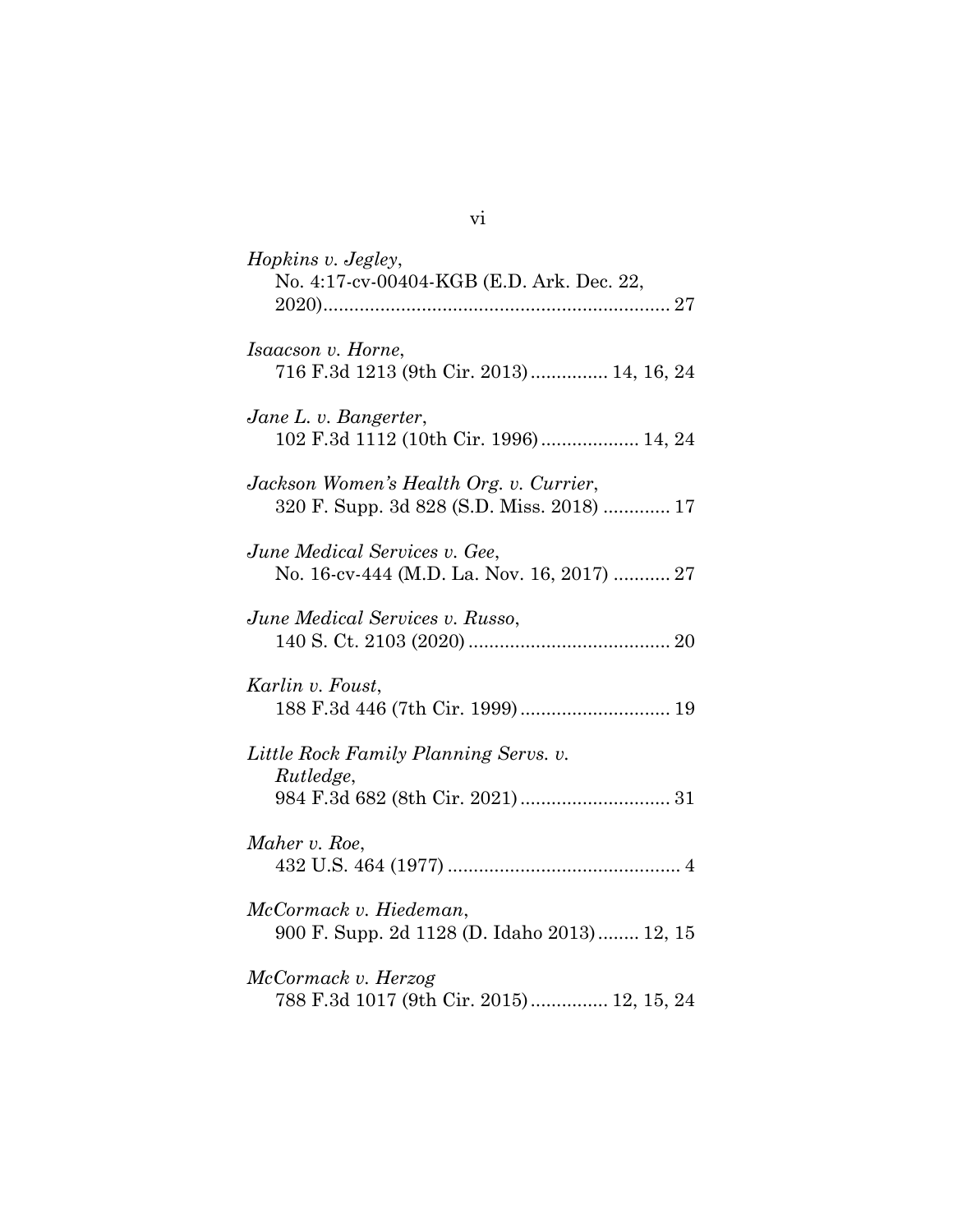| Memphis Ctr. for Reprod. Health v. Slatery,<br>No. 3:20-cv-00501, 2020 WL 4274198 (M.D.                                       |
|-------------------------------------------------------------------------------------------------------------------------------|
| MKB Mgmt. Corp. v. Stenehjem,                                                                                                 |
| Nova Health Sys. v. Pruitt,<br>No. CV-2015-1838 (Okla. County Dist. Ct. Oct. 28,                                              |
| Olmstead v. L.C.,                                                                                                             |
| Planned Parenthood of Cent. Mo. v. Danforth,                                                                                  |
| Planned Parenthood of Southeastern Pennsylvania<br>v. Casey,                                                                  |
| Planned Parenthood of Ind. & Ky., Inc. v.<br>Box,                                                                             |
| Planned Parenthood of Ind. & Ky., Inc. v.<br>Comm'r of the Ind. State Dep't of Health,                                        |
| Planned Parenthood of Ind. & Ky., Inc. v.<br>Comm'r of the Ind. State Dep't of Health,<br>917 F.3d 532 (7th Cir. 2018) 14, 15 |

## vii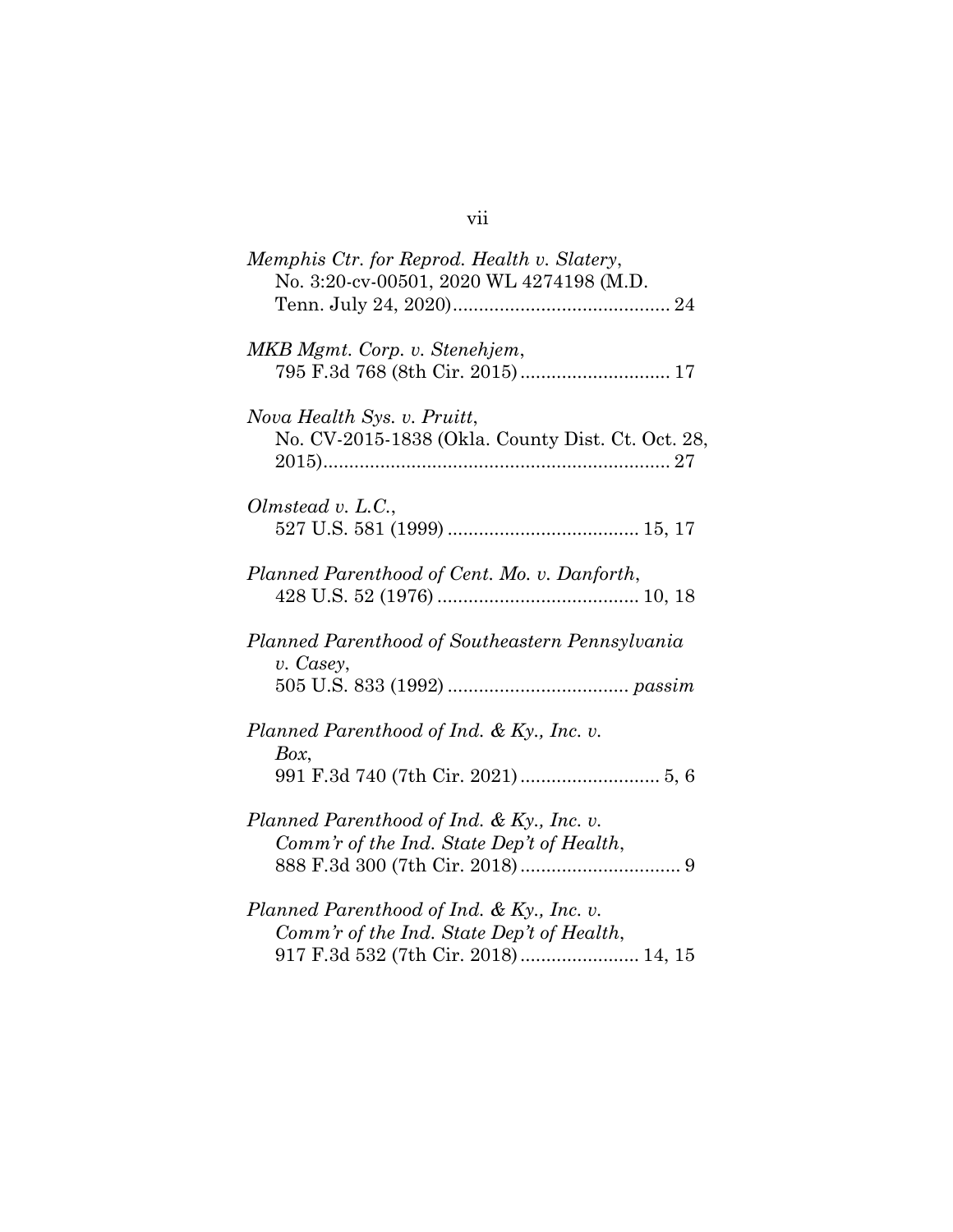## viii

| Planned Parenthood Sw. Ohio Region v. Yost,<br>(No. 19-118) (S.D. Ohio Jan. 2., 2020) 27                                          |
|-----------------------------------------------------------------------------------------------------------------------------------|
| Pre-Term Cleveland v. Himes,<br>294 F. Supp. 3d 746 (S.D. Ohio 2018)  13, 15                                                      |
| Preterm-Cleveland v. McCloud,                                                                                                     |
| Pre-Term Cleveland v. Yost,<br>394 F. Supp. 3d 796 (S.D. Ohio 2019)  13, 15                                                       |
| Reprod. Health Servs. of Planned Parenthood of St.<br>Louis Region, Inc. v. Parson,<br>389 F. Supp. 3d 631 (W.D. Mo. 2019) 24, 25 |
| Reproductive Health Services of Planned<br>Parenthood of St. Louis Region, Inc. v. Parson,                                        |
| Robinson v. Marshall,<br>415 F. Supp. 3d 1053 (M.D. Ala. 2019)  13, 15                                                            |
| Roe v. Wade,                                                                                                                      |
| Rush Prudential HMO, Inc. v. Moran,                                                                                               |
| Sendak v. Arnold,                                                                                                                 |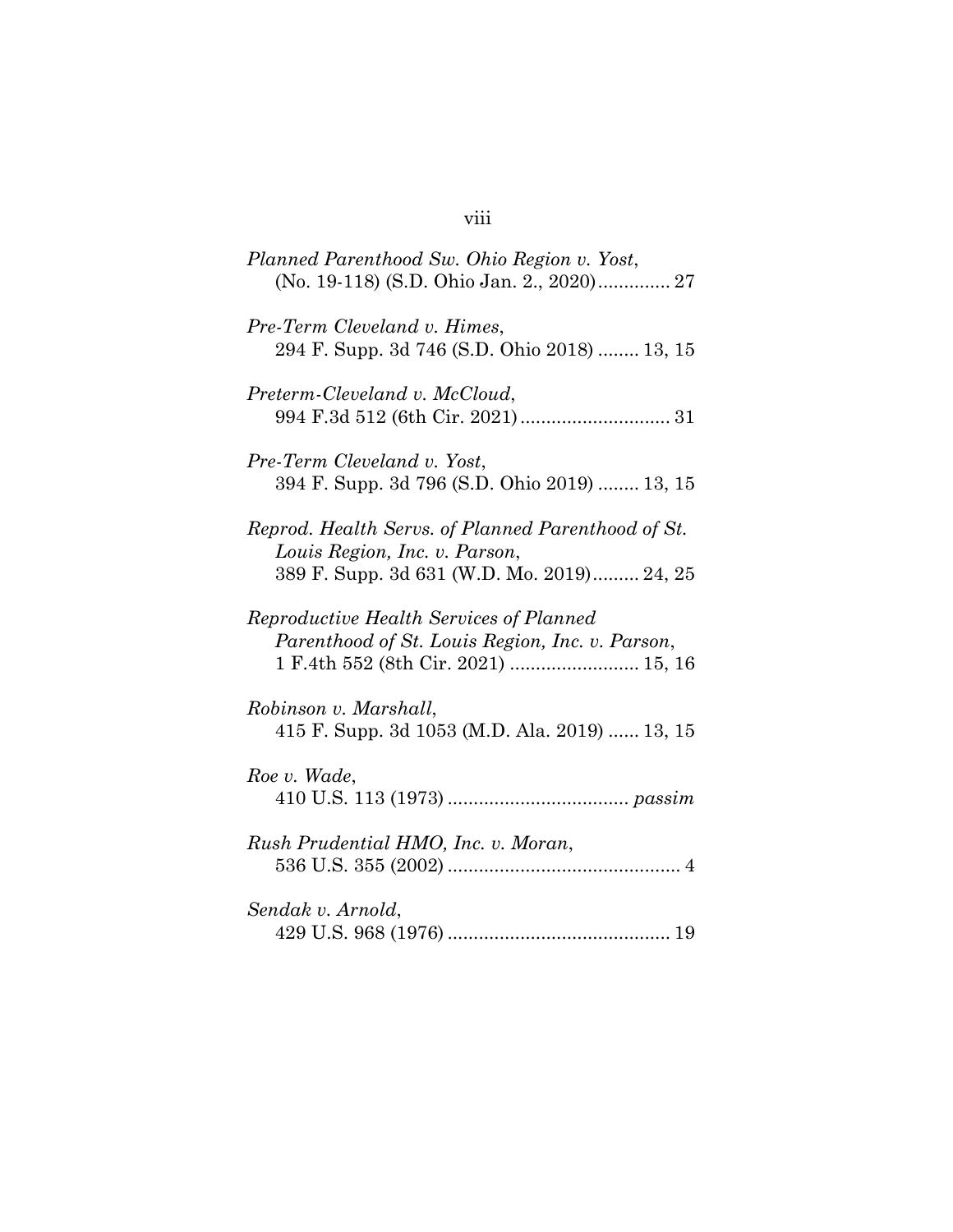| SisterSong Women of Color Reproductive Justice<br>Collective v. Kemp,            |
|----------------------------------------------------------------------------------|
| 472 F. Supp. 3d 1297 (N.D. Ga. 2020) 17                                          |
| Sojourner T. v. Edwards,<br>974 F.2d 27 (5th Cir. 1992), cert. denied,           |
|                                                                                  |
| Stenberg v. Carhart,                                                             |
| Thompson v. Oklahoma,                                                            |
| Thornburgh v. Am. Coll. of Obstetricians &<br>Gynecologists,                     |
|                                                                                  |
| United States v. Wooten,                                                         |
| W. Ala. Women's Ctr. v. Miller,<br>299 F. Supp. 3d 1244 (M.D. Ala. 2017)  27, 28 |
| Whole Woman's Health v. Hellerstedt,                                             |
| Whole Woman's Health v. Paxton,<br>No. 17-51060, (5th Cir. Oct. 13, 2020) 27     |
| Whole Woman's Health Alliance v. Hill,<br>937 F.3d 864 (7th Cir. 2019) 19, 20    |

ix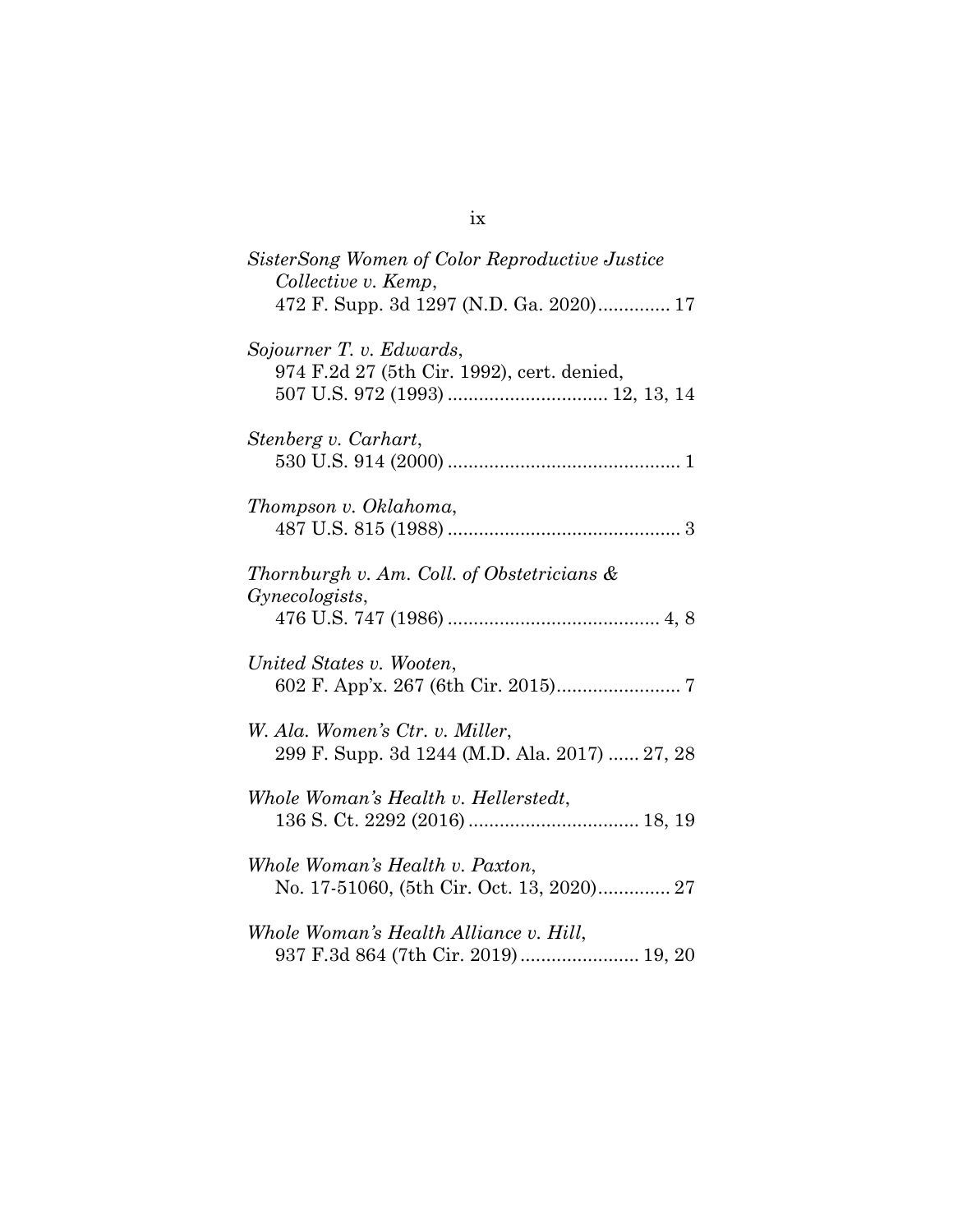| Webster v. Reprod. Health Servs.,  |  |
|------------------------------------|--|
|                                    |  |
|                                    |  |
| Women's Med. Prof'l Corp. v. Taft. |  |
|                                    |  |

### **Statutes**

| Dismemberment Abortion Ban Act, H.R. 558,                                                             |
|-------------------------------------------------------------------------------------------------------|
| <b>Ensuring Accurate and Complete Abortion Data</b><br>Reporting Act, H.R. 581, 117th Cong. (2021)  2 |
|                                                                                                       |
| H.B. 136, 67th Leg., Reg. Sess. (Mont. 2021) 25, 26                                                   |
|                                                                                                       |

x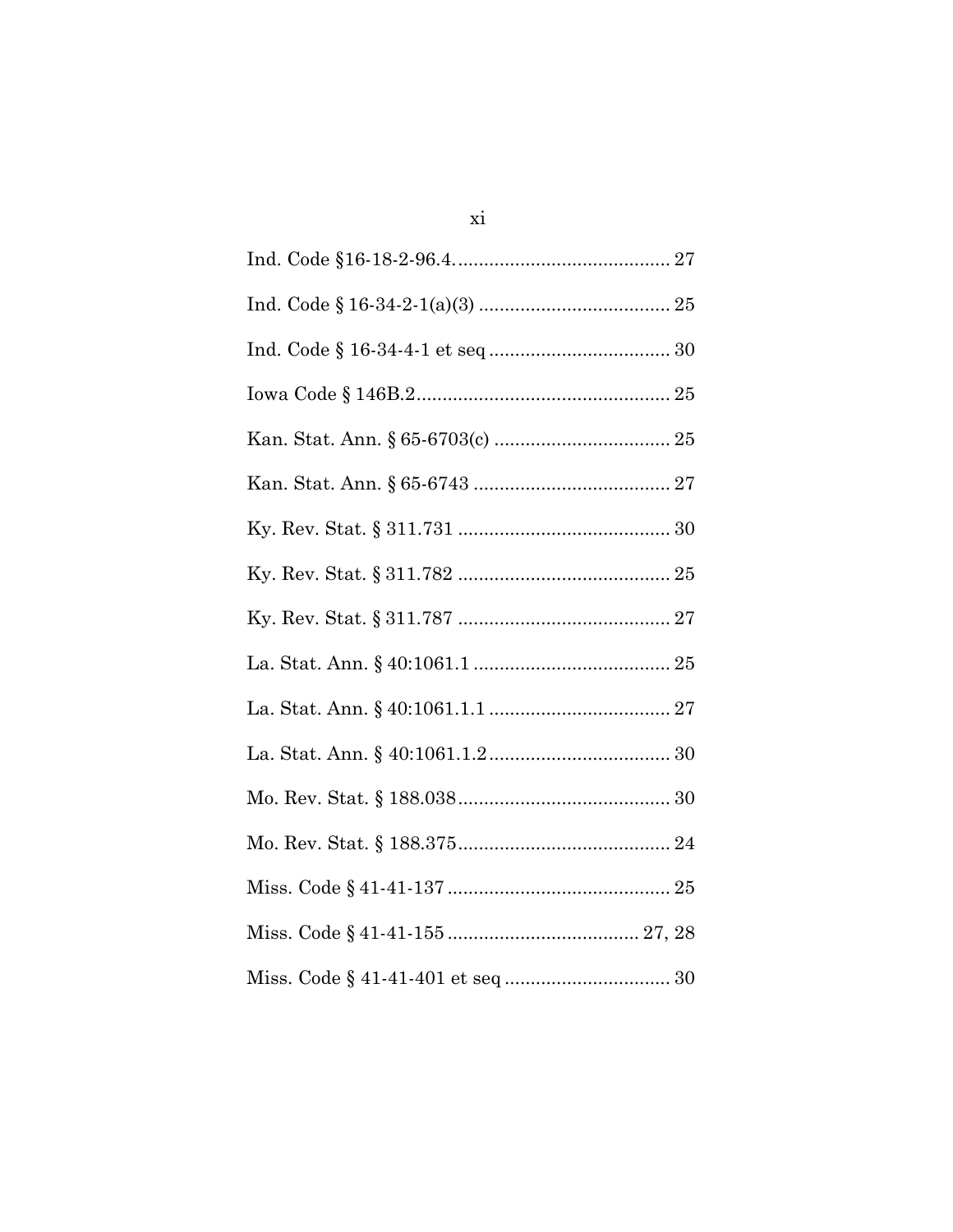| Pain-Capable Unborn Child Protection Act, H.R. |
|------------------------------------------------|
| Pain-Capable Unborn Child Protection Act, S.   |
| Prenatal Nondiscrimination Act, S. 86, 117th   |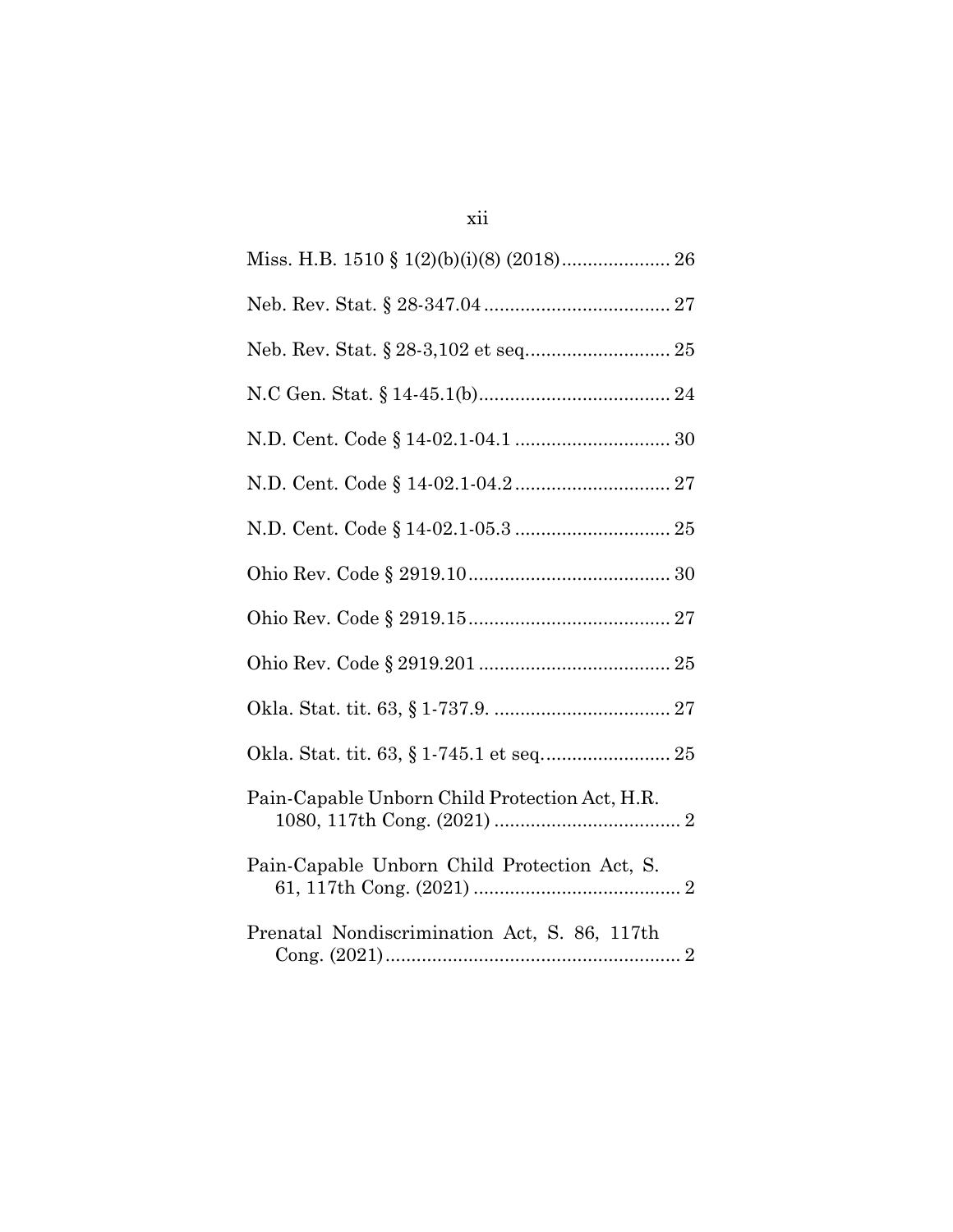| Protecting Individuals with Down Syndrome                                              |
|----------------------------------------------------------------------------------------|
| Protecting Individuals with Down Syndrome                                              |
|                                                                                        |
| S.D. Codified Laws §§ 34-23A-67 to-70 25                                               |
| S.D. Codified Laws §§ 34-23A-89 to -93  30                                             |
| Support and Value Expectant (SAVE) Moms<br>and Babies Act, H.R. 554, 117th Cong.       |
| Support and Value Expectant (SAVE) Moms<br>and Babies Act, S. 78, 117th Cong. (2021) 2 |
|                                                                                        |
|                                                                                        |
| Tex. Health & Safety Code § 171.044  25                                                |
| Tex. Health & Safety Code § 171.152  27                                                |
|                                                                                        |
|                                                                                        |
|                                                                                        |
|                                                                                        |

## xiii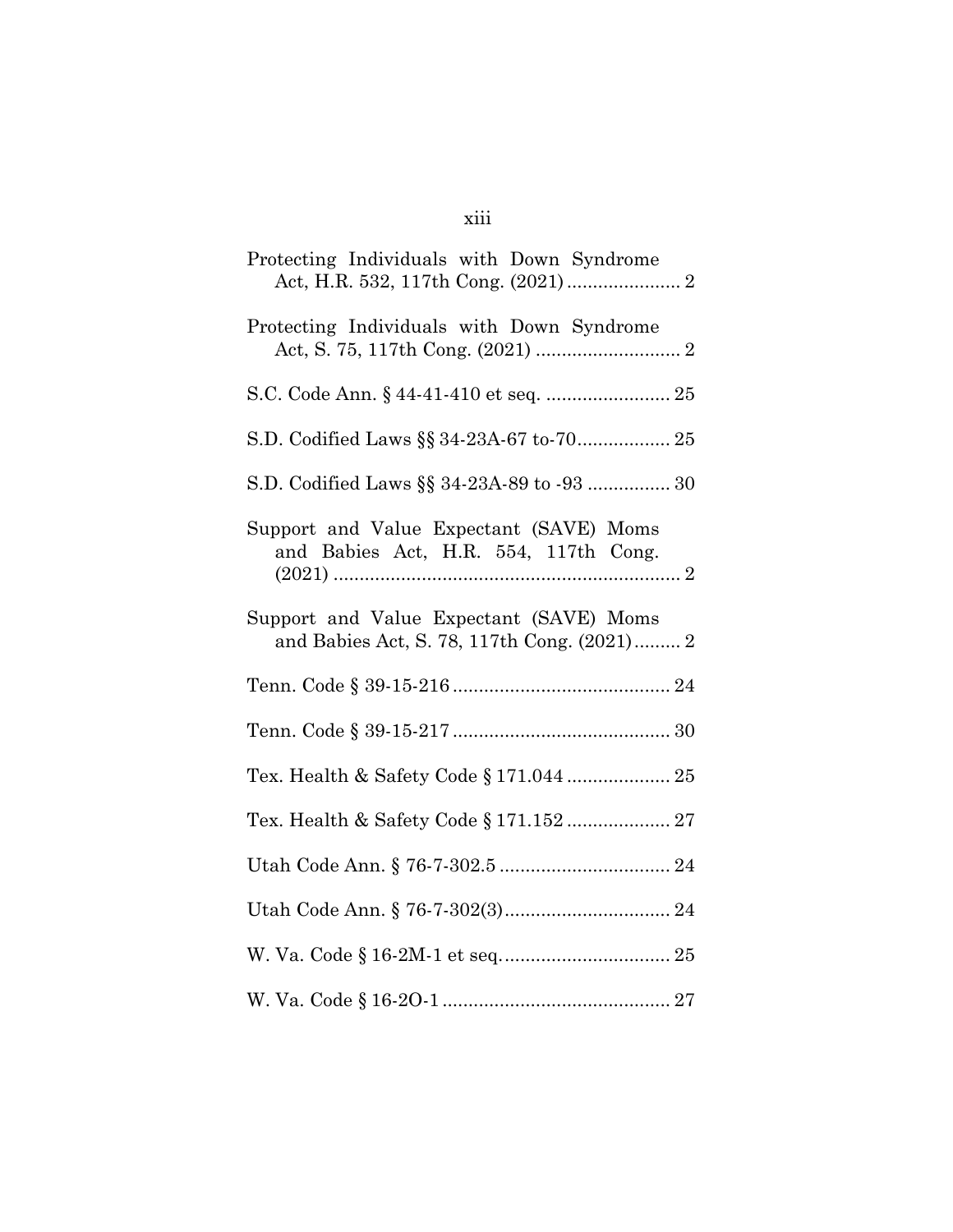## **Other Authorities**

| Kruti Acharya, Prenatal Testing for Intellectual<br>Disability: Misperceptions and Reality With<br>Lessons from Down Syndrome, 17<br>Developmental Disabilities Rsch. Revs. 27         |
|----------------------------------------------------------------------------------------------------------------------------------------------------------------------------------------|
| <i>Abortion</i> , Gallup, https://news.gallup.com/poll/1<br>576/abortion.aspx (last visited June 23,                                                                                   |
| Americans' Opinions on Abortion, Knights of<br>Columbus/Marist Poll National Survey (Jan.<br>2021),<br>http://www.kofc.org/en/resources/news-<br>room/polls/kofc-national-survey-with- |
| Randy Beck, State Interests and the Duration of<br>Abortion Rights, 44 McGeorge L. Rev. 31                                                                                             |
| The Essential Holding of Casey: Rethinking<br>Viability, 75 U. Mo. Kansas City L. Rev. 713                                                                                             |
| Lina Kurdahi Badr et al., Determinants of<br>Premature Infant Pain Responses to Heel<br>Sticks, 36 Pediatric Nursing 129 (2010) 23                                                     |

xiv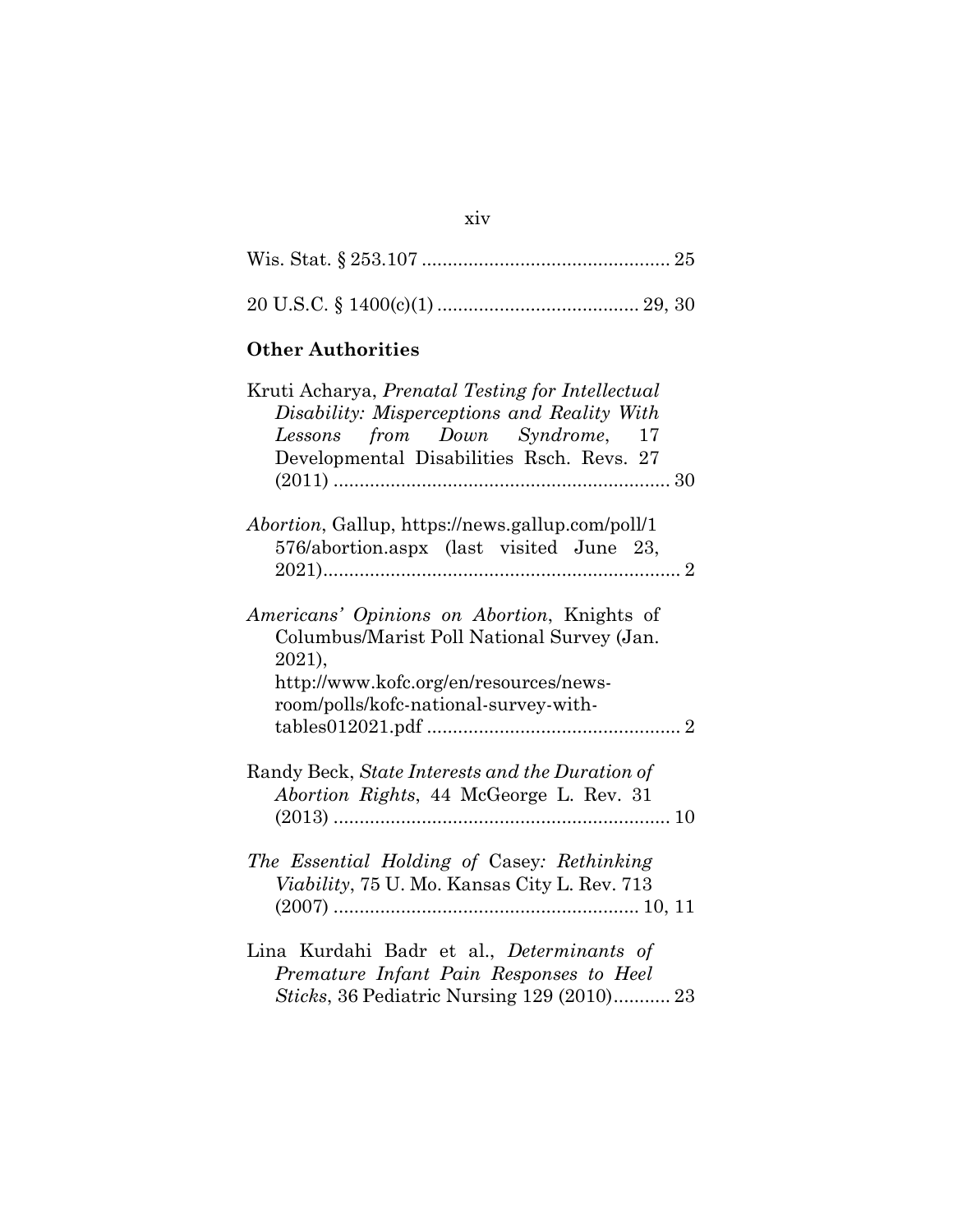| Linda A. Bartlett et al., Risk Factors for Legal<br>Induced Abortion-Related Mortality in the<br>United States, 103 Obstetrics & Gynecology |
|---------------------------------------------------------------------------------------------------------------------------------------------|
| Randy Beck, Twenty-Week Abortion Statutes:<br>Four Arguments, 43 Hastings Const. L.Q.                                                       |
| R. Brusseau and L.A. Bulich, Anesthesia for<br>Fetal Intervention, ESSENTIAL CLINICAL<br>ANESTHESIA 772 (July 2011)  23                     |
| Sherry F. Colb, In Defense of Viability, Dorf on<br>Law (May 26, 2021, 12:00 AM),<br>http://www.dorfonlaw.org/2021/05/in-                   |
| Ruth Colker & Paul D. Grossman, THE LAW OF<br>DISABILITY DISCRIMINATION (8th ed. 2013)  29                                                  |
| Stuart W.G. Derbyshire & John C. Bockmann,<br>Reconsidering Fetal Pain, 46 J. of Med.                                                       |
| John Hart Ely, The Wages of Crying Wolf: A<br>Comment on Roe v. Wade, 82 Yale L.J. 920,                                                     |
| Clarke D. Forsythe, ABUSE OF DISCRETION: THE                                                                                                |
| Henry J. Friendly, Time and Tide in the<br>Supreme Court, 2 Conn. L. Rev. 213 (1968) 6, 7                                                   |

xv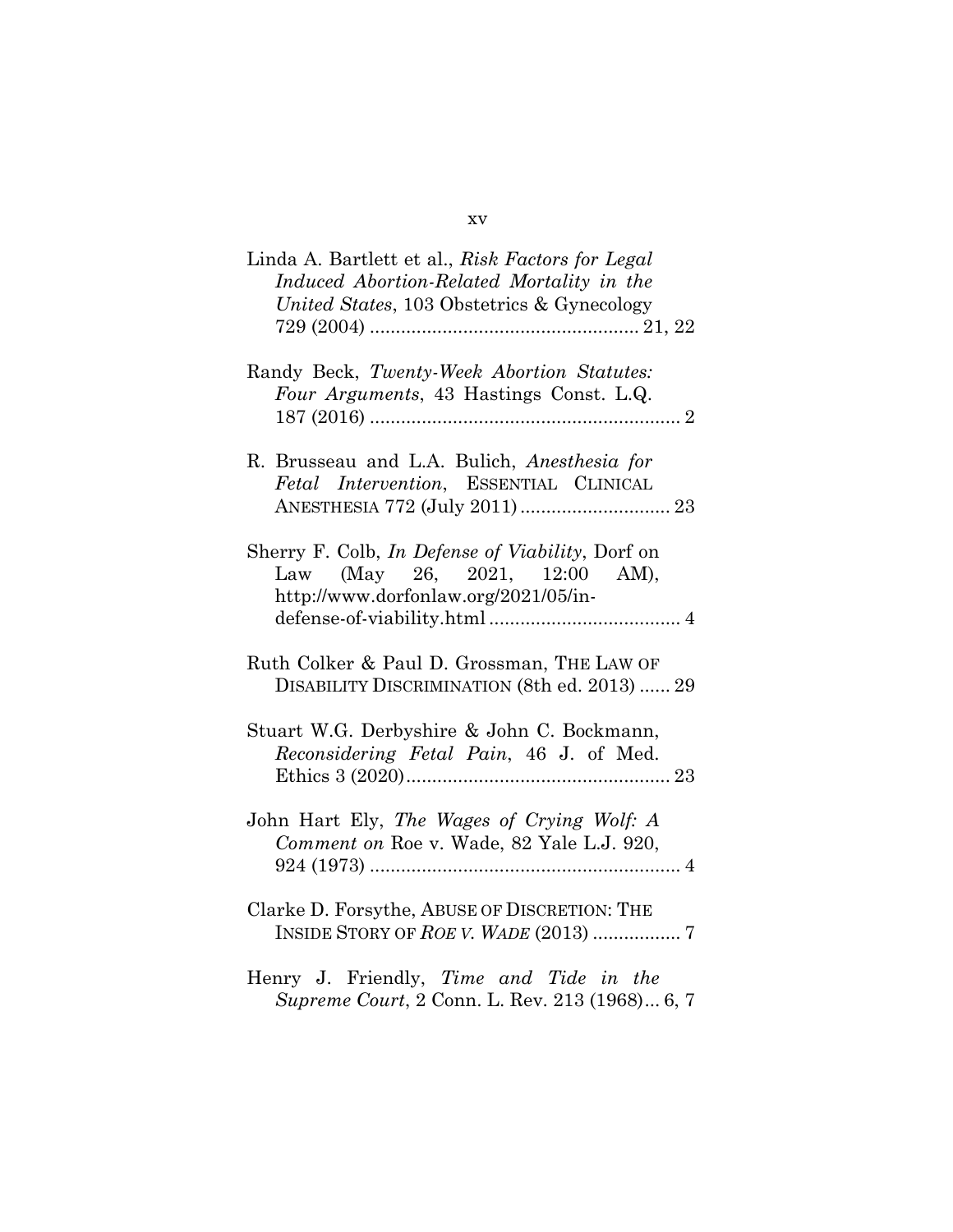| Slava V. Gauferg, Abortion Complications,<br>Medscape (updated June 24, 2016),<br>https://emedicine.medscape.com/article/795                                                                                                 |
|------------------------------------------------------------------------------------------------------------------------------------------------------------------------------------------------------------------------------|
|                                                                                                                                                                                                                              |
| Christine Greco and Soorena Khojasteh,<br>Pediatric, Infant, and Fetal Pain, CASE<br>STUDIES IN PAIN MANAGEMENT 379 (2014). 23, 24                                                                                           |
| Paul Benjamin Linton & Maura K. Quinlan,<br>Does Stare Decisis Preclude Reconsideration<br>of Roe v. Wade? A Critique of Planned<br>Parenthood v. Casey, 70 Case W. Res. L.                                                  |
| Maria J. Mayorga-Buiza et al., Management of<br>Pain During Invasive Fetal<br>Fetal<br>$\emph{Proceedures.} \quad \emph{Lessons} \quad \emph{Learned} \quad \emph{from} \quad \emph{a}$<br>Sentinel Event, 31 European J. of |
| Thomas M. Messner & Amanda Stirone,<br>Legislative and Litigation Overview of Five-<br>Month Abortion Laws Enacted Before or<br>After 2010, 34 On Point 1 (Aug. 2019)  25, 26                                                |
| Planned Parenthood, How Safe Is An In-Clinic<br>Abortion?,<br>https://www.plannedparenthood.org/learn/a<br>bortion/in-clinic-abortion-procedures/how-<br>safe-is-an-in-clinic-abortion (last visited                         |

## xvi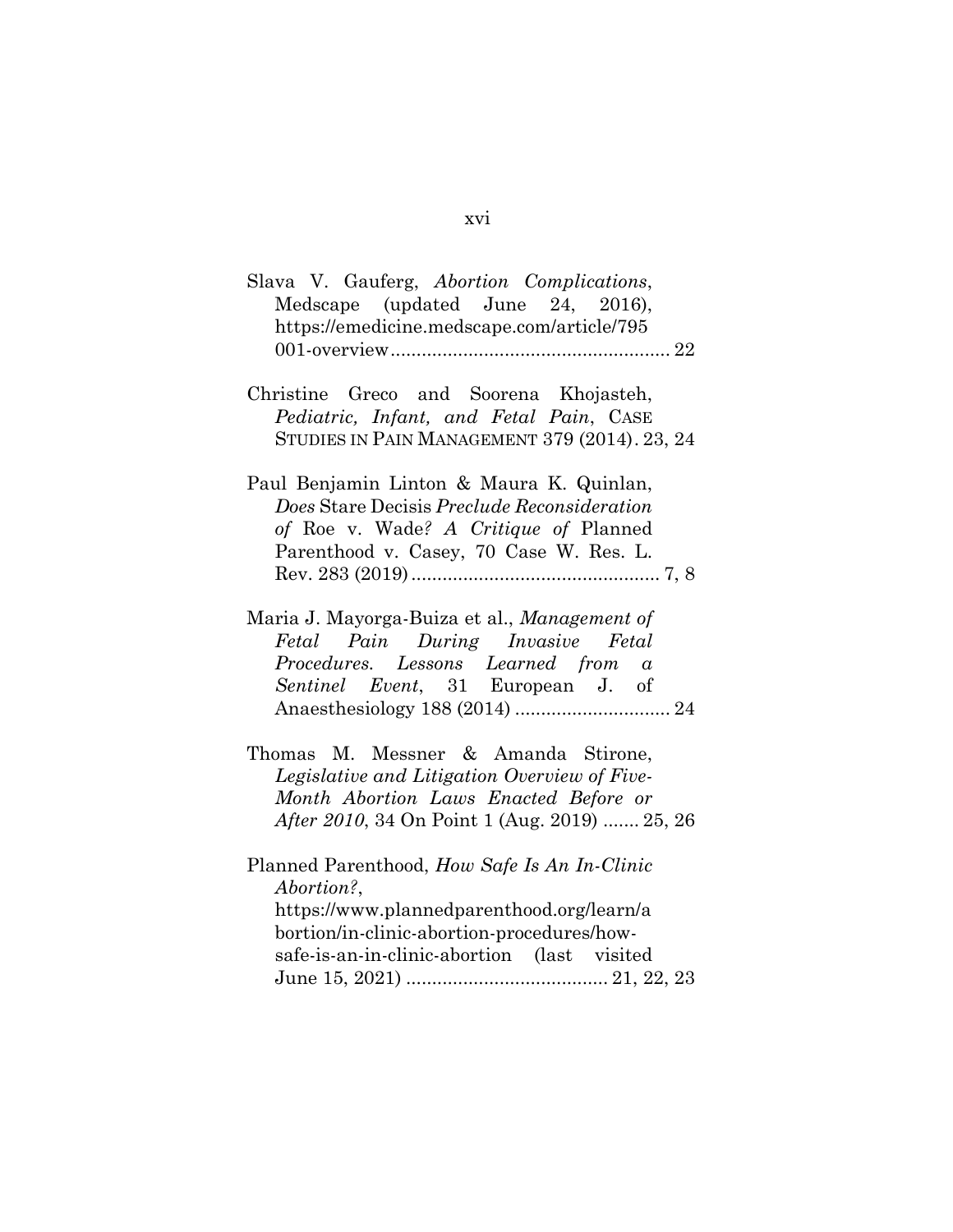## xvii

| Janet P. Pregler & Alan H. DeCherney,<br><b>WOMEN'S HEALTH: PRINCIPLES AND CLINICAL</b>                                                                                                                  |
|----------------------------------------------------------------------------------------------------------------------------------------------------------------------------------------------------------|
|                                                                                                                                                                                                          |
| Professional Ethics Comm. of Am. Assoc. of Pro-<br>Life Obstetricians & Gynecologists, <i>Induced</i><br>Abortion & the Increased Risk of Maternal<br><i>Mortality</i> , Comm. Op. 6 (Aug. 13, 2019)  22 |
| Matthew A. Rysavy et al., <i>Between-Hospital</i><br>Variation in Treatment and Outcomes in<br><i>Extremely Preterm Infants, 372 New Eng. J.</i>                                                         |
| E. Shadigian, Reviewing the Medical Evidence:<br>Short and Long-Term Physical<br>Consequences of Induced Abortion,<br>Testimony before the South Dakota Task<br>Force to Study Abortion, Pierre, South   |
| Barbara J. Stoll et al., <i>Neonatal Outcomes of</i><br>Extremely Preterm Infants from the NICHD<br>Neonatal Research Network, 126 Pediatrics                                                            |
| Mark Tushnet, Two Notes on the Jurisprudence<br>of Privacy, 8 Constitutional Commentary 75                                                                                                               |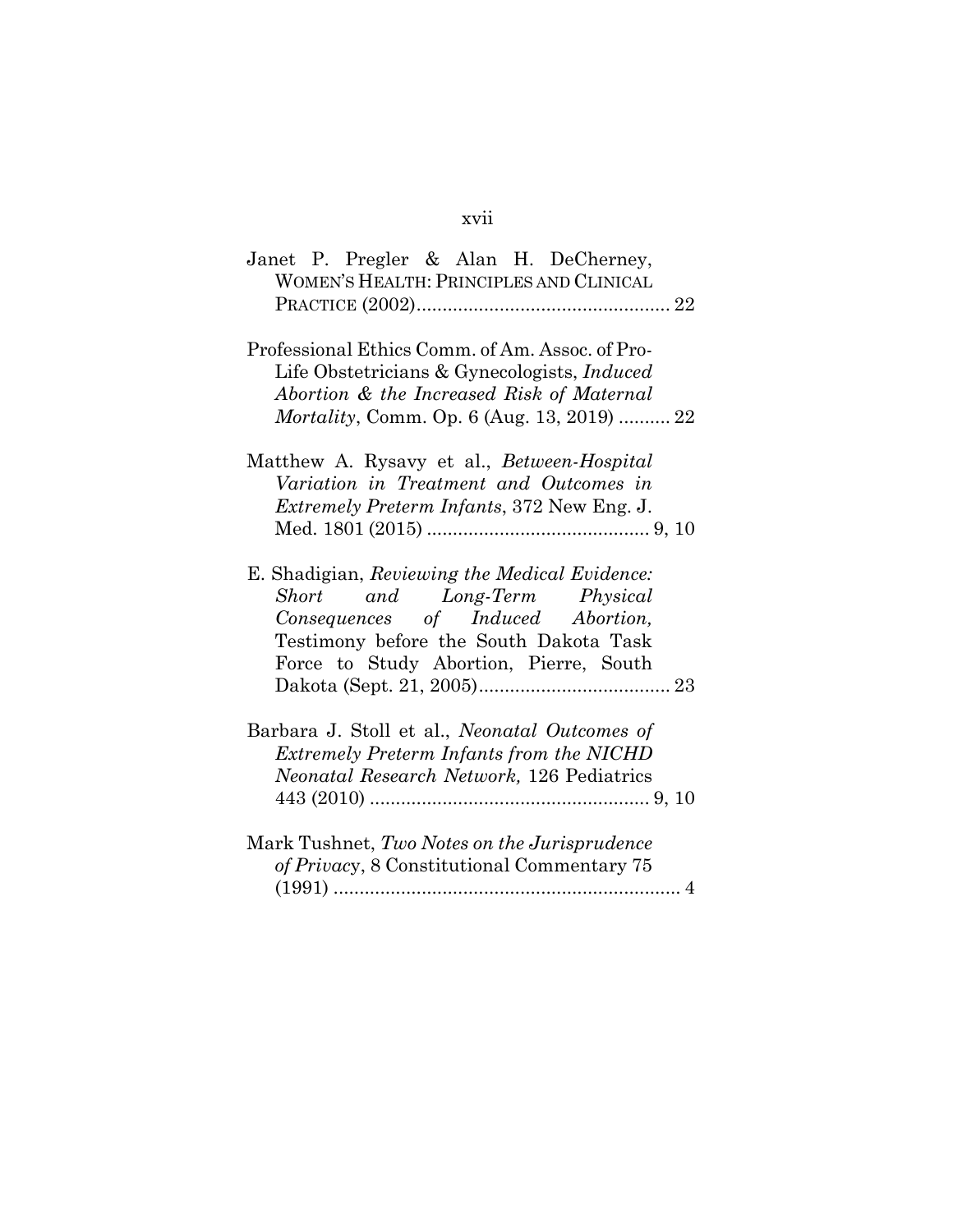#### **INTEREST OF** *AMICI CURIAE*<sup>1</sup>

*Amici* are 228 Members of Congress—44 Senators and 184 Members of the House of Representatives representing 40 states. (See Appendix for List of *Amici*.) The Members of Congress have a special interest in the legislative branch's ability to enact and to see enforced laws that address abortion's risks and harms on behalf of the People of the States they represent.

Some federal courts have interpreted *Planned Parenthood of Southeastern Pennsylvania v. Casey*, 505 U.S. 833 (1992) as creating a bright-line rule that forbids lawmakers from restricting previability abortions in any way, regardless of the strength of the interests at stake. Like the federal Partial-Birth Abortion Act (18 U.S.C. § 1531) this Court upheld in *Gonzales v. Carhart*, 550 U.S. 124 (2007)2 without regard for the viability line, the second-trimester regulation embodied in Mississippi's Gestational Age Act is strongly supported by the American public.

<sup>1</sup> No party's counsel authored any part of this brief. No person other than *Amici* and their counsel contributed money intended to fund the preparation or submission of this brief. Counsel for all parties were provided notice of the filing of this *amicus* brief pursuant to Sup. Ct. R. 37.2(a), and have granted written consent to its filing.

<sup>2</sup> "After [the partial-birth abortion] procedure received public attention, with ensuing and increasing public concern, bans on 'partial-birth abortion' proliferated. By the time of the *Stenberg* decision, about 30 States had enacted bans designed to prohibit the procedure." *Gonzales*, 550 U.S. at 140 (citing *Stenberg v. Carhart*, 530 U.S. 914, 995–96 & nn. 12–13 (2000) (Thomas, J., dissenting).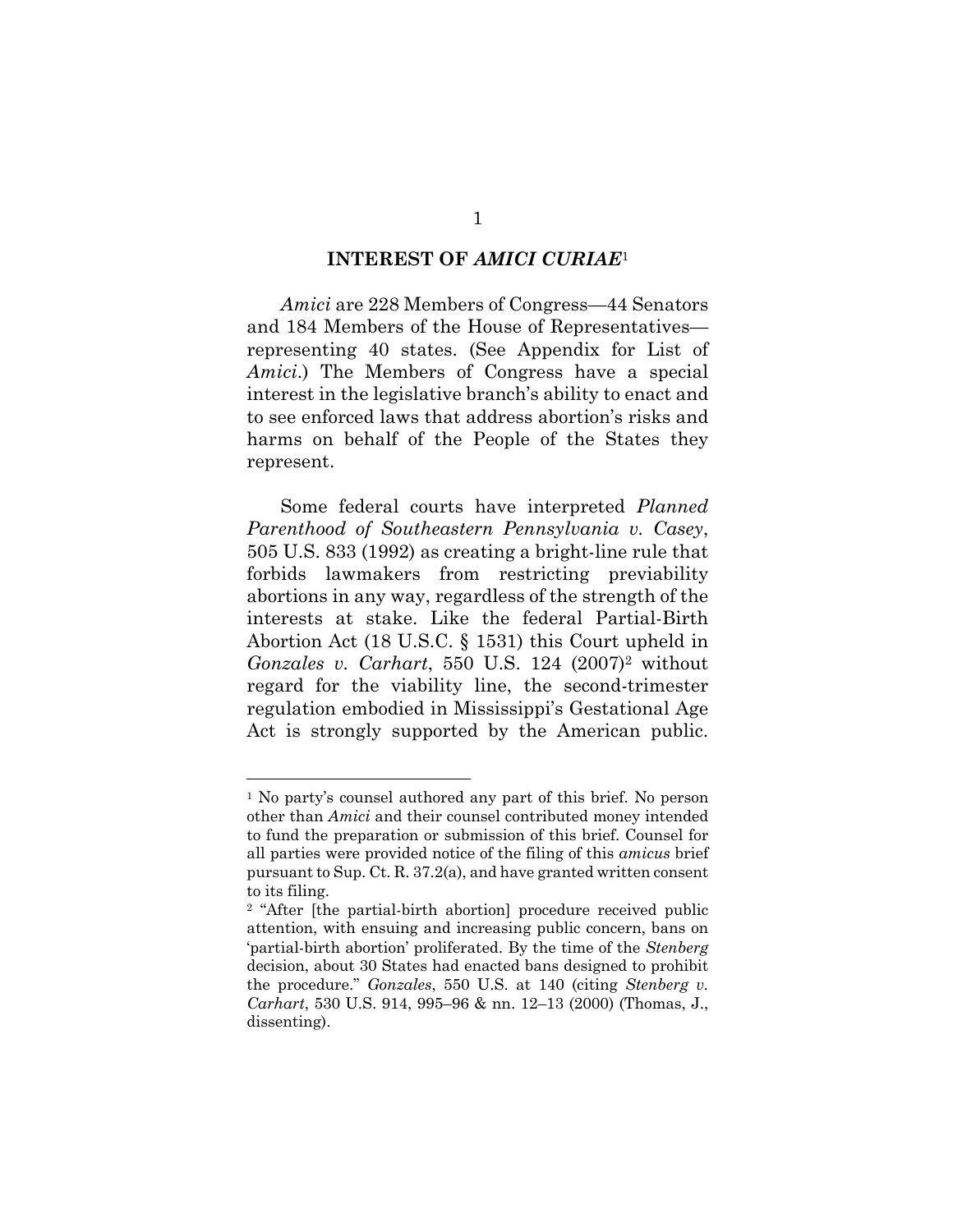Public polling has shown in  $2016<sup>3</sup>$ ,  $2018<sup>4</sup>$  and  $2020<sup>5</sup>$ that two-thirds or more of Americans support limiting abortion after twelve weeks' gestation.

Mississippi's case provides the Court a chance to release its vise grip on abortion politics, as Congress<sup>6</sup> and the States have shown that they are ready and able to address the issue in ways that reflect Americans' varying viewpoints and are grounded in the science of fetal development and maternal health. The States have expressed the desire to protect life through a burgeoning number of laws enacted to further the States' important interests in protecting women from dangerous late-term abortion, ending the destruction of human life based on sexism, racism, or

<sup>3</sup> Randy Beck, *Twenty-Week Abortion Statutes: Four Arguments*, 43 Hastings Const. L.Q. 187, 199 (2016).

<sup>4</sup>*Abortion*, Gallup, https://news.gallup.com/poll/1576/abortion.as px (last visited June 23, 2021).

<sup>5</sup> *Americans' Opinions on Abortion*, Knights of Columbus/Marist Poll National Survey (Jan. 2021), http://www.kofc.org/en/resources/news-room/polls/kofc-nationalsurvey-with-tables012021.pdf.

<sup>6</sup> In the 117th United States Congress, Members have already introduced at least nine bills that have previability implications. See e.g., Dismemberment Abortion Ban Act, H.R. 558, 117th Cong. (2021); Protecting Individuals with Down Syndrome Act, H.R. 532, 117th Cong. (2021); Protecting Individuals with Down Syndrome Act, S. 75, 117th Cong. (2021); Support and Value Expectant (SAVE) Moms and Babies Act, H.R. 554, 117th Cong. (2021); Support and Value Expectant (SAVE) Moms and Babies Act, S. 78, 117th Cong. (2021) Ensuring Accurate and Complete Abortion Data Reporting Act, H.R. 581, 117th Cong. (2021); Pain-Capable Unborn Child Protection Act, H.R. 1080, 117th Cong. (2021); Pain-Capable Unborn Child Protection Act, S. 61, 117th Cong. (2021); Prenatal Nondiscrimination Act, S. 86, 117th Cong. (2021).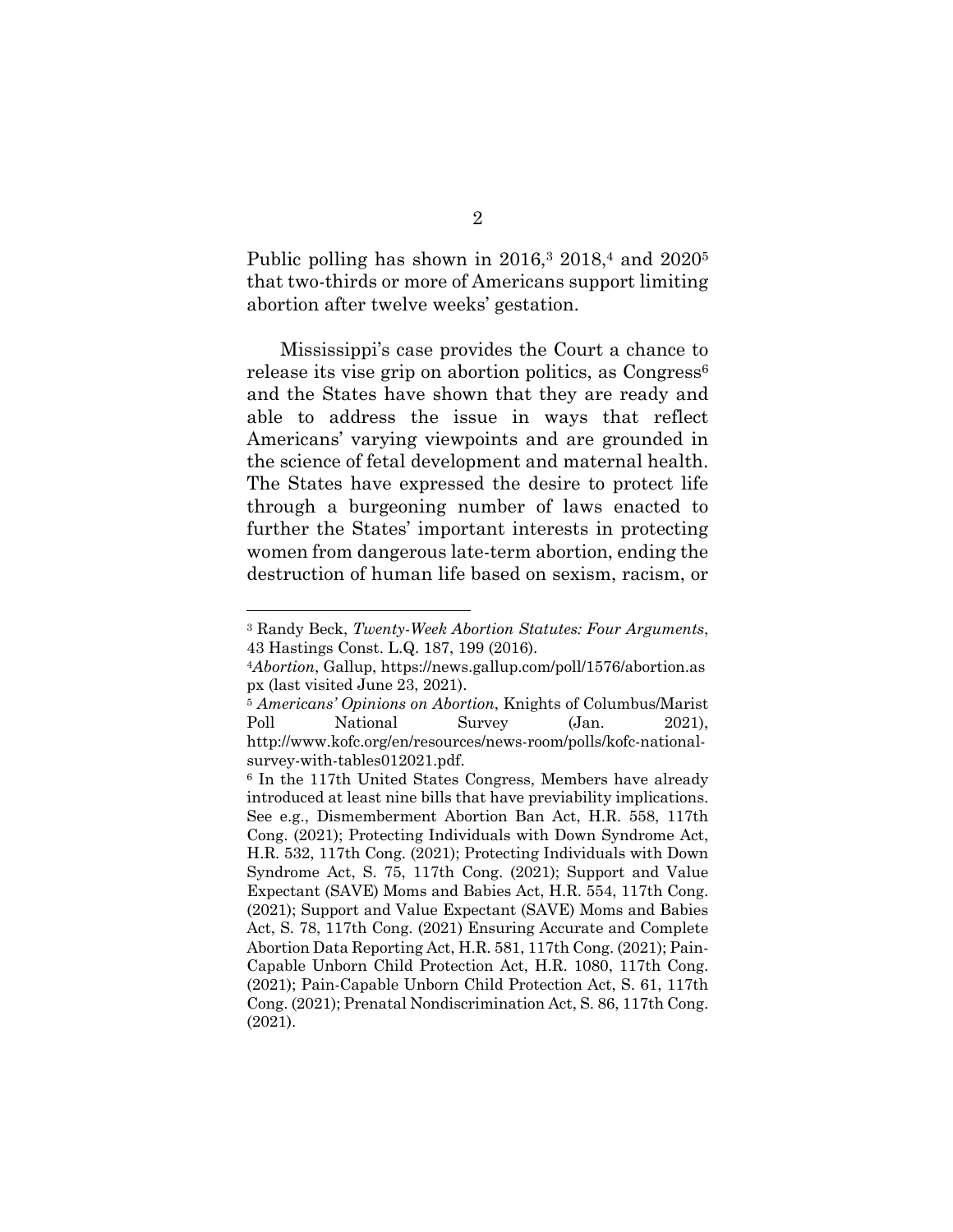ableism, upholding the integrity of the medical profession against the barbaric practice of dismembering human beings in the womb, and protecting preborn infants from the horrific pain of such abortions.

It is long overdue for this Court to return lawmaking to legislators. "The most reliable objective signs [of societal views] consist of the legislation that the society has enacted. It will rarely if ever be the case that the Members of this Court will have a better sense of the evolution in views of the American people than do their elected representatives."7 For these reasons, *Amici* respectfully urge the Court to affirm the constitutional authority of the federal and state governments to safeguard the lives and health of their citizens, born and not yet born.

#### **SUMMARY OF ARGUMENT**

The Court has agreed to consider a single question presented by the State of Mississippi, *viz*., "Whether all pre-viability prohibitions on elective abortions are unconstitutional." The Members of Congress urge the Court to answer "No" and uphold Mississippi's law, or return the case to the lower courts for consideration on a full evidentiary record of the crucial interests the State relied upon in determining to regulate the availability of late-term abortion.

This Court has consistently recognized the States' various interests in ensuring abortion "is performed

<sup>7</sup> *Thompson v. Oklahoma*, 487 U.S. 815, 865 (1988) (Scalia, J., dissenting).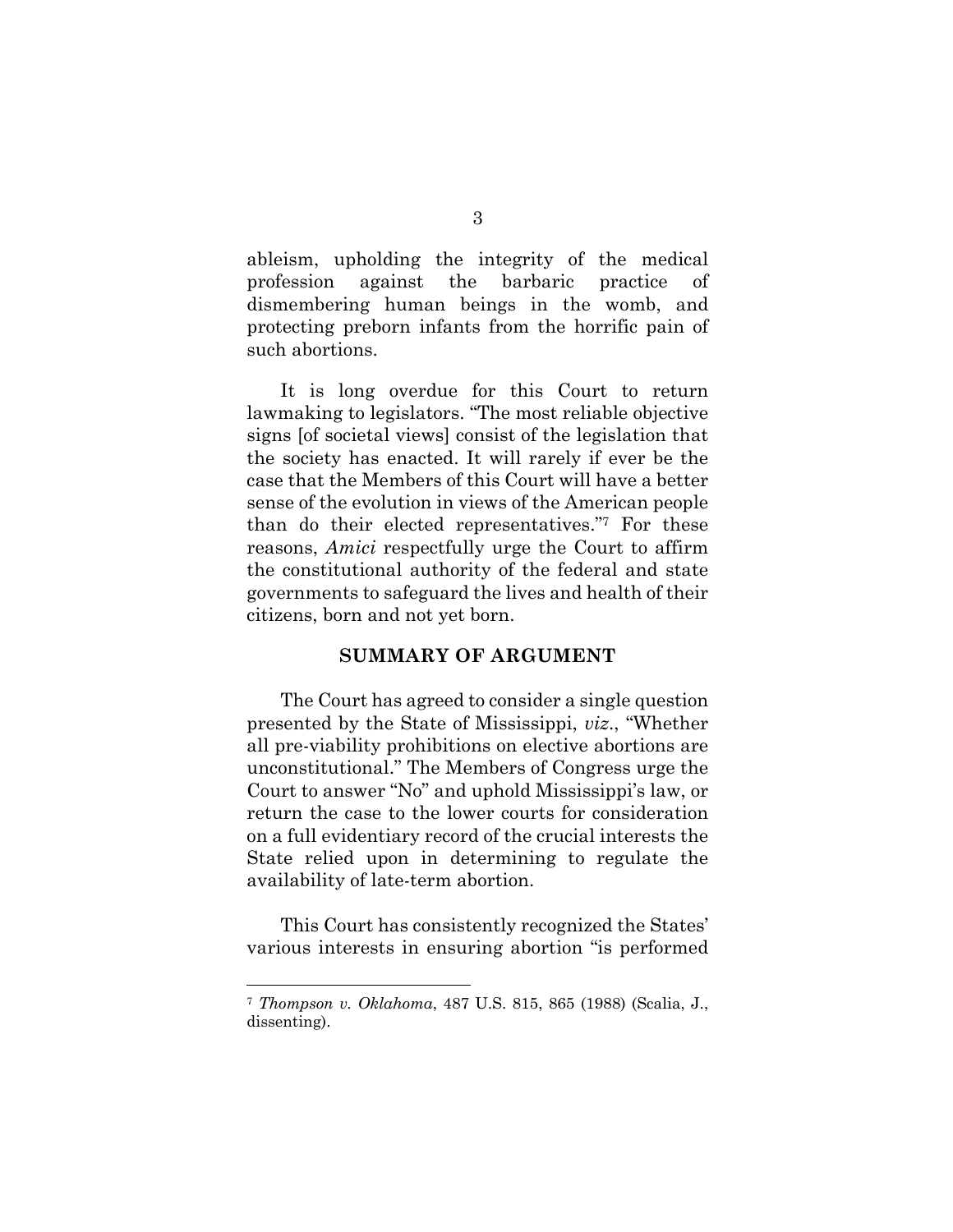under circumstances that insure maximum safety for the patient"8 and that women provide consent to such a "grave"9, "difficult and painful"10 choice based on complete information about the nature of the procedure, its medical risks and the facts about how it is performed.11 These interests reflect the fact that, as the Court acknowledges, it is the States that have primary authority over healthcare12 and there is no constitutional right to provide abortion or to avoid regulation.13

Courts and legal scholars have repeatedly described *Casey*'s viability line as "arbitrary" and "artificial."14 Three decades after *Casey,* this Court has failed to disambiguate key terms employed in *Roe* such as "viability" and "prohibition," and has failed to provide meaningful guidance on the impact of the

<sup>8</sup> *Roe v. Wade*, 410 U.S. 113, 150 (1973).

<sup>9</sup> *Gonzales*, 550 U.S. at 159.

<sup>10</sup> *Id.* at 128.

<sup>11</sup> *Casey*, 505 U.S. at 870 (partially overruling *Akron v. Akron Ctr. for Reprod. Health*, 462 U.S. 416 (1983) and *Thornburgh v. Am. Coll. of Obstetricians & Gynecologists*, 476 U.S. 747 (1986)).

<sup>12</sup> *Gonzales v. Oregon*, 546 U.S. 243, 270 (2006) (citation omitted) ("[The] structure and limitations of federalism . . . allow the States great latitude under their police powers to legislate as to the protection of the lives, limbs, health, comfort, and quiet of all persons."); *Rush Prudential HMO, Inc. v. Moran*, 536 U.S. 355, 387 (2002).

<sup>13</sup> *Maher v. Roe*, 432 U.S. 464, 473–74 (1977).

<sup>14</sup> See, e.g., John Hart Ely, *The Wages of Crying Wolf: A Comment on* Roe v. Wade, 82 Yale L.J. 920, 924 (1973); Mark Tushnet, *Two Notes on the Jurisprudence of Privac*y, 8 Constitutional Commentary 75, 80–85 (1991); Sherry F. Colb, *In Defense of Viability*, Dorf on Law (May 26, 2021, 12:00 AM), http://www.dorfonlaw.org/2021/05/in-defense-of-viability.html.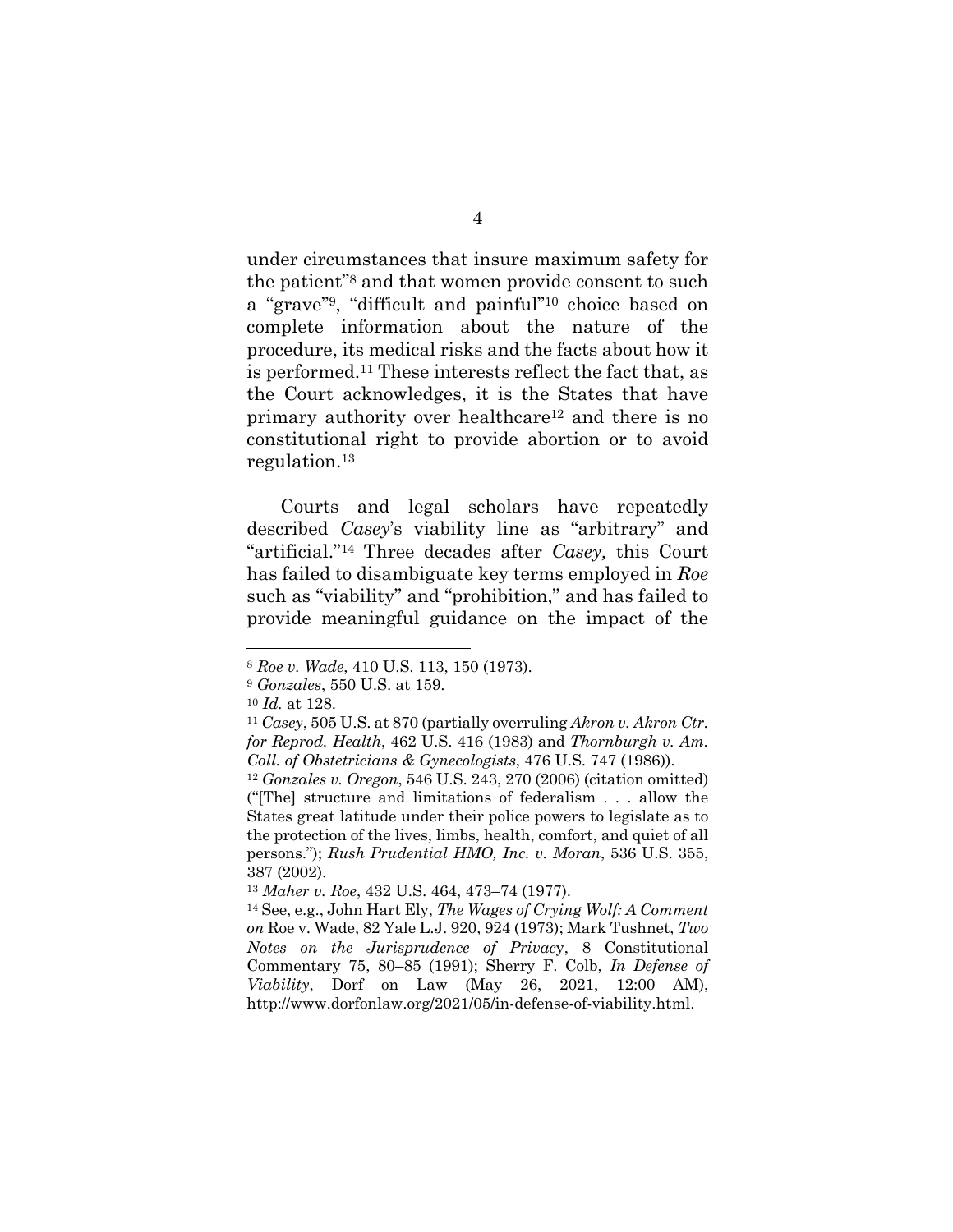viability line on lower courts' consideration of recognized state interests. In this void, federal courts increasingly perceive the viability line as a categorical prohibition on any kind of previability abortion regulation, inhibiting elected lawmakers from expressing these critical interests on behalf of the People they represent. Moreover, numerous courts have invoked a rigid view of the viability line to justify a one-sided presentation of the interests at stake in regulating abortion, by which abortion advocates are enabled to discover and introduce any and all evidence they assert relates to their claims, but defenders of abortion limits are prevented from bringing critical evidence into court on the real risks of the procedure, the barbaric nature of late-term abortion, and its historic use as a tool of eugenic policies.

*Amici* suggest that the Court's analysis of Congress' federal Partial-Birth Abortion Act in *Gonzales* is instructive, insofar as the record created during trial and discovery resulted in a well-informed opinion that balanced all interests. *Gonzales* addressed many of the same claims made by Respondents herein, and the interests of the State Petitioner, without regard to the viability line, in spite of the fact that the prohibition in question applied both before and after viability. If the Court construes *Roe* and *Casey* as prohibiting the assertion of vital state interests in regulating abortion—such as protecting women from dangerous late-term abortions, safeguarding persons in the womb from being aborted based on Down syndrome or genetic anomaly, and protecting the public from barbaric medical procedures—these precedents should be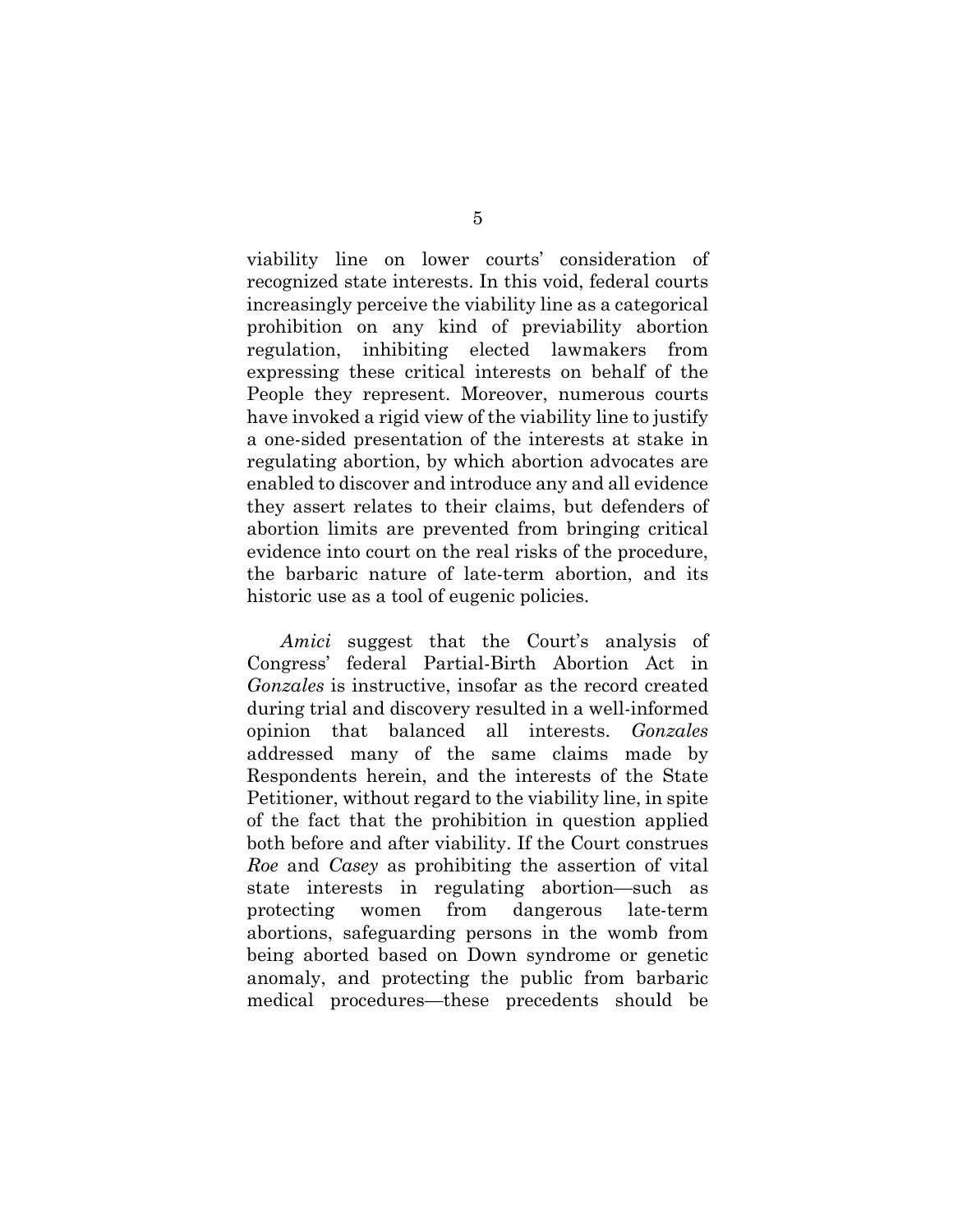reconsidered and, where necessary, wholly or partially overruled.

#### **ARGUMENT**

I. THREE DECADES AFTER *CASEY,* THE SUPREME COURT HAS FAILED TO CLARIFY THE MEANING OF THE VIABILITY LINE OR PROVIDE RELIABLE GUIDANCE ON ITS ROLE IN THE STANDARD OF REVIEW.

Although the *Roe* Court acknowledged there were "important state interests in regulation," it prohibited States from issuing regulations designed to promote their interest in "protecting potential life" during the first two trimesters of pregnancy. 410 U.S. at 154, 163–64. "With respect to the State's important and legitimate interest in potential life, the 'compelling' point is at viability," the Court said. *Id.* at 163. "This is so because the fetus then presumably has the capability of meaningful life outside the mother's womb. State regulation protective of fetal life after viability thus has both logical and biological justifications." *Id*. at 163–64.

The viability rule was dictum in *Roe*, since neither Texas' nor Georgia's statutes were tied to viability.15 "Neither Congress nor state legislatures are bound by language unnecessary for a decision, however strong." Henry J. Friendly, *Time and Tide in the Supreme Court*, 2 Conn. L. Rev. 213, 216 (1968). Dicta "is

<sup>15</sup> Parts of an opinion are dicta if they are "not essential to [the court's] disposition of any of the issues contested." *Central Green Co. v. United States*, 531 U.S. 425, 431 (2001).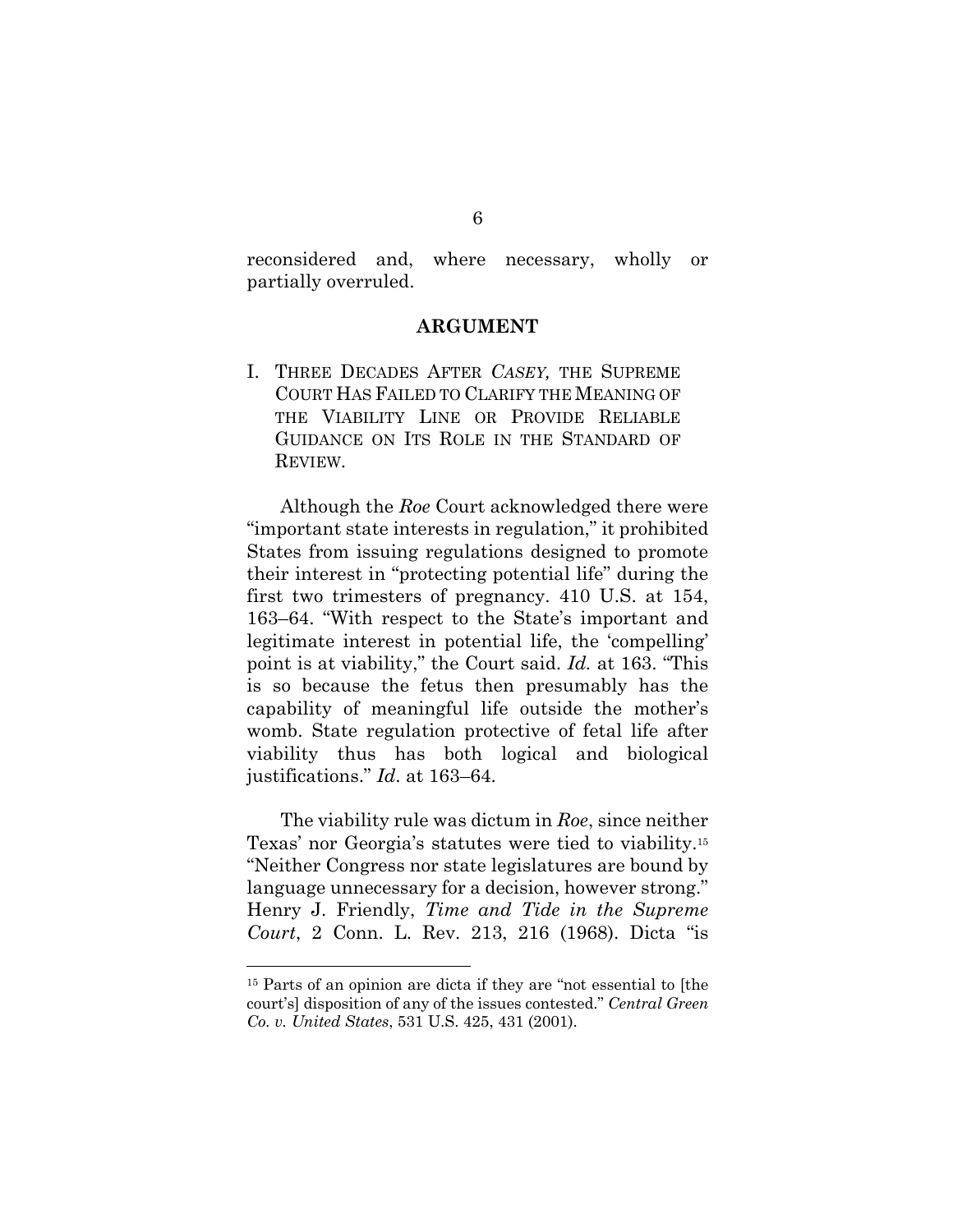neither binding nor persuasive." *Glus v. Brooklyn E. Dist. Terminal*, 359 U.S. 231, 235 (1959). See also *Humphrey's Ex'r. v. United States*, 295 U.S. 602, 627 (1935). Chief Justice Marshall explained the difference between dicta and the holding of the Court in *Cohens v. Virginia*:

The question actually before the Court is investigated with care, and considered in its full extent. Other principles which may serve to illustrate it, are considered in their relation to the case decided, *but their possible bearing on all other cases is seldom completely investigated*.

19 U.S. (6 Wheat.) 264, 399–400 (1821) (emphasis added). Contrary to the *Casey* plurality's later assertion, *Roe* was not "a reasoned statement, elaborated with great care." 505 U.S. at 870. The *Roe* Court claimed "logical and biological justifications" for the viability rule, 410 U.S. at 163, but never provided any. The Court did not consider the impact of a rigid viability line on maternal health concerns, nor could it have, since there was no evidentiary record in *Roe* or *Doe v. Bolton*, 410 U.S. 179 (1973).16 Because "viability" is not a bright line point, but is dependent on fetal progression, it is unsuited to serve as a line of demarcation. "[I]t is quite difficult to make an accurate determination of viability and there is no current medical consensus even as to what constitutes viability. Thus, the viability rule is unworkable because it is incapable of being applied and enforced

<sup>16</sup> See Clarke D. Forsythe, ABUSE OF DISCRETION: THE INSIDE STORY OF *ROE V. WADE* (2013).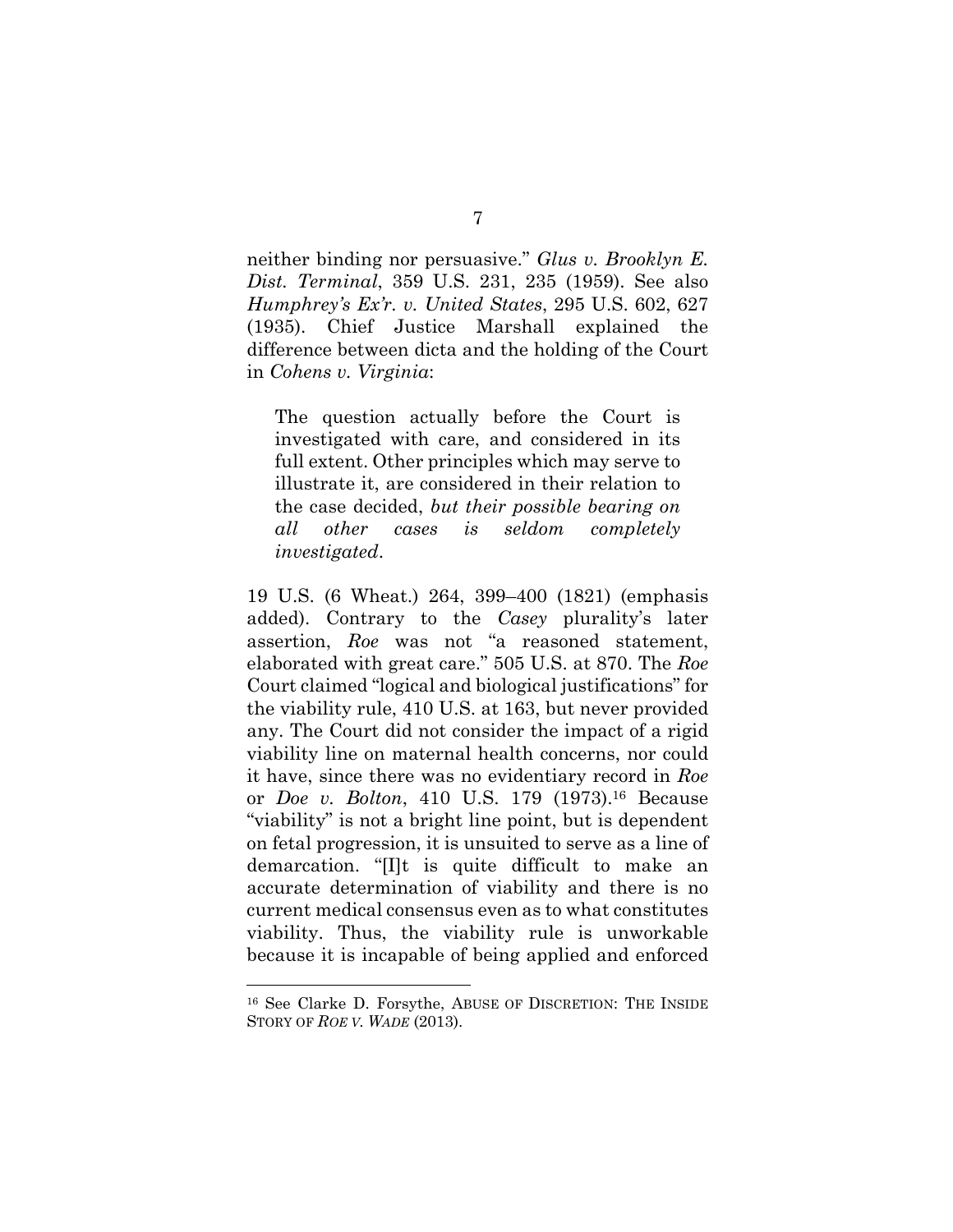in a principled, consistent fashion."17 Justice White articulated this objection to the viability line in his dissent from the Court's holding in *Thornburgh v. American College of Obstetricians and Gynecologists*, 476 U.S. 747 (1986) (partially overruled by *Casey*, 505 U.S. 833):

The substantiality of [the State's interest in protecting fetal life] is in no way dependent on the probability that the fetus may be capable of surviving outside the womb at any given point in its development, as the possibility of fetal survival is contingent on the state of medical practice and technology, factors that are in essence morally and constitutionally irrelevant. The State's interest is in the fetus as an entity in itself, and the character of this entity does not change at the point of viability under conventional medical wisdom.

#### Id. at 795 (White, J., dissenting).

Since *Roe*, the Court has considered the viability rule in a holding in only one case, *Colautti v. Franklin*, 439 U.S. 379 (1979). *Colautti* involved a facial challenge to Pennsylvania's requirement that the abortion provider determine "that the fetus is not viable" before an abortion and then exercise a standard of care if the fetus is viable. *Id.* at 391. Even then, the viability rule was not dispositive, with the Court holding the Pennsylvania law in question was

<sup>17</sup> Paul Benjamin Linton & Maura K. Quinlan, *Does* Stare Decisis *Preclude Reconsideration of* Roe v. Wade*? A Critique of* Planned Parenthood v. Casey, 70 Case W. Res. L. Rev. 283, 284 (2019).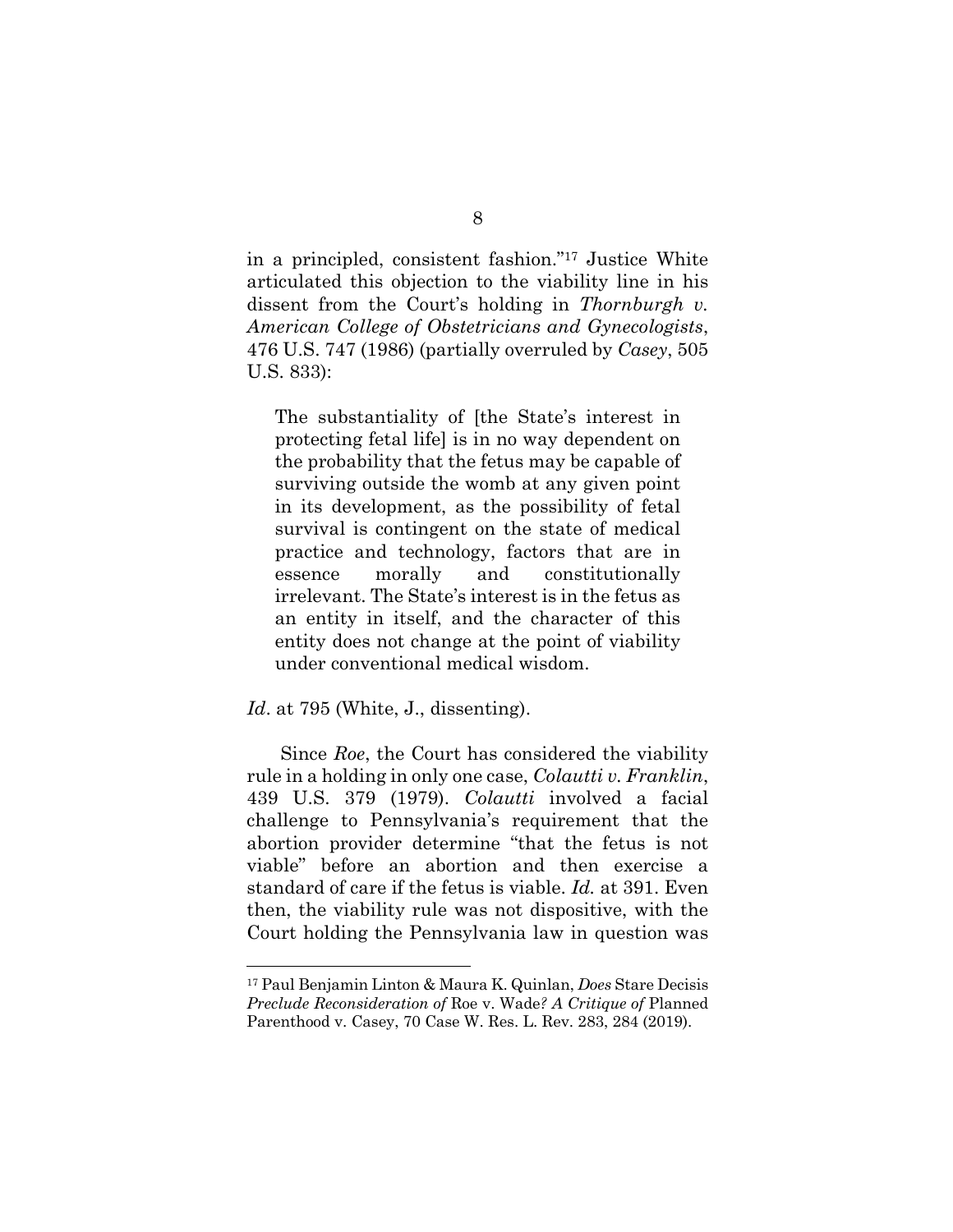"void for vagueness" rather than a violation of the viability rule. *Id*. at 390. But *Colautti* made the States' task of demonstrating the strength of their interests even more daunting by insisting that "neither the legislature nor the courts may proclaim one of the elements entering into the ascertainment of viability—be it weeks of gestation or fetal weight or any other single factor—as the determinant of when the State has a compelling interest in the life or health of the fetus." *Id*. at 388–89.

By *Casey*, a plurality of the Court had rejected the trimester framework, which it described as a "rigid prohibition on all pre-viability regulation aimed at the protection of fetal life." 505 U.S. at 873. The plurality jettisoned the trimester framework because it failed to "fulfill *Roe*'s own promise that the State has an interest in protecting fetal life." *Id*. at 876. The plurality recognized "there is a substantial state interest in potential life [*sic*.] throughout pregnancy." *Id*. While *Casey* "reaffirm[ed]" the "right of the woman to choose to have an abortion before viability," the plurality maintained that before that point, "the State's interests are not strong enough to support a prohibition of abortion." *Id*. at 846. The Court declined to specify a precise time of "viability", although as of 2015, research indicates that infants born at 22 weeks' gestation can survive outside the womb,18 a

<sup>18</sup> Matthew A. Rysavy et al., *Between-Hospital Variation in Treatment and Outcomes in Extremely Preterm Infants*, 372 New Eng. J. Med. 1801 (2015); Barbara J. Stoll et al., *Neonatal Outcomes of Extremely Preterm Infants from the NICHD Neonatal Research Network,* 126 Pediatrics 443 (2010).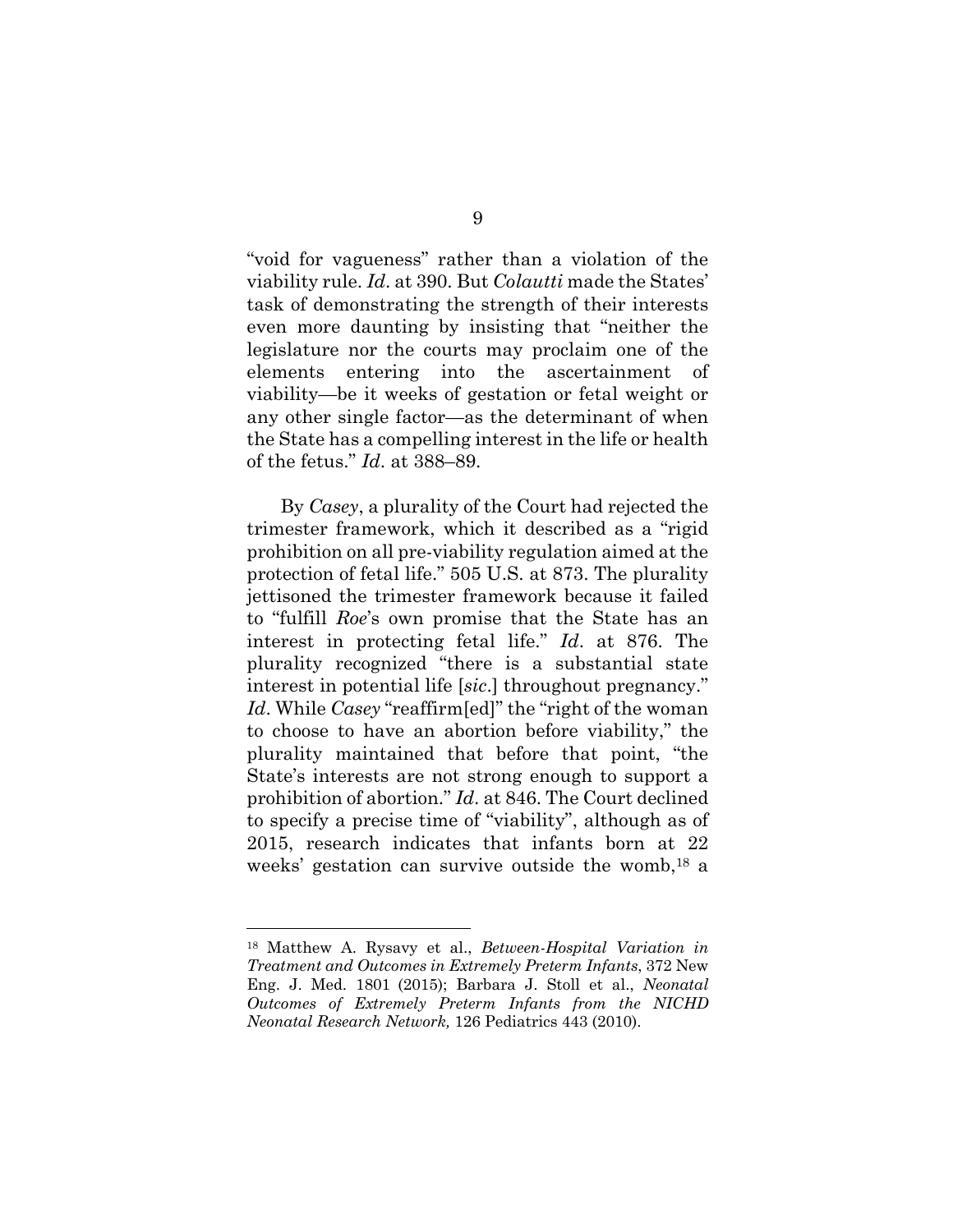reality Justice Blackmun once claimed was "pure science fiction."19

But even in *Casey*, the viability rule was only dictum because none of the five Pennsylvania statutes it addressed relied on the line of viability.20 Yet several members of the Court mysteriously described *Roe* as holding that the constitution protects a right to abortion "in its early stages."21 *Casey* did not supply the rationale for the viability rule that *Roe* left out. Instead, the plurality offered two reasons for retaining the viability rule: a simple invocation of stare decisis and reiterating the syllogism of an "independent existence" of the infant that *Roe* offered.22 *Casey* never offered "a principled explanation of why the 'possibility of maintaining and nourishing a life outside the womb' changes the strength of the state interest."23

<sup>19</sup> *Webster v. Reprod. Health Servs.,* 492 U.S. 490, 554 n.9 (1989) (Blackmun, J., concurring in part and dissenting in part); cf. *Planned Parenthood of Cent. Mo. v. Danforth*, 428 U.S. 52, 61 n.1 (1976) ("Viability is usually placed at about seven months (28 weeks) but may occur earlier, even at 24 weeks.") (quoting *Roe*, 410 U.S. at 160)); *Casey*, 505 U.S. at 860 (noting the average point of viability had advanced significantly even in the twenty years since *Roe*).

<sup>20</sup> *Casey*, 505 U.S. at 860, 870–71, 878–79; Randy Beck, *State Interests and the Duration of Abortion Rights*, 44 McGeorge L. Rev. 31, 33 (2013) ("The Court adopted the viability rule in dicta in *Roe* and reaffirmed it in dicta in *Casey*.").

<sup>21</sup> *Id*. at 843 (plurality opinion); *Id*. at 923 (Blackmun, J., concurring in part, concurring in judgment in part, and dissenting in part).

<sup>22</sup> *Id*. at 870.

<sup>23</sup> Randy Beck, *The Essential Holding of* Casey*: Rethinking Viability*, 75 U. Mo. Kansas City L. Rev. 713, 725 (2007).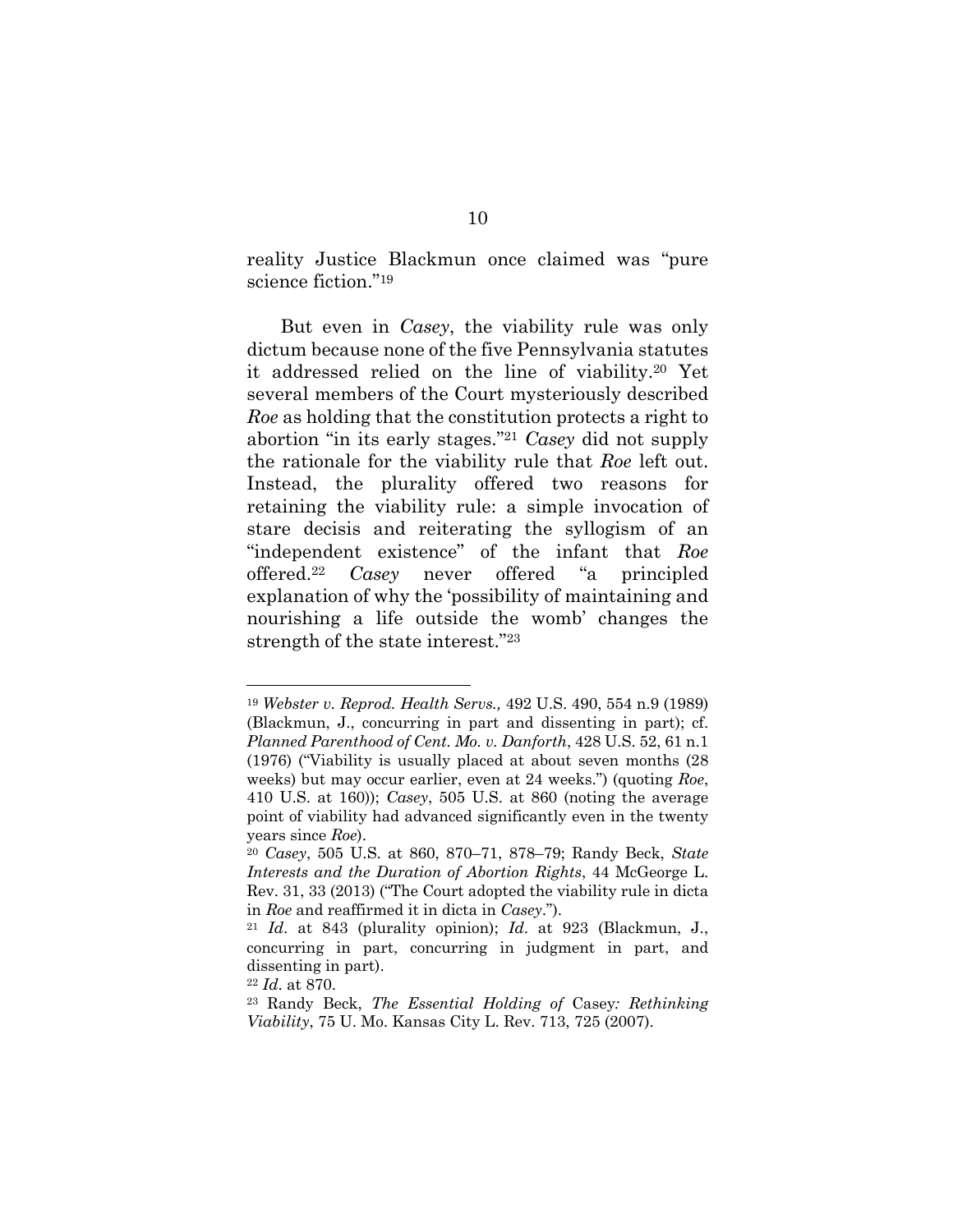The viability line has not been reaffirmed by the Court in a factually dispositive context since *Casey*. In *Gonzales*, a majority of the Court—given the opportunity to reaffirm *Casey*—chose only to "assume" *Casey*'s principles for the purposes of its opinion.<sup>24</sup> The Court has never suggested that viability was an absolute prohibition; in fact, in *Gonzales* it suggested otherwise by allowing a prohibition on an abortion procedure to apply before and after viability, without addressing the effect of the point of viability.25

The viability rule has not been applied to significantly shape the Court's abortion doctrine. Thus, thirty years after *Casey*, the Court is back in the same position, and the States continue to struggle under the yoke of an increasingly obsolete rule. "We have not refrained from reconsideration of a prior construction of the Constitution that has proved 'unsound in principle and unworkable in practice.'" *Garcia* v. *San Antonio Metro. Transit Auth.*, 469 U.S. 528, 546 (1985).

II. FEDERAL COURTS HAVE MISTAKENLY INTERPRETED THE VIABILITY LINE AS A CATEGORICAL PROHIBITION ON THE REGULATION

<sup>24</sup> See *Gonzales*, 550 U.S. at 145–46 ("assum[ing] [*Casey*'s] principles for the purposes of this opinion," but recognizing those principles "did not find support from all those who join the instant opinion"); see also *id*. at 186–87 (Ginsburg, J., dissenting) (stating that "[t]he Court's hostility to the right *Roe* and *Casey* secured" is evident in the fact that the Court "merely assume[d] for the moment, rather than 'retained' or 'reaffirmed'" *Casey*'s principles).

<sup>25</sup> *Id*. at 147.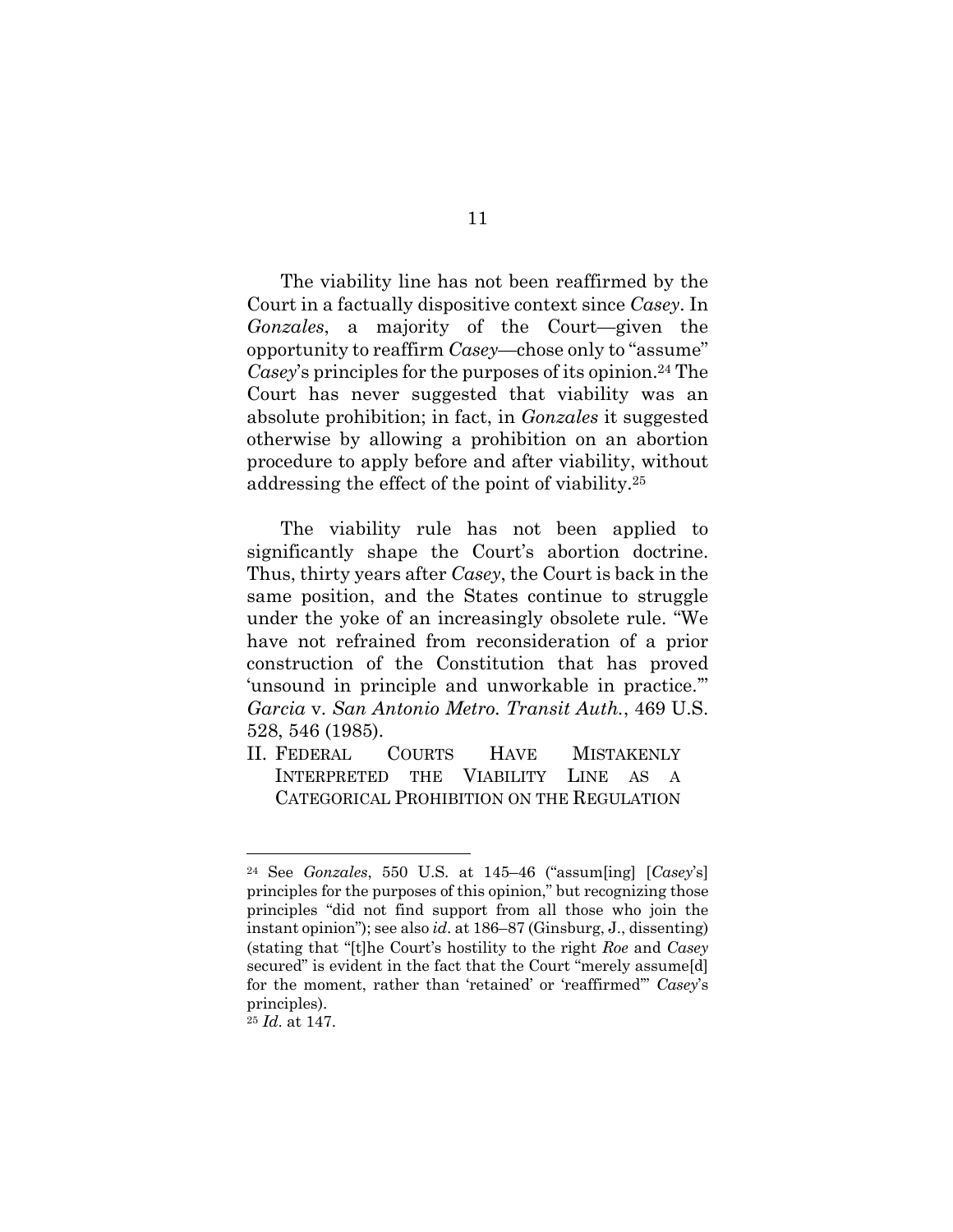### OF ABORTION, INHIBITING ELECTED LAWMAKERS FROM FURTHERING CRITICAL STATE INTERESTS.

While *Casey* theoretically affirmed States' authority to regulate abortion in furtherance of their important interests, accord *Gonzales*, in practice the viability line has proven an insurmountable obstacle to full legislative expression of those interests. Among the principles the *Casey* court laid out are women's right to obtain an abortion prior to viability without undue interference from the State as well as States' legitimate interests from the outset of pregnancy in protecting the health of the woman and the life of the fetus.26 *Casey*, 505 U.S. at 846. Though the Court asserted that these principles do not contradict one another, the case before the Court makes it clear a direct conflict in need of resolution exists.

Since *Casey*, a chorus of federal appellate courts increasingly has held that the viability line serves as a categorical prohibition on any substantial abortion restrictions that operate prior to the gestational age of viability.27 In *Sojourner T. v. Edwards*, the Fifth

<sup>26</sup> *Casey*, 505 U.S. at 846.

<sup>27</sup> See *McCormack v. Hiedeman*, 900 F. Supp. 2d 1128 (D. Idaho 2013), aff'd, *McCormack v. Herzog*, 788 F.3d 1017 (9th Cir. 2015); *Bryant v. Woodall*, 363 F. Supp. 3d 611, 628 (M.D.N.C. 2019) (ruling a state is never allowed to prohibit any swath of previability abortions outright, no matter how strenuously it may believe such a ban is in the best interests of its citizens or how minimal it may find the burden to women seeking an abortion); *Pre-Term Cleveland v. Yost*, 394 F. Supp. 3d 796, 801 (S.D. Ohio 2019); *Robinson v. Marshall*, 415 F. Supp. 3d 1053 (M.D. Ala. 2019) ("[U]nlike laws that regulate the performance of pre-viability abortion, bans on pre-viability abortion require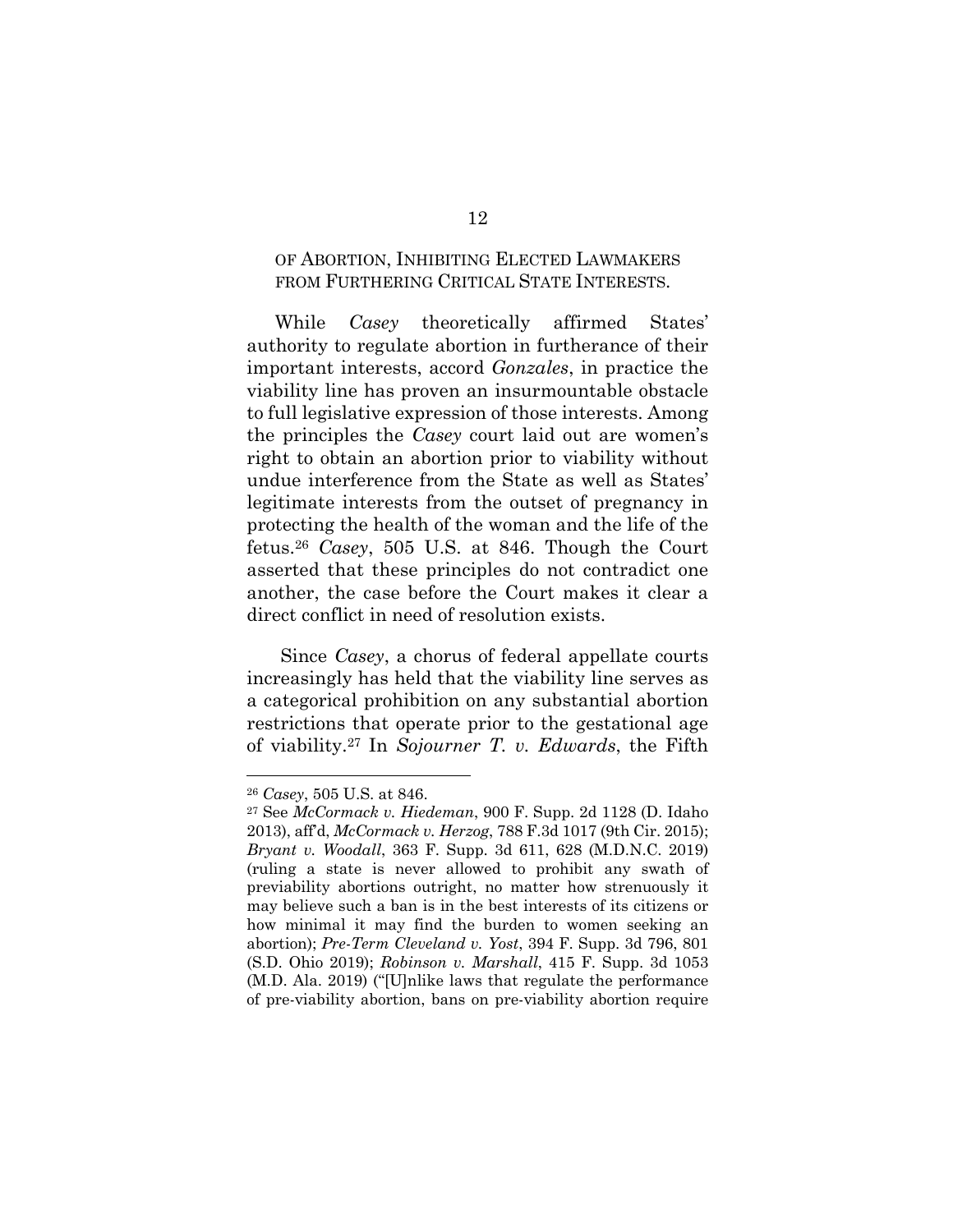Circuit, without attempting to assess the strength of Louisiana's interests at various gestational stages in a law restricting abortion at all gestational stages, summarily concluded that *Casey* held that before the viability line, "a State's interests are not strong enough to support a prohibition of abortion,"28 thus "the Louisiana statute, on its face, is plainly unconstitutional under *Casey* because the statute imposes an undue burden on women seeking an abortion before viability."29 Circuit Judge Emilio Garza agreed with the conclusion, but expressed "concerns" about *Casey*, invoking Justice Scalia's dissent in that case:

In essence, *Casey* is not about abortion; it is about power. . . .Two essential facts seem apparent: "[T]he Constitution says absolutely nothing about [abortion], and . . . the longstanding traditions of American society have permitted [abortion] to be legally proscribed." *Casey* "decorate[s] a value judgment and conceal[s] a political choice."30

"Because the decision to permit or proscribe abortion is a political choice, I would allow the

no balancing at all. . . ."); *Pre-Term Cleveland v. Himes*, 294 F. Supp. 3d 746 (S.D. Ohio 2018) (declaring Ohio's interest "not strong enough").

<sup>28</sup> 974 F.2d 27, 30 (5th Cir. 1992), cert. denied, 507 U.S. 972 (1993).

<sup>29</sup> *Id*. at 31.

<sup>30</sup> *Id*. (first alteration added) (remaining alterations in original) (quoting *Casey*, 505 U.S. at 980–81 (Scalia, J., dissenting) (citations omitted)).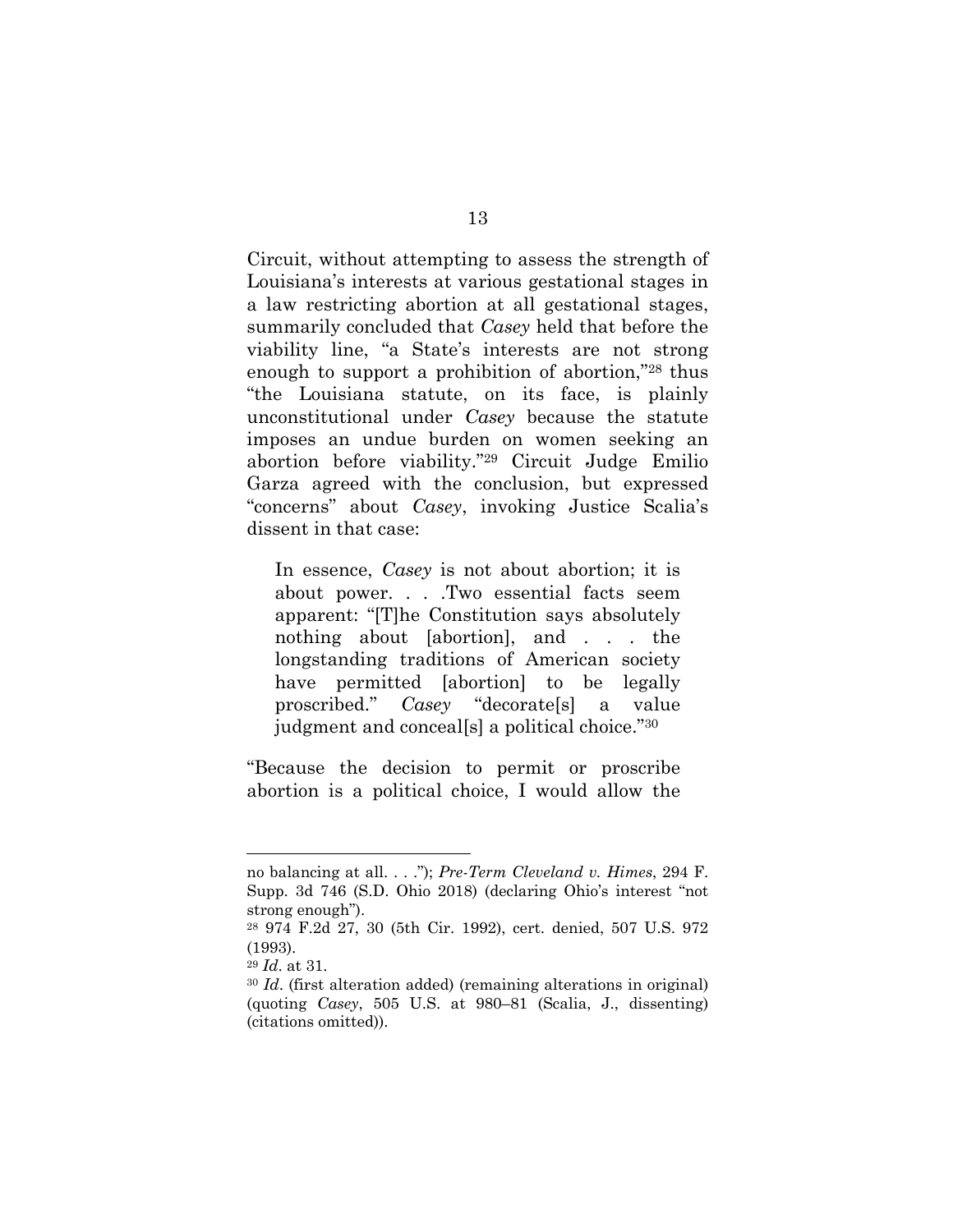people of the State of Louisiana to decide this issue for themselves," Judge Garza concluded.31

The Ninth Circuit, in *Guam Society of Obstetricians & Gynecologists v. Ada*, addressed Guam's restrictions on abortion at all gestational ages, ultimately dismissing Guam's expressed interest in preserving prenatal human life previability.32 Then in *Isaacson v. Horne,* the Ninth Circuit perceived viability to be "the 'critical fact' that controls constitutionality," although one member of the panel criticized it as an "odd rule" dependent on changing medical technology. 716 F.3d 1213, 1233 (9th Cir. 2013) (Kleinfeld, J., concurring). "The briefs make good arguments for why viability should not have the constitutional significance it does, but under controlling Supreme Court decisions, it does indeed have that significance." *Id*. Although *Casey* was "a plurality opinion leaving some room for interpretation," the concurring judge concluded that "a majority of the Supreme Court in *Gonzales* spoke clearly, albeit partially in dicta, as to the current state of the law." *Id*. The Seventh Circuit has also adhered to a rigid view of the viability line, though not without vociferous dissents from some judges.33 Federal trial

<sup>31</sup> *Id*. at 32.

<sup>32</sup> 962 F.2d 1366, 1368–69 (9th Cir. 1992), cert. denied, 506 U.S. 1011 (1992); See also *Jane L. v. Bangerter*, 102 F.3d 1112 (10th Cir. 1996) (invalidating a law that limited abortion previability); see also *Edwards v. Beck*, 786 F.3d 1113 (8th Cir. 2015) (ruling the State may not prohibit any woman from making the ultimate decision to terminate her pregnancy before viability).

<sup>33</sup> See *Planned Parenthood of Ind. & Ky., Inc. v. Comm'r of the Ind. State Dep't of Health*, 917 F.3d 532, 536 (7th Cir. 2018)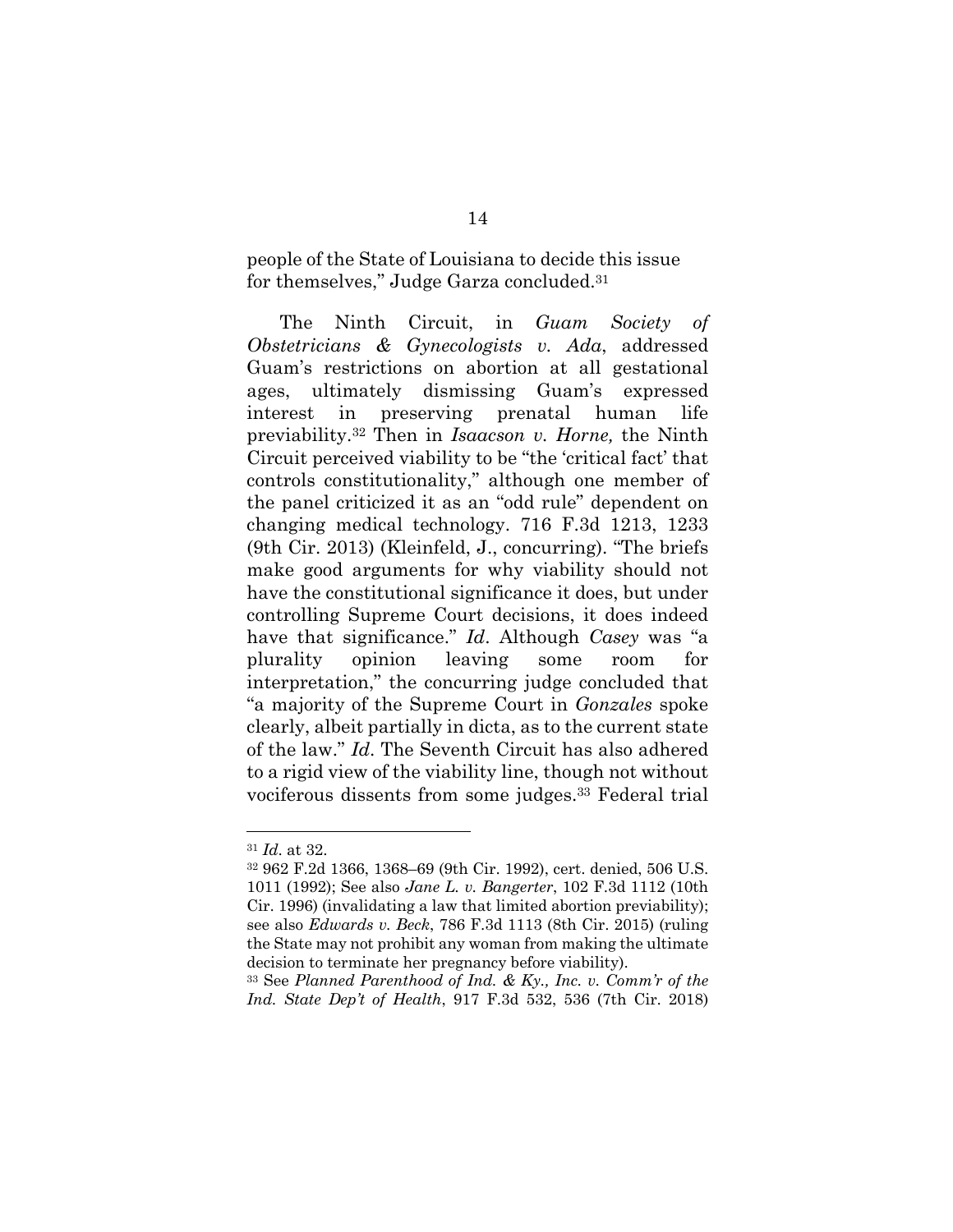courts generally have followed the Circuit Courts' errant view.34

Previability jurisprudence is so sweeping it invalidates regulatory measures that do not amount to prohibitions. Recently, in *Reproductive Health Services of Planned Parenthood of St. Louis Region, Inc. v. Parson*, the Eighth Circuit struck down Arkansas' Down syndrome law after deeming it a previability ban rather than a regulation.35 Judge Stras observed, "We have not made it easy to tell the difference between the two . . . a ban 'prohibits women from making the ultimate decision to terminate a pregnancy.' A regulation, by contrast, has only an 'incidental effect' on the decision by 'making it more

<sup>(</sup>Easterbrook, J., joined by Barrett, J., dissenting from the denial of rehearing en banc) (criticizing the invalidation of an antieugenics law that would prohibit certain previability abortions given *Casey* only addressed the constitutionality of provisions pertaining to informed consent, waiting periods, spousal notification and parental consent, and did not consider the validity of anti-eugenics laws)*.*

<sup>34</sup> See *McCormack v. Hiedeman*, 900 F. Supp. 2d 1128 (D. Idaho 2013), aff'd, *McCormack v. Herzog*, 788 F.3d 1017 (9th Cir. 2015); *Bryant*, 363 F. Supp. 3d at 628 (ruling "a state is never allowed to prohibit any swath of previability abortions outright, no matter how strenuously it may believe such a ban is in the best interests of its citizens or how minimal it may find the burden to women seeking an abortion"); *Pre-Term Cleveland*, 394 F. Supp. 3d at 801; *Robinson v. Marshall*, 415 F. Supp. 3d 1053 (M.D. Ala. 2019) ("[U]nlike laws that regulate the performance of previability abortion, bans on pre-viability abortion require no balancing at all. . . ."); *Preterm-Cleveland v. Himes*, 294 F. Supp. 3d 746, 1056 (S.D. Ohio 2018) (declaring Ohio's interest "not strong enough").

<sup>35</sup> 1 F.4th 552, 557 (8th Cir. 2021).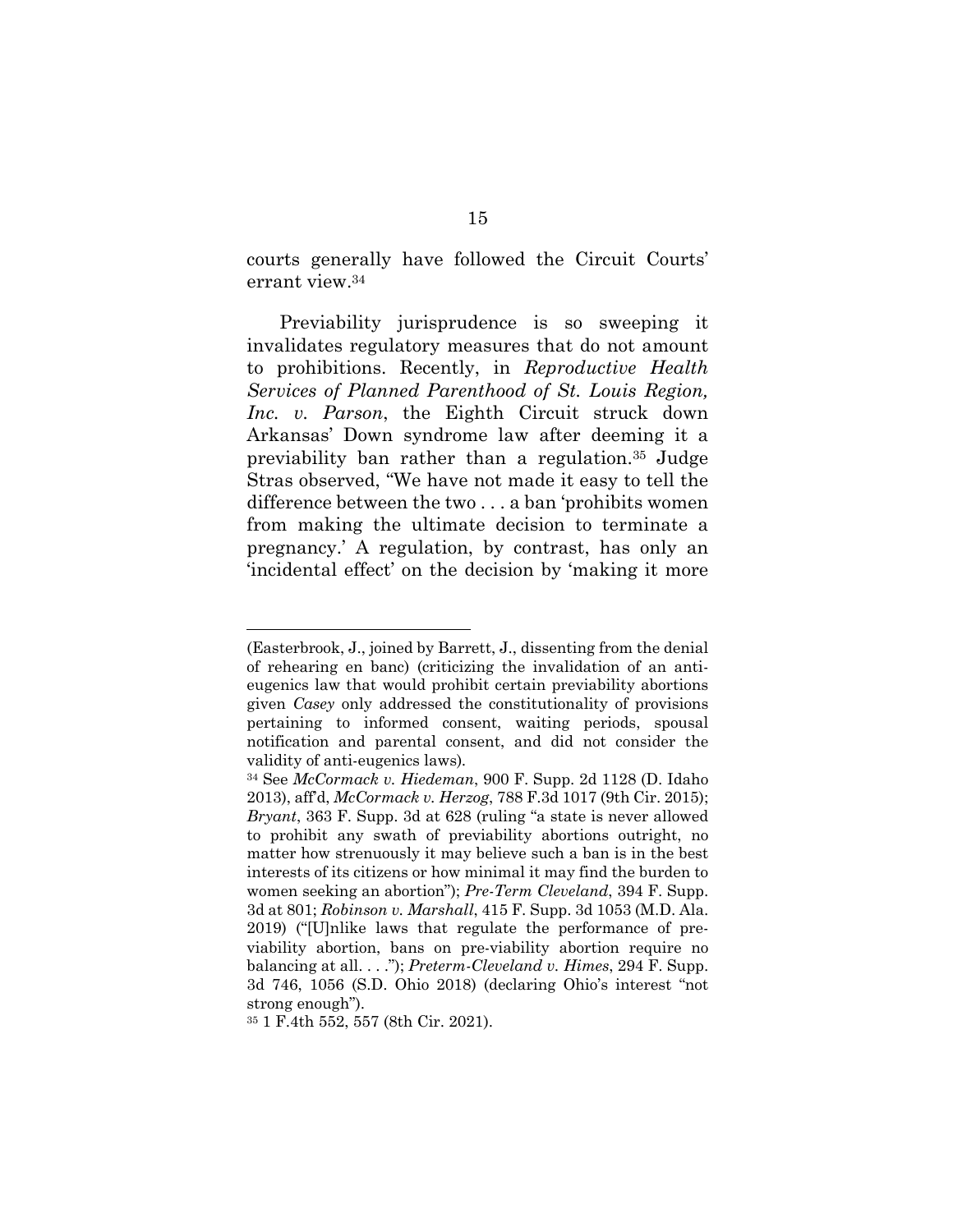difficult or more expensive to procure an abortion."<sup>36</sup> Judge Stras would have read the Down Syndrome provision as a regulation because "all it does is limit the reasons for an abortion in certain narrow circumstances."37

Federal courts have exercised undue political power to grant primacy of previability abortion rights over State interests in protecting prenatal life and women's health. The *Roe* court stated that "the judiciary . . . is not in a position to speculate as to the answer [to the question of when life begins]." 410 U.S. at 159. States have the power and prerogative to answer that question and to legislate accordingly, but *Casey*'s rigid viability line has prevented them from doing so. At present, States can legally interfere with a woman's right to abortion after a fetus reaches a gestational age at which point it is no longer dependent on its mother for immediate survival, but they cannot do so during the period of weeks when it is vitally necessary to a fetus' survival that it remains in the womb. This makes the previability ban an "odd rule" for more reasons than one. See *Isaacson,* 716 F.3d at 1233.

The Court should set aside the viability rule which nullifies important state interests, including restricting late-term abortions of pain-capable fetuses, procedures that are dangerous to women's health, and late-term abortion methods the Court recognizes as "gruesome." *Gonzales,* 550 U.S. at 124.

<sup>36</sup> *Id*. at 569 (quoting *Edwards v. Beck*, 786 F.3d 1113, 1116 (8th Cir. 2015); *Gonzales,* 550 U.S. at 158). <sup>37</sup> *Id*.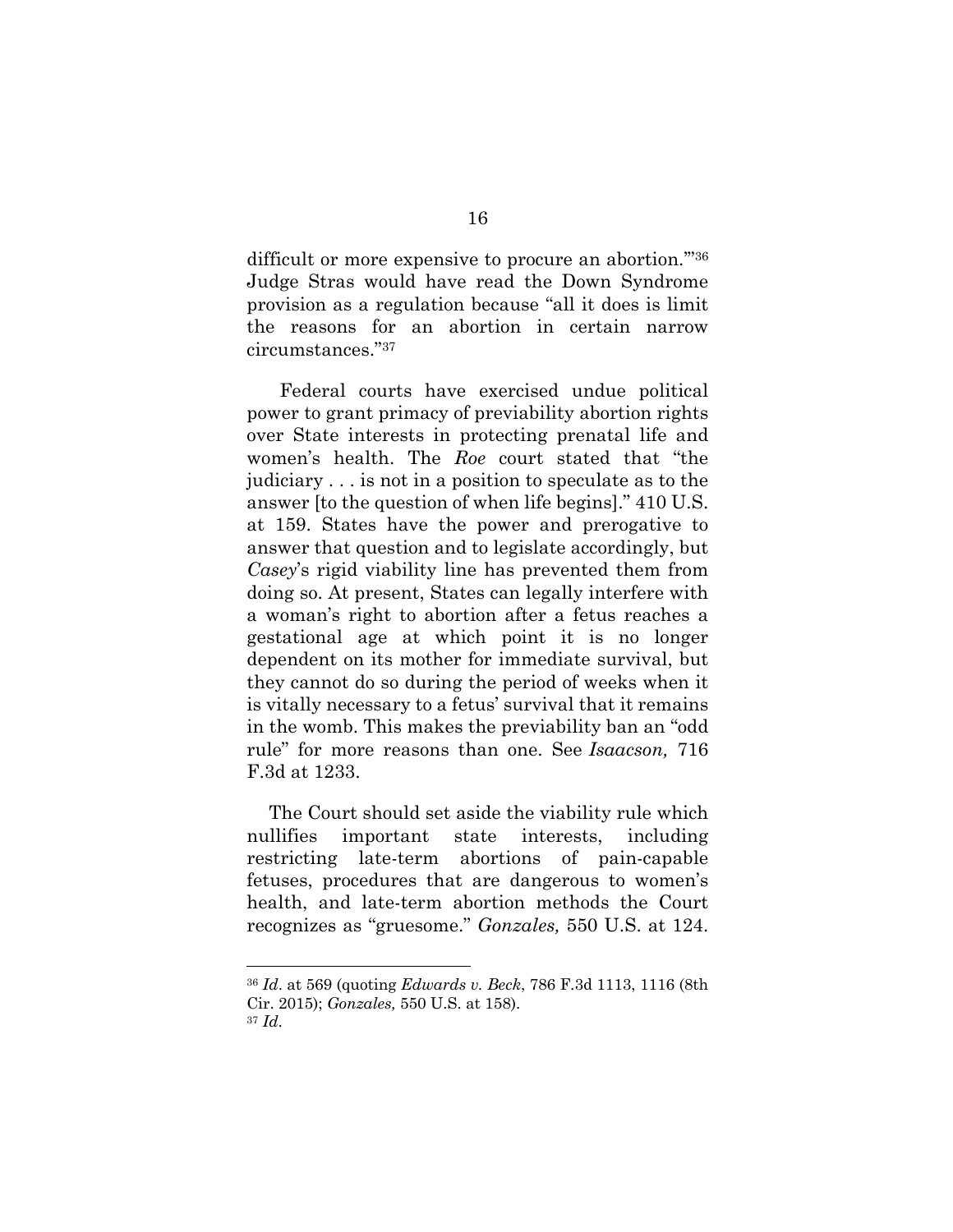Returning the political choice to regulate abortion to States, as a reflection of the will of the People, accords with the principles of Federalism.

III.THE COURTS' PERCEPTION OF THE VIABILITY LINE AS A CATEGORICAL PROHIBITION HAMSTRINGS THE STATES FROM BRINGING CRITICAL EVIDENCE INTO COURT.

The *Casey* viability standard—as interpreted by numerous federal courts—binds the States in a onesided constitutional tug-of-war in which they are subject to intense factual scrutiny on the abortion advocates' issues but unable to establish the factual basis of their own vital interests. Because trial courts understand viability as the categorical line before which no restriction on abortion can be constitutional, they allow no discovery on, or the introduction of evidence about, the State's purpose or interests in regulating previability abortions. Rather, discovery is limited to the issue of viability.38 However, the courts still allow abortion advocates to bring evidence supporting their interests. This one-sided approach is problematic for two reasons.

<sup>38</sup> See *SisterSong Women of Color Reproductive Justice Collective v. Kemp*, 472 F. Supp. 3d 1297, 1313 (N.D. Ga. 2020) ("[A]ny discovery that the State Defendants seek to proffer regarding the purported state interests underlying H.B. 481 is irrelevant under the current Supreme Court viability framework."); *MKB Mgmt. Corp. v. Stenehjem*, 795 F.3d 768, 772–73 & n.4 (8th Cir. 2015); *Jackson Women's Health Org. v. Currier*, 320 F. Supp. 3d 828 (S.D. Miss. 2018) (limiting discovery in a challenge to a fifteenweek abortion ban and holding that evidence about "any other issue" than "whether the 15-week mark is before or after viability" was irrelevant).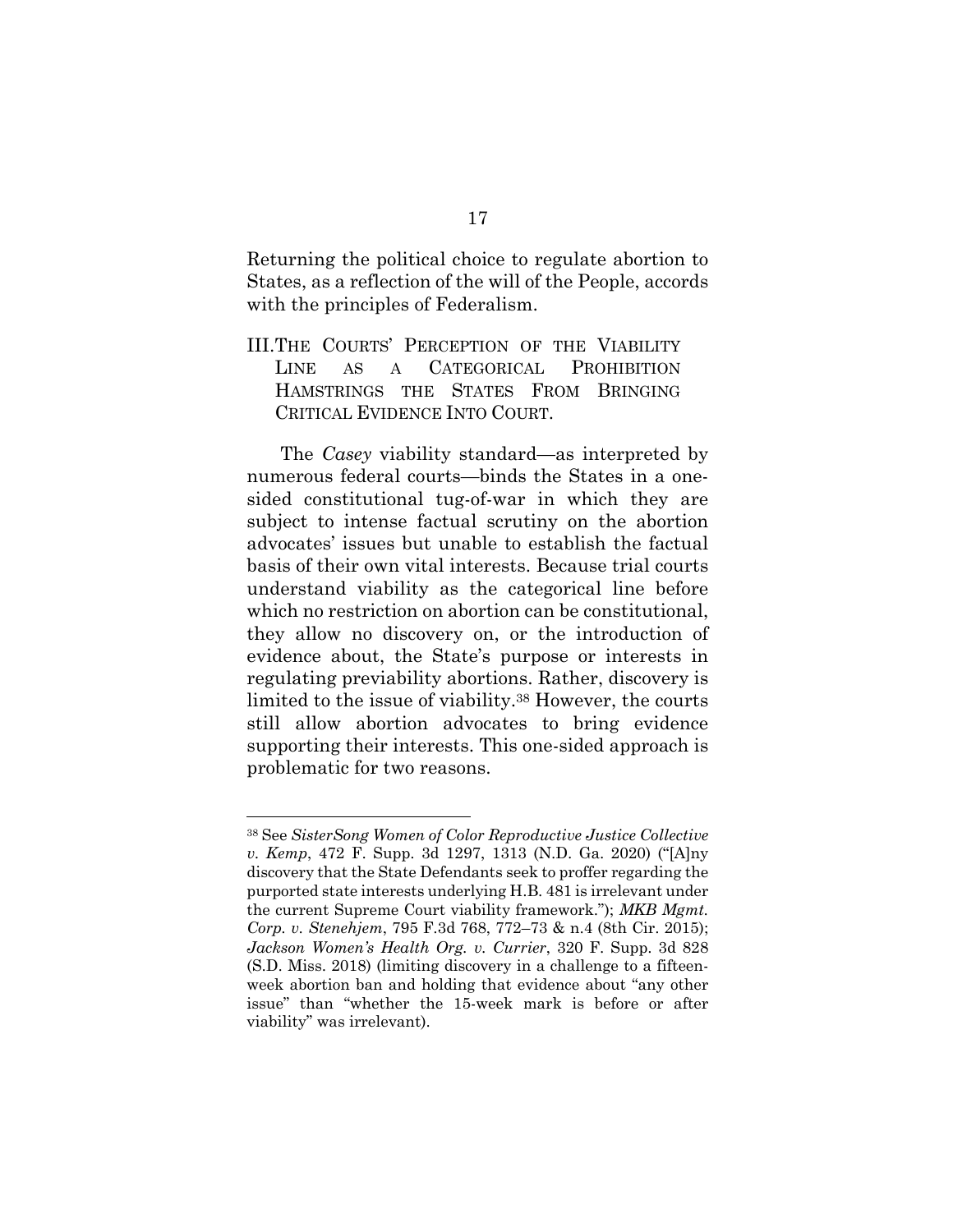First, the viability line is a problem for States looking to advance the legitimate interests in the health of mother and child. When courts do not allow discovery or evidence on any issue other than viability, States only have this one factor to prove their case. However, this Court has said "it is not the proper function of the legislature or the courts to place viability, which essentially is a medical concept, at a specific point in the gestation period." *Danforth*, 428 U.S. at 64. As a result, the States have no means to defend their efforts to advance their legitimate interests in the health of the mother and the life of the child pre-viability.

Second, the State has no way of showing that the laws and the purposes behind those laws are legitimate because they are denied discovery. Even when States include "findings" in law, as Mississippi HB 1510 did, district judges may ignore them, leaving the laws defenseless to attacks interpreting the statute's purpose as placing an undue burden on the acquisition of an abortion, which in turn leaves it vulnerable to claims it violates the *Casey* standard. 505 U.S. at 877.

In *Whole Woman's Health v. Hellerstedt*, the Court reiterated the established principle that when constitutional rights are at stake, the "Court retains an independent constitutional duty to review factual findings."39 *Hellerstedt* holds that in the context of a constitutional challenge to an abortion law, courts are to "place[] considerable weight upon evidence and

<sup>39</sup> 136 S. Ct. 2292, 2310 (2016).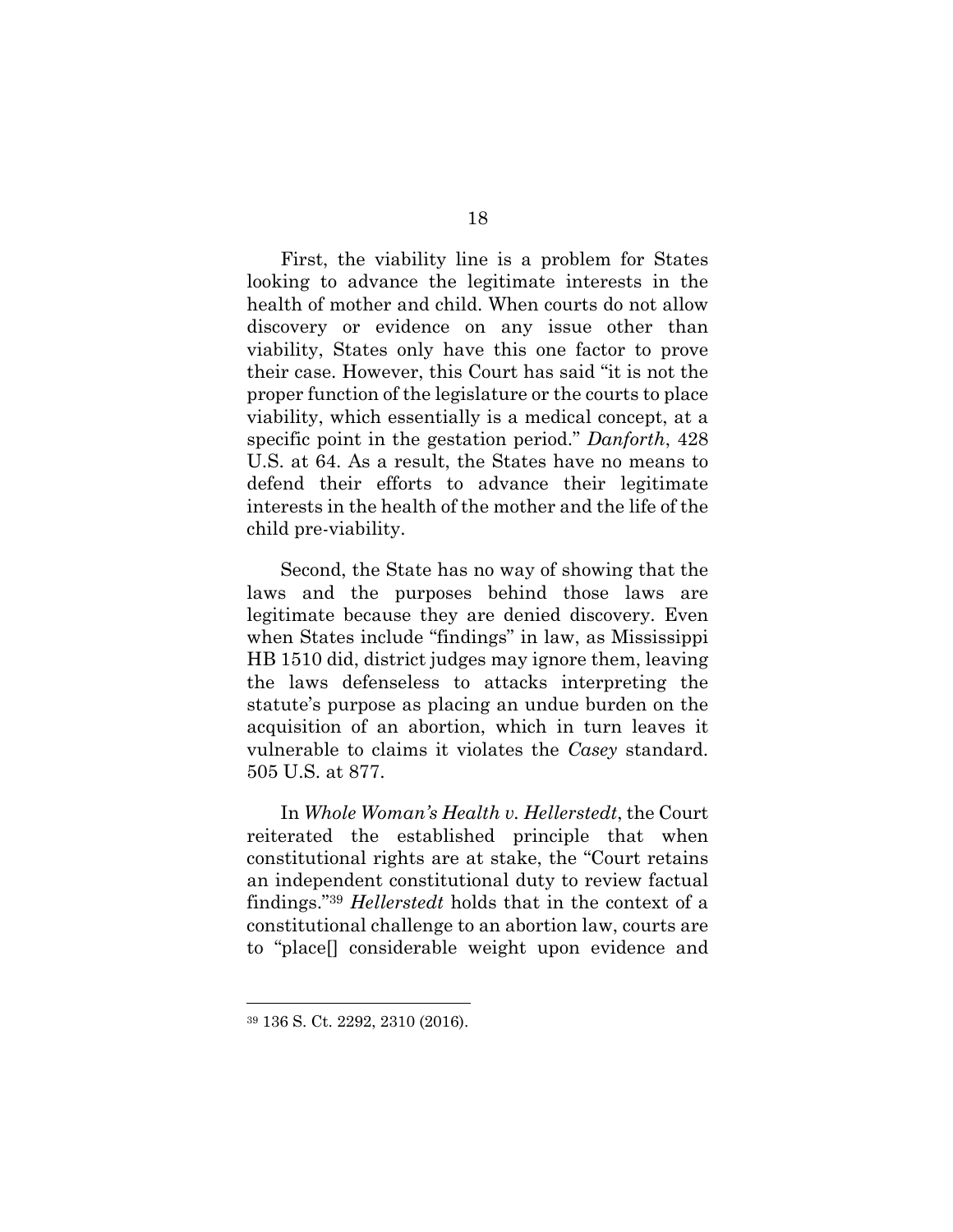argument presented in judicial proceedings,"40 and "not only to scrutinize the reasons given for a state action, but also the evidence provided by the state supporting its action."41 Thus, district courts have a responsibility to hear and consider evidence from the State regarding its interests.42

The *Hellerstedt* Court also "explained the importance of the judiciary's role when invidious state purposes are alleged."43 When applying *Casey*'s undue burden balancing test, courts should consider the evidence in the record and not blindly accept the State's articulated reasons for acting.<sup>44</sup> Prior to *Hellerstedt*, the Seventh Circuit suggested that a purpose-prong "challenge will rarely be successful, absent some sort of explicit indication from the state that it was acting in furtherance of an improper purpose."45 In *Whole Woman's Health Alliance v. Hill*, however, the Seventh Circuit held that the State's excessive requests and demands throughout the

<sup>40</sup> *Id*.

<sup>41</sup> *Whole Woman's Health Alliance v. Hill*, 937 F.3d 864, 877 (7th Cir. 2019).

<sup>42</sup> Cf. *Sendak v. Arnold*, 429 U.S. 968, 971 (1976) (White, J., dissenting from denial of cert.) ("Here there was no trial, there were no facts presented to the District Court in any other form, and no finding that the requirement of Indiana law is unreasonable.").

<sup>43</sup> *Hill*, 937 F.3d at 877 (discussing *Hellerstedt*).

<sup>44</sup> *Hellerstedt*, 136 S. Ct. at 2309–10.

<sup>45</sup> *Karlin v. Foust*, 188 F.3d 446, 493 (7th Cir. 1999); *id*. at 496 ("Absent some evidence demonstrating that the stated purpose is pretextual, our inquiry into the legislative purpose is necessarily deferential and limited.").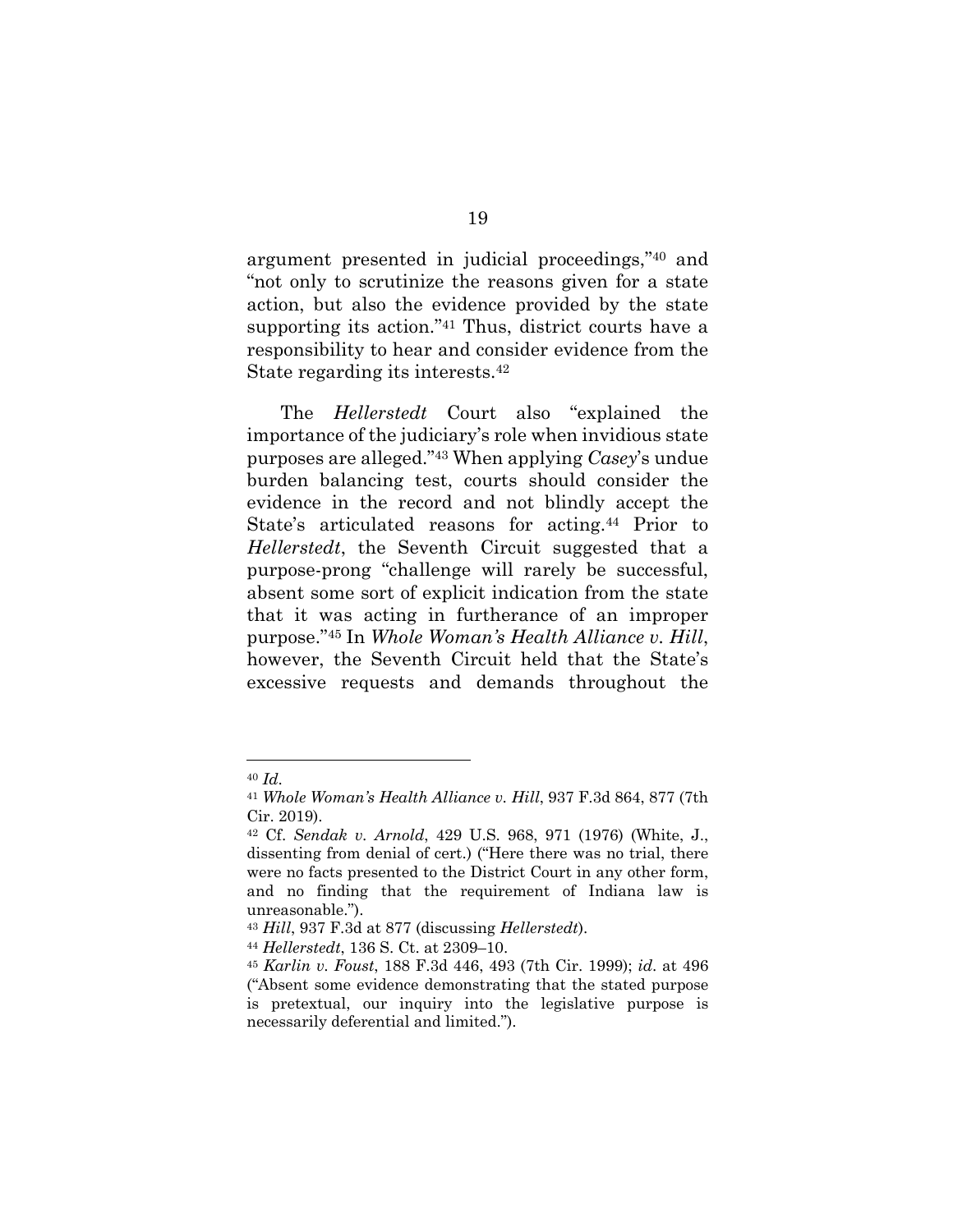abortion clinic's license application process had "gone beyond constitutional boundaries."46

The district courts' trend of disallowing any discovery or evidence apart from the viability issue undermines the States' ability to make the case that they have both a legitimate interest and a constitutionally valid purpose in their regulations and that those regulations do not impose an undue burden on the acquisition of abortions. A State's interests can be totally separate from the viability of the unborn child, yet that is all that is considered if any part of the law touches the first half of pregnancy.

The ability of both parties to bring evidence is essential to a well-considered case. In *June Medical Services v. Russo*, Justice Kavanaugh argued the factual record regarding whether the abortion providers' evidence of their efforts to obtain admitting privileges was too thin to substantiate their claims.47 In his view, "additional factfinding [wa]s necessary to properly evaluate Louisiana's law."48

The courts' interpretation of the viability standard prevents States from creating a robust factual record and precludes them from bringing to

<sup>46</sup> 937 F.3d at 878.

<sup>47</sup> 140 S. Ct. 2103, 2182 (2020) (Kavanaugh, J., concurring in part and dissenting in part).

<sup>48</sup> *Id.*; see also *id.* at 2165 (Alito, J., dissenting) ("[I]t is apparent that the record does not come close to showing that [the plaintiffs] made the sort of effort that one would expect if their ability to continue performing abortions had depended on success. . . .It follows that the District Court's finding on Act 620's likely effects cannot stand.").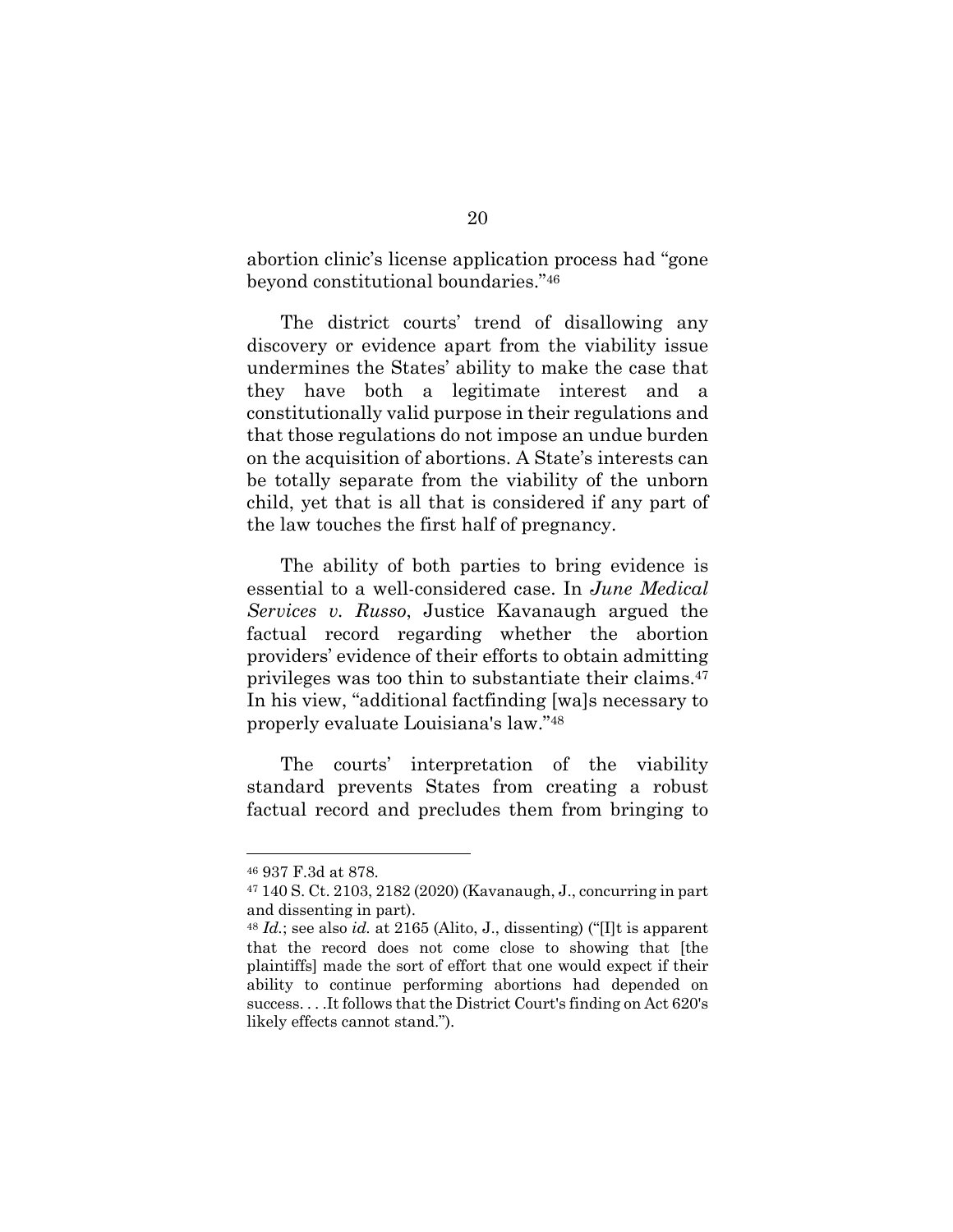trial evidence on the risks of abortion, its use as a tool of eugenics and gender discrimination, and the barbaric nature of late-term abortion—evidence which is crucial to demonstrate that the States have a legitimate interest in the promulgation of these laws.

- IV.THE STATES HAVE NUMEROUS CRITICAL INTERESTS IN REGULATING ABORTION THAT ARISE IN THE FIRST HALF OF PREGNANCY, THE PERIOD CURRENTLY TIED UP IN THE *CASEY* VIABILITY STANDARD.
	- A. The Viability Standard Hinders States from Protecting Women from Greatly Increased Physical Risks that Accompany Later-Term Abortions.

Abortion carries a higher medical risk when performed later in pregnancy. The nation's largest abortion business, Planned Parenthood Federation of America, acknowledges on its website that "[t]he chances of problems gets higher the later you get the abortion, and if you have sedation or general anesthesia" which is necessary for an abortion at or after 20 weeks' gestation.49

Gestational age is the strongest risk factor for abortion-related mortality, and the incidence of major complications steadily increases later in the

<sup>49</sup> Planned Parenthood, *How Safe Is An In-Clinic Abortion?*, https://www.plannedparenthood.org/learn/abortion/in-clinicabortion-procedures/how-safe-is-an-in-clinic-abortion (last visited June 15, 2021).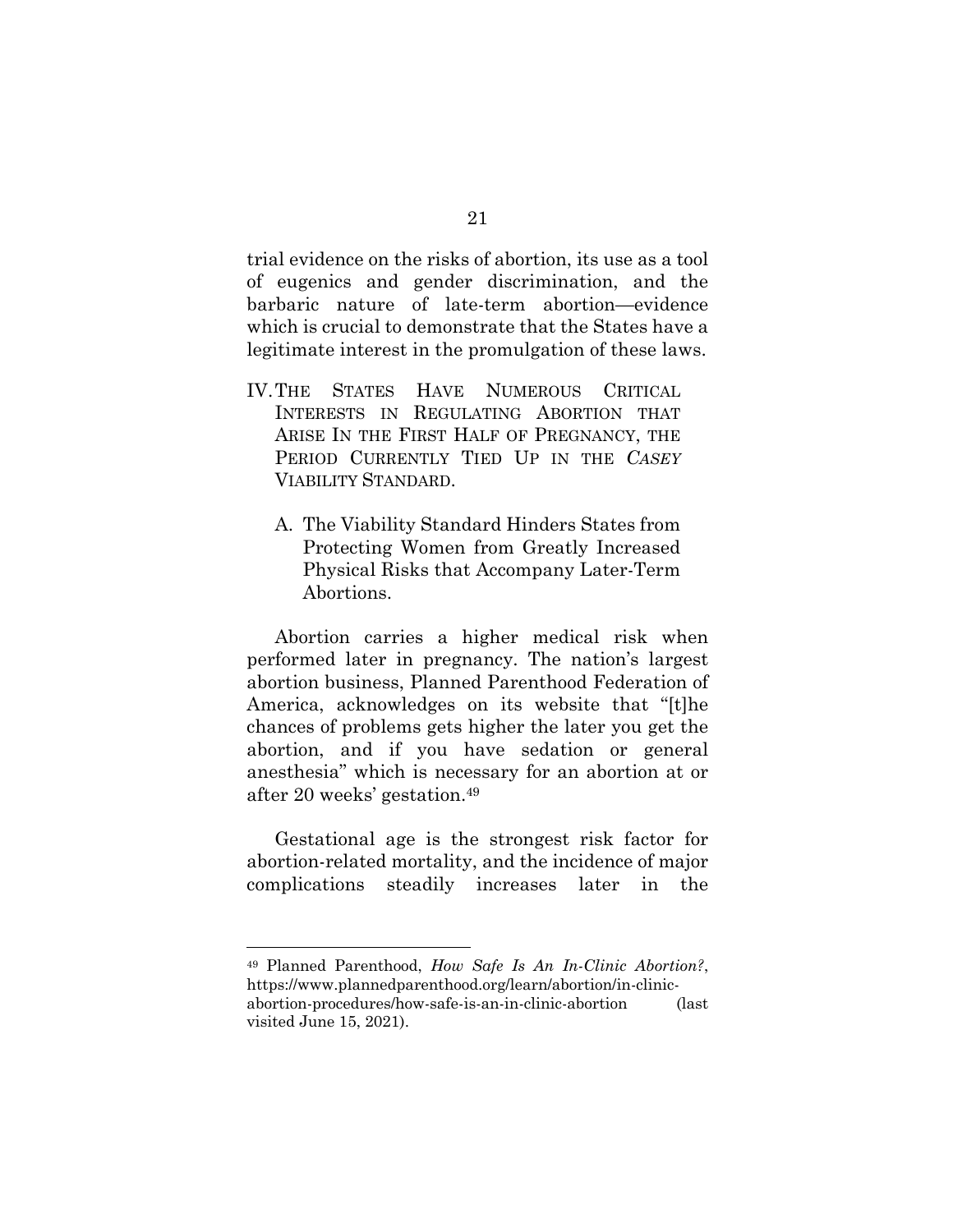pregnancy.50 Compared to an abortion at 8 weeks' gestation, the relative risk of mortality rises by 38 percent for each additional week at higher gestations.51 The risk of death at 8 weeks is reported to be one death per one million abortions, rising to 1 per every 29,000 abortions at 16 to 20 weeks, and 1 per every 11,000 abortions at 21 weeks or more.52

Researchers have concluded it may not be possible to reduce the risk of death in later-term abortions because of the "inherently greater technical complexity of later abortions."53 This is because in later-term abortions there is a greater degree of cervical dilation needed, the increased blood flow predisposes to hemorrhage, and the myometrium is relaxed and more subject to perforation.54

Later-term abortions also pose an increased risk to maternal health. Some immediate complications

<sup>50</sup> Linda A. Bartlett et al., *Risk Factors for Legal Induced Abortion-Related Mortality in the United States*, 103 Obstetrics & Gynecology 729, 731 (2004); Janet P. Pregler & Alan H. DeCherney, WOMEN'S HEALTH: PRINCIPLES AND CLINICAL PRACTICE 232 (2002). See also Slava V. Gauferg, *Abortion Complications*, Medscape (updated June 24, 2016), https://emedicine.medscape.com/article/795001-overview.

<sup>(</sup>revealing that abortions after the first trimester pose more serious risks to women's physical health than first trimester abortions).

<sup>51</sup> Bartlett, *supra* note 50; Professional Ethics Comm. of Am. Assoc. of Pro-Life Obstetricians & Gynecologists, *Induced Abortion & the Increased Risk of Maternal Mortality*, Comm. Op. 6 (Aug. 13, 2019).

<sup>52</sup> Bartlett, *supra* note 50*.*

<sup>53</sup> *Id.* at 735.

<sup>54</sup> *Id.*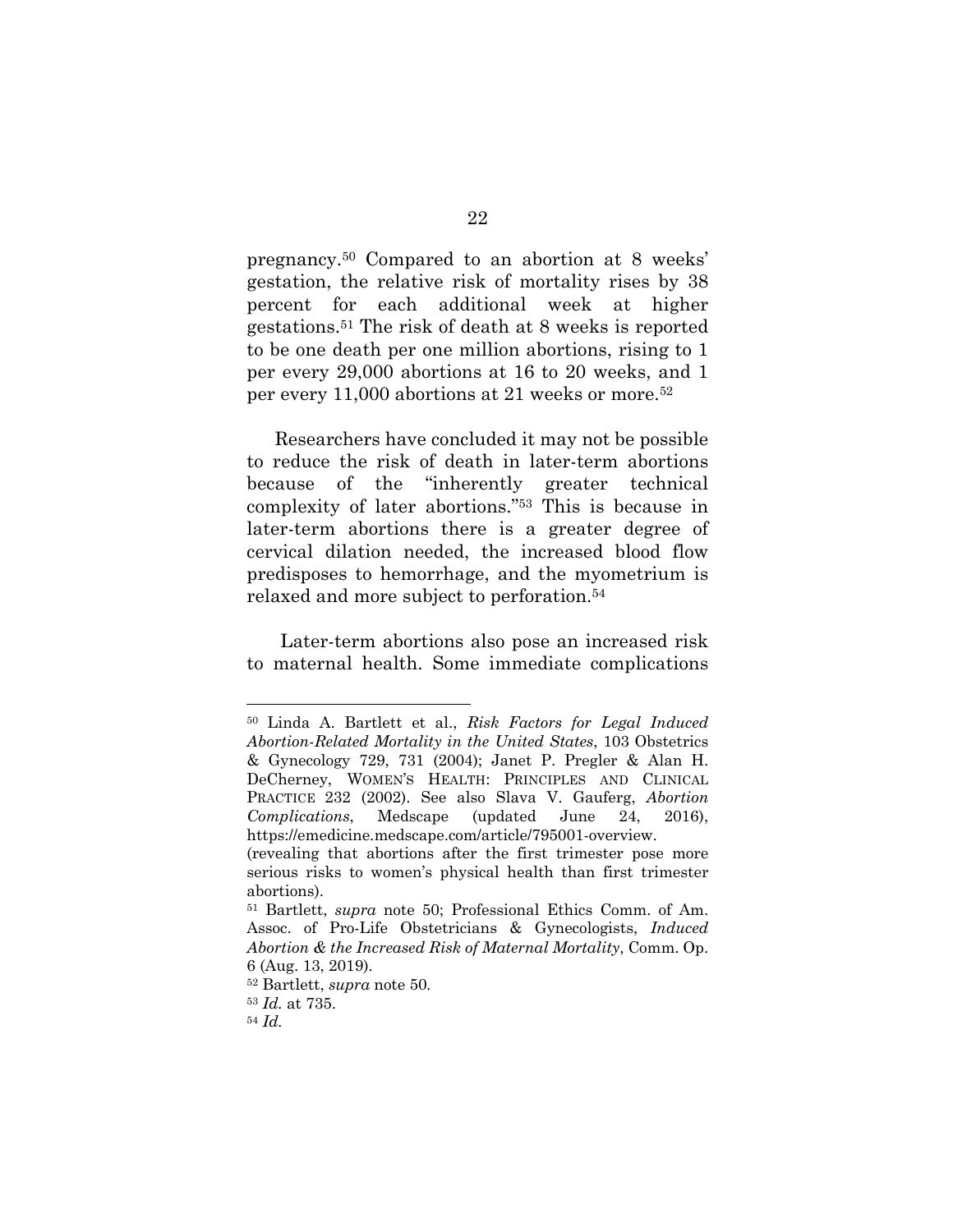from abortion include blood clots, hemorrhage, incomplete abortions, infection, and injury to the cervix and other organs.55 Immediate complications affect approximately 10% of women undergoing abortion, while approximately one-fifth of these complications are life-threatening.56 This Court should revisit the viability standard so the States may continue to pass laws defending women's health from such well-recognized risks.

B. The Viability Standard Hinders States from Protecting Infants in the Second Trimester and Above from the Pain Suffered During the Abortion Procedure.

There is substantial medical evidence that an unborn child is capable of experiencing pain by at least 20 weeks post-fertilization, if not earlier.57 One study found that the earlier infants are delivered, the stronger their response to pain58 because the "neural mechanisms that inhibit pain sensations do not begin to develop until 34–36 weeks[] and are not complete until a significant time after birth."59 As a result, unborn children display a "hyperresponsiveness" to

<sup>55</sup> See Planned Parenthood, *supra* note 49.

<sup>56</sup> E. Shadigian, *Reviewing the Medical Evidence: Short and Long-Term Physical Consequences of Induced Abortion,*  Testimony before the South Dakota Task Force to Study Abortion, Pierre, South Dakota (Sept. 21, 2005).

<sup>57</sup> In 2019, scientists found evidence of fetal pain as early as 12 weeks' gestation. Stuart W.G. Derbyshire & John C. Bockmann, *Reconsidering Fetal Pain*, 46 J. of Med. Ethics 3 (2020).

<sup>58</sup> Lina Kurdahi Badr et al., *Determinants of Premature Infant Pain Responses to Heel Sticks*, 36 Pediatric Nursing 129 (2010).

<sup>59</sup> R. Brusseau and L.A. Bulich, *Anesthesia for Fetal Intervention*, ESSENTIAL CLINICAL ANESTHESIA 772–76, (July 2011).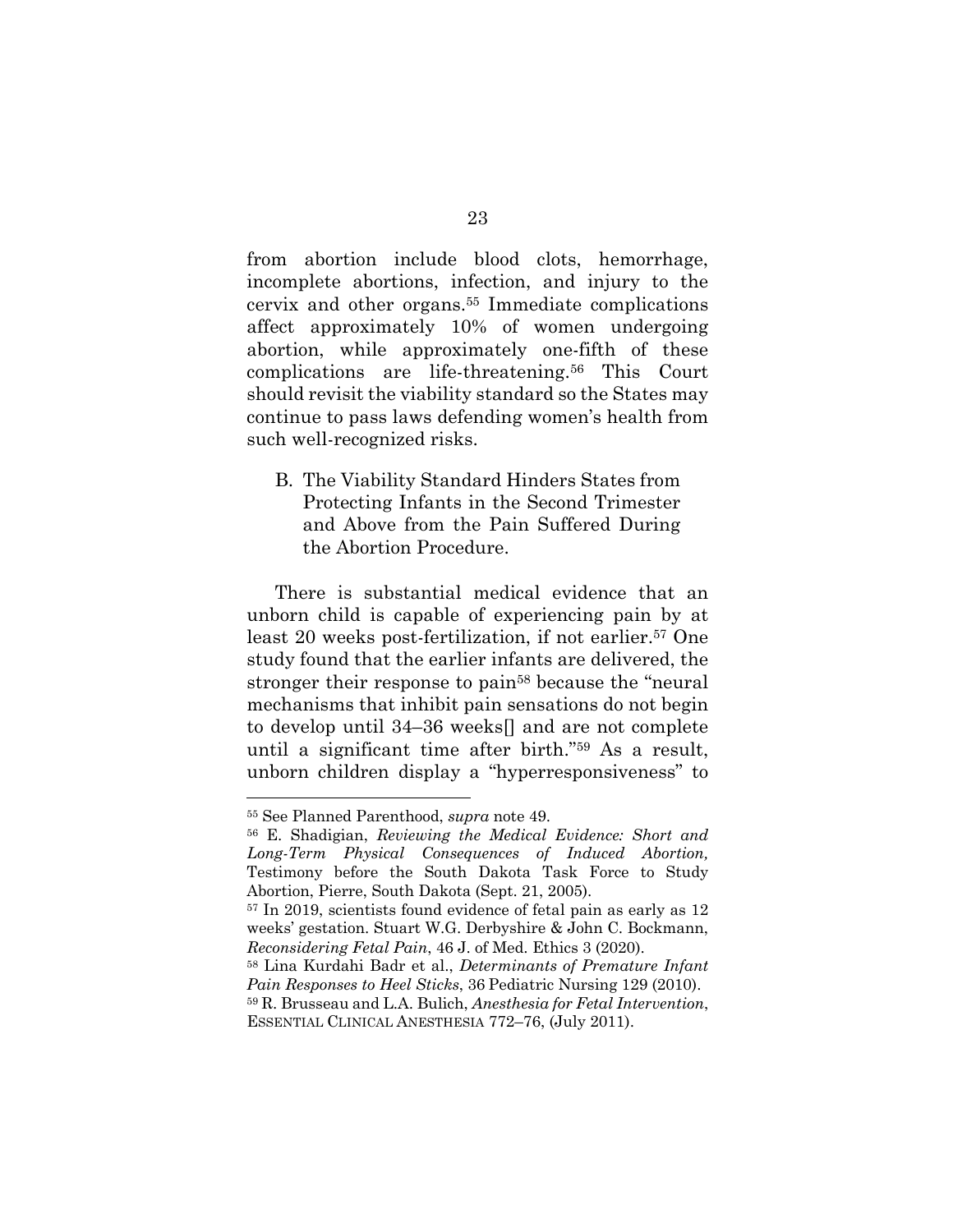pain.60 So for "*wanted*" pregnancies, it is "critical in open fetal surgery procedures" that the child directly receive anesthesia to mitigate pain.<sup>61</sup>

For some States that have sought to limit abortion at or before the 20-week gestational mark to prevent fetal pain, the *Casey* viability limit has stopped them even though fetal welfare is within the government's legitimate interests.<sup>62</sup> These are: Arizona,<sup>63</sup> Idaho,<sup>64</sup> Missouri, <sup>65</sup> North Carolina, <sup>66</sup> Tennessee, <sup>67</sup> and Utah.68 While these lower court judges may recognize the State's "legitimate public health interest in

<sup>60</sup> Christine Greco and Soorena Khojasteh, *Pediatric, Infant, and Fetal Pain*, CASE STUDIES IN PAIN MANAGEMENT 379 (2014).

<sup>61</sup> Maria J. Mayorga-Buiza et al., *Management of Fetal Pain During Invasive Fetal Procedures. Lessons Learned from a Sentinel Event*, 31 European J. of Anaesthesiology 188 (2014).

<sup>62</sup> *Casey*, 505 U.S. at 846; *Gonzales*, 550 U.S. at 163 ("The Court has given state and federal legislatures wide discretion to pass legislation in areas where there is medical and scientific uncertainty.").

<sup>63</sup> Ariz. Rev. Stat. § 36-2159 (enjoined in *Isaacson v. Horne*, 716 F.3d 1213 (9th Cir. 2013)).

<sup>64</sup> Idaho Code § 18-501 et seq. (enjoined in *McCormack v. Hiedeman*, 788 F.3d 1017 (9th Cir. 2015)).

<sup>65</sup> Mo. Rev. Stat. § 188.375 (enjoined in *Reprod. Health Servs. of Planned Parenthood of St. Louis Region, Inc. v. Parson*, 389 F. Supp. 3d 631 (W.D. Mo. 2019)).

<sup>66</sup> N.C. Gen. Stat. § 14-45.1(b) (enjoined in *Bryant*, 363 F. Supp. 3d 611).

<sup>67</sup> Tenn. Code Ann. § 39-15-216 (enjoined in *Memphis Ctr. for Reprod. Health v. Slatery*, No. 3:20-cv-00501, 2020 WL 4274198 (M.D. Tenn. July 24, 2020).

<sup>68</sup> Utah Code Ann. § 76-7-302.5 (Utah agreed not to enforce its law pending ongoing litigation. Previously, Utah passed a 20 week law, Utah Code Ann. § 76-7-302(3), which was struck down in *Bangerter*, 102 F.3d 1112).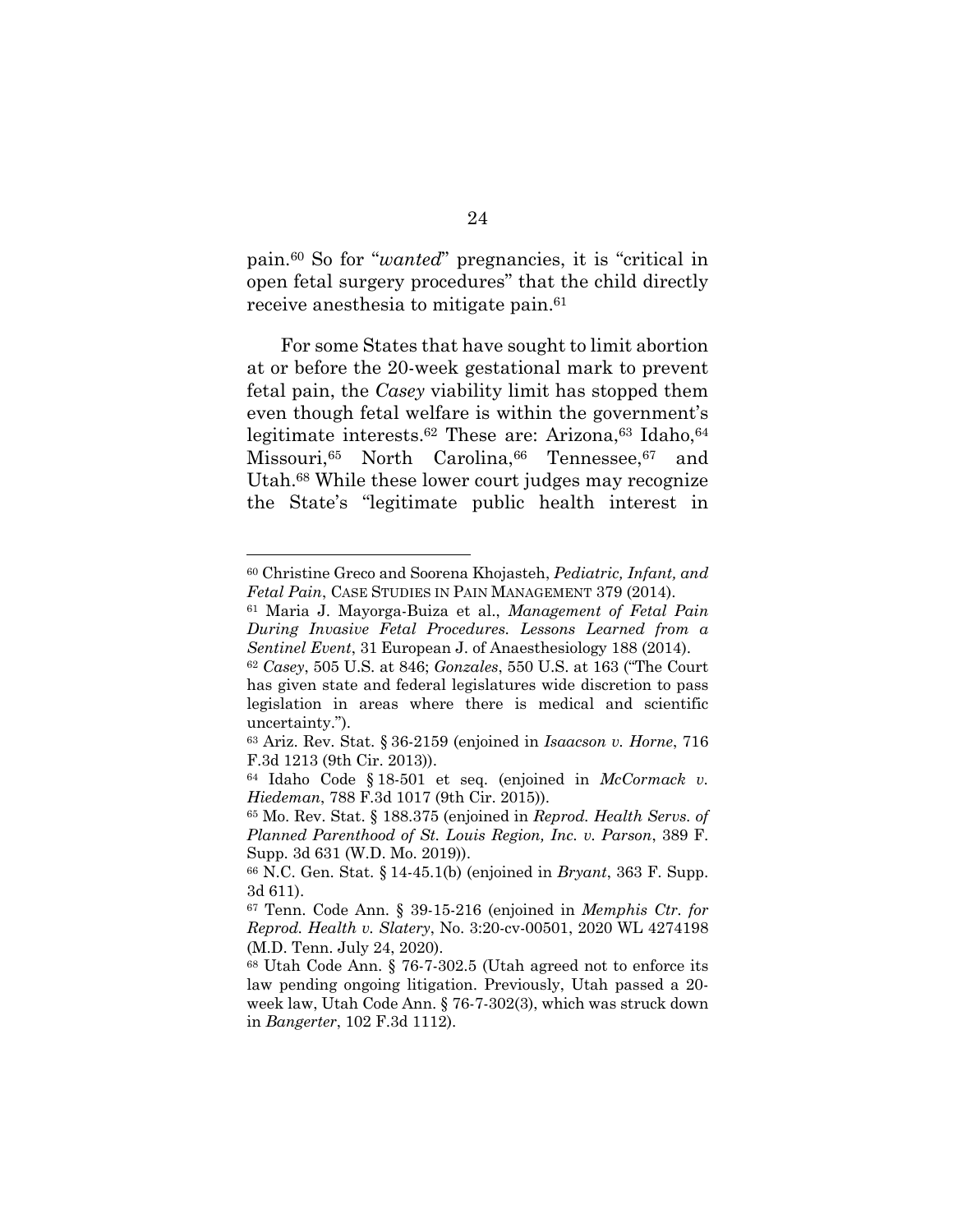banning post-twenty-week abortions,"69 they have held that there is no "such legal right in the Federal Court system for preserving the potential lives of nonviable fetuses."70

Yet, one-third of the States do maintain enforceable limitations on abortion at or near 20 weeks post-fertilization, largely because these laws have not been challenged. These are: Alabama,<sup>71</sup> Arkansas,72 Georgia,73 Indiana,74 Iowa,75 Kansas,76 Kentucky,77 Louisiana,78 Mississippi,79 Nebraska,80 North Dakota, 81 Ohio, 82 Oklahoma, 83 South Carolina, 84 South Dakota, 85 Texas, 86 West Virginia, 87 and Wisconsin.88 Virtually all of these laws, including

*Bryant*, 363 F. Supp. 3d 611.

*Parson*, 389 F. Supp. 3d 631.

Ala. Code § 26-23B-1 et seq.

Ark. Code Ann. § 20-16-1401 et seq.

Ga. Code Ann. § 16-12-141.

Ind. Code § 16-34-2-1(a)(3).

Iowa Code § 146B.2.

Kan. Stat. Ann. § 65-6703(c).

Ky. Rev. Stat. § 311.782.

La. Rev. Stat. Ann. § 40:1061.1.

Miss. Code § 41-41-137.

Neb. Rev. Stat. § 28-3,102 et seq.

N.D. Cent. Code § 14-02.1-05.3.

Ohio Rev. Code § 2919.201.

Okla. Stat. tit. 63, § 1-745.1 et seq.

S.C. Code Ann. § 44-41-410 et seq.

S.D. Codified Laws §§ 34-23A-67 to-70.

Tex. Health & Safety Code § 171.044.

W. Va. Code § 16-2M-1 et seq.

Wis. Stat. § 253.107.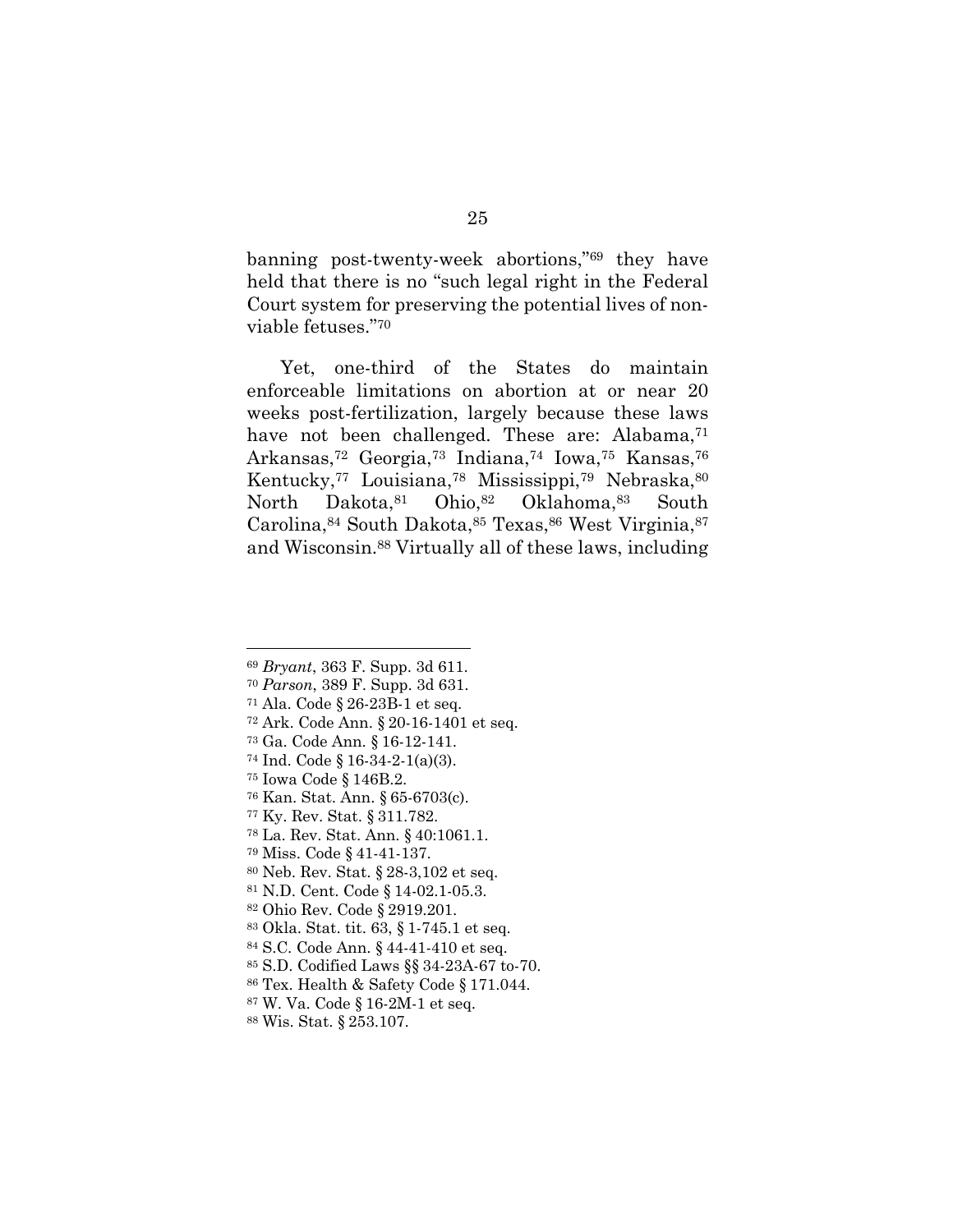a Montana law that will take effect later this year,  $89$ contain legislative findings documenting fetal pain.90

At present, the government's ability to enact laws preventing fetal pain hinges on the litigiousness of those who oppose the law. No amount of scientific evidence or public outcry can move a judge bound by the viability line of *Casey,* an untenable standard that should be revisited.

C. The Viability Standard Hinders States from Protecting the Medical Profession and the Public from the Horror of Dismemberment Abortion.

It is generally understood that "95% of secondtrimester abortions in the United States are performed using the D & E procedure."91 Dilation and evacuation (D & E, or dismemberment) abortion "involve[s] the use of surgical instruments to crush and tear the unborn child apart before removing the pieces of the dead child from the womb."92 Mississippi cited opposition to this "barbaric practice" as one of the several reasons it sought to limit elective abortions at 15 weeks' gestation.93

<sup>89</sup> H.B. 136, 67th Leg., Reg. Sess. (Mont. 2021).

<sup>90</sup> Thomas M. Messner & Amanda Stirone, *Legislative and Litigation Overview of Five-Month Abortion Laws Enacted Before or After 2010*, 34 On Point 1 (Aug. 2019).

<sup>91</sup> *Hodes & Nauser, MDs, P.A. v. Schmidt*, 440 P.3d 461, 467 (Kan. 2019).

<sup>92</sup> Miss. H.B. 1510 § 1(2)(b)(i)(8) (2018).

<sup>93</sup> *Id*.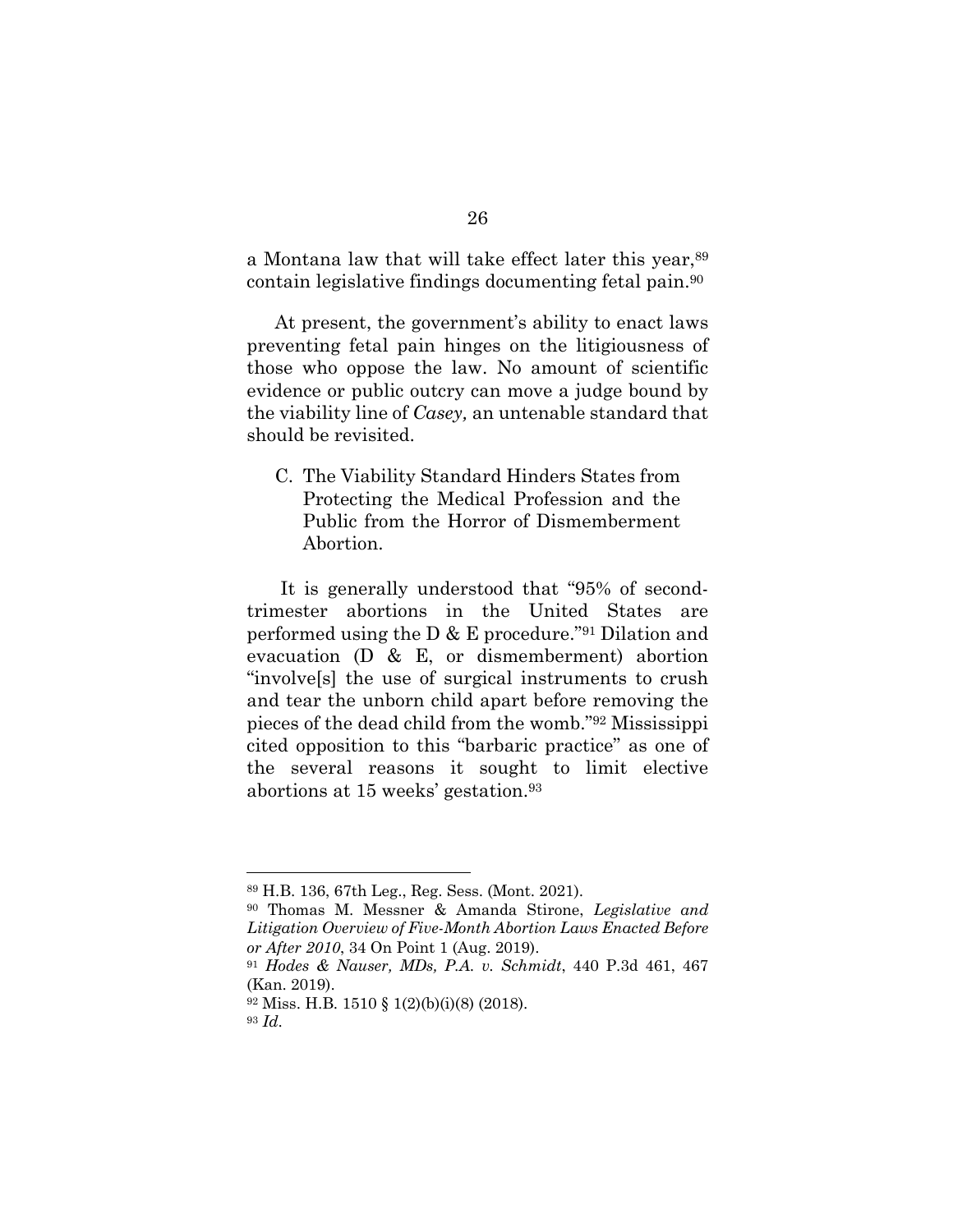Thirteen States, including Mississippi,94 have sought to prohibit this procedure because it causes fetal pain and degrades the medical profession's duty to "do no harm." The most recent of these was passed in Nebraska in 2020 and is one of three dismemberment laws currently in effect.<sup>95</sup>

For the remaining States,<sup>96</sup> the courts have refused to permit them to enforce duly enacted legislation regardless of the States' interests. Because dismemberment abortion is the most commonly used method of aborting a child in the second trimester, courts have found that such laws "effectively terminate[] the right to abortion for . . . women at 15

<sup>94</sup> Miss. Code § 41-41-155.

<sup>95</sup> Miss. Code § 41-41-155; Neb. Rev. Stat. § 28-347.04; W. Va. Code § 16-2O-1.

<sup>96</sup> Ala. Code § 26-23G-1-9 (enjoined in *W. Ala. Women's Ctr. v. Miller*, 299 F. Supp. 3d 1244, 1253 (M.D. Ala. 2017)); Ark. Code Ann. § 20-16-1803 (enjoined in *Hopkins v. Jegley*, No. 4:17-cv-00404-KGB, at \*65 (E.D. Ark. Dec. 22, 2020)); Ind. Code § 16-18- 2-96.4 (enjoined in *Bernard v. Individual Members of the Ind. Med. Licensing Bd.*, 392 F. Supp. 3d 935 (S.D. Ind. 2019)); Kan. Stat. Ann. § 65-6743 (enjoined in *Hodes & Nauser, MDs, P.A. v. Schmidt*, 440 P.3d 461 (Kan. 2019)); Ky. Rev. Stat. § 311.787 (enjoined in *EMW Women's Surgical Ctr. v. Friedlander*, No. 19- 5516 (6th Cir. June 2, 2020)); La. Stat. Ann. § 40:1061.1.1 (enjoined in *June Medical Servs. v. Gee*, No. 16-cv-444 (M.D. La. Nov. 16, 2017)); N.D. Cent. Code § 14-02.1-04.2 (contingently enacted); Ohio Rev. Code § 2919.15 (enjoined in *Planned Parenthood Sw. Ohio Region v. Yost* (S.D. Ohio No. 19-118)); Okla. Stat. tit. 63, § 1-737.9 (enjoined in *Nova Health Sys. v. Pruitt*, No. CV-2015-1838 (Okla. County Dist. Ct. Oct. 28, 2015)); Tex. Health & Safety Code § 171.152 (enjoined in *Whole Woman's Health v. Paxton*, No. 17-51060, at \*2 (5th Cir. Oct. 13, 2020)); W. Va. Code § 16-2O-1.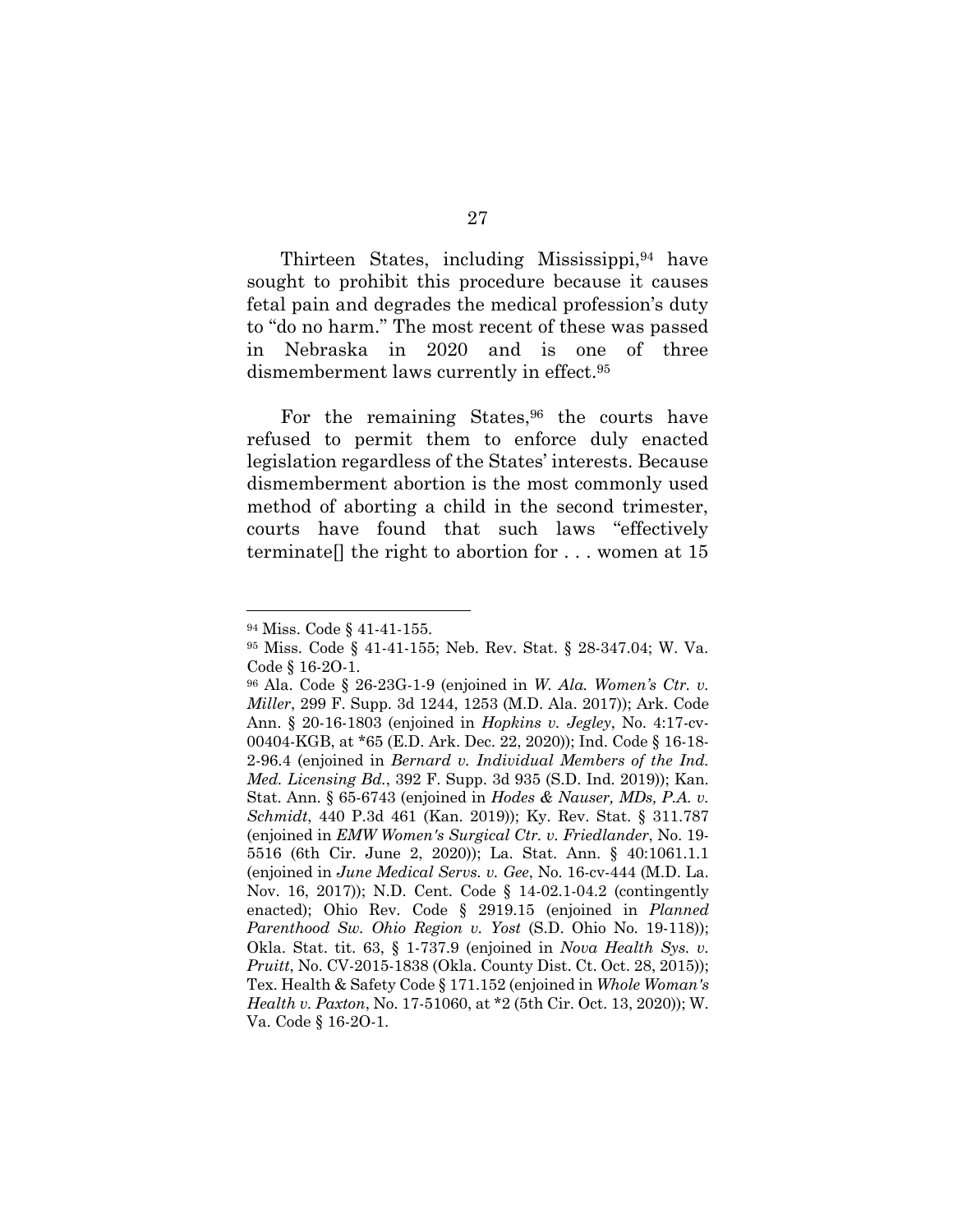weeks,"97 well ahead of *Casey*'s "pre-viability" limit. Yet this rule does not provide any deference to the State's or the public's interests. If no Mississippi doctor wished to perform dismemberment abortions, the voluntary refusal of the State's medical professionals as a group would not constitute an "undue burden" requiring a court-imposed solution. Cf. *Currier v. Jackson Women's Health Org*., 940 F. Supp. 2d 416, 422 (S. D. Miss. 2013) (granting an injunction on an admitting privileges law in favor of the only remaining abortion clinic in Mississippi) ("Closing its doors would . . . force Mississippi women to leave Mississippi to obtain a legal abortion.").

At present, Mississippi law has prohibited dismemberment abortion since 2016,<sup>98</sup> which, according to the courts, has the same effect as HB 1510. Allowing this law to go into effect would not materially change the current state of the law, but it would permit Mississippi to address its corresponding concerns for maternal health and prohibiting discrimination. This Court should revisit the previability standard which prevents States from enacting policy furthering their interests in protecting fetal dignity and maintaining the prestige of the medical profession.

D. The Viability Standard Hinders States from Protecting Children Diagnosed With Down Syndrome and Other Developmental Disabilities from Being Aborted.

<sup>97</sup> *Miller*, 299 F. Supp. 3d at 1267.

<sup>98</sup> Miss. Code § 41-41-155.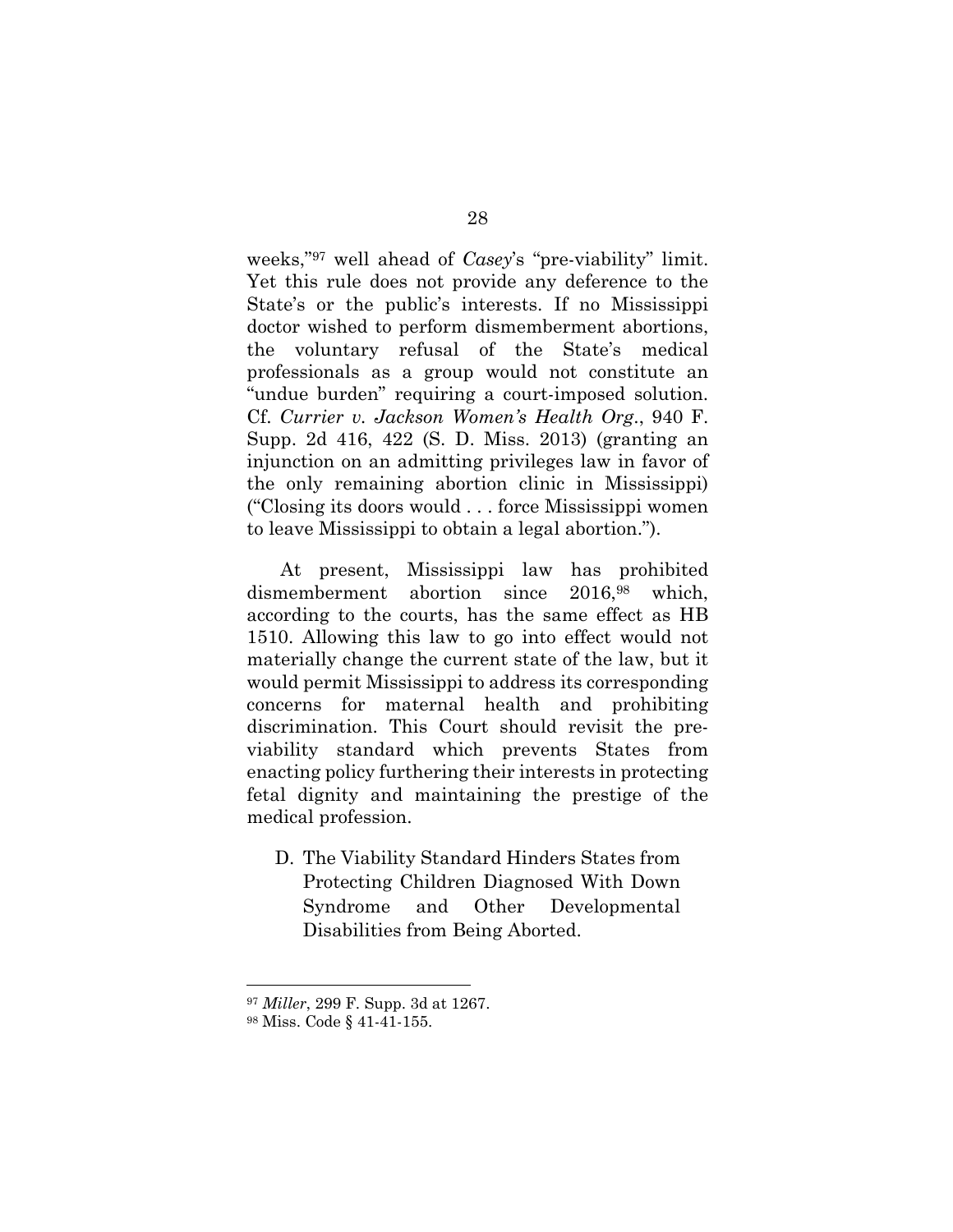The United States has a "lengthy and tragic history'... of segregation and discrimination [against] persons with disabilities] that can only be called grotesque."99 Disability discrimination was systematic in the United States and "until the twentieth century our legal system was more likely to be used to legitimize discrimination than to prevent it."100

Legislation is an effective tool in preventing disability stigma and prejudice. As the Court recognized, "How this large and diversified group [of persons with disabilities] is to be treated under the law is a difficult and often a technical matter, very much a task for legislators guided by qualified professionals and not by the perhaps ill-informed opinions of the judiciary."101

States have passed disability rights statutes protecting persons with disabilities as a class.102 As these statutes recognize, "Disability is a natural part of the human experience and in no way diminishes the right of individuals to participate in or contribute to society."103 However, in the United States, the

<sup>99</sup> *City of Cleburne, Tex. v. Cleburne Living Ctr*., 473 U.S. 432, 461 (1985) (Marshall, J., concurring in judgment in part and dissenting in part) (citation omitted).

<sup>100</sup> Ruth Colker & Paul D. Grossman, THE LAW OF DISABILITY DISCRIMINATION 1 (8th ed. 2013); see also *Buck v. Bell*, 274 U.S. 200, 208 (1927) (upholding Virginia's forced sterilization of a "feeble-minded" woman because "[t]hree generations of imbeciles are enough").

<sup>101</sup> *City of Cleburne*, 473 U.S. at 442–43.

<sup>102</sup> See, e.g., Ark. Code Ann. § 16-123-105.

<sup>103</sup> 20 U.S.C. § 1400(c)(1).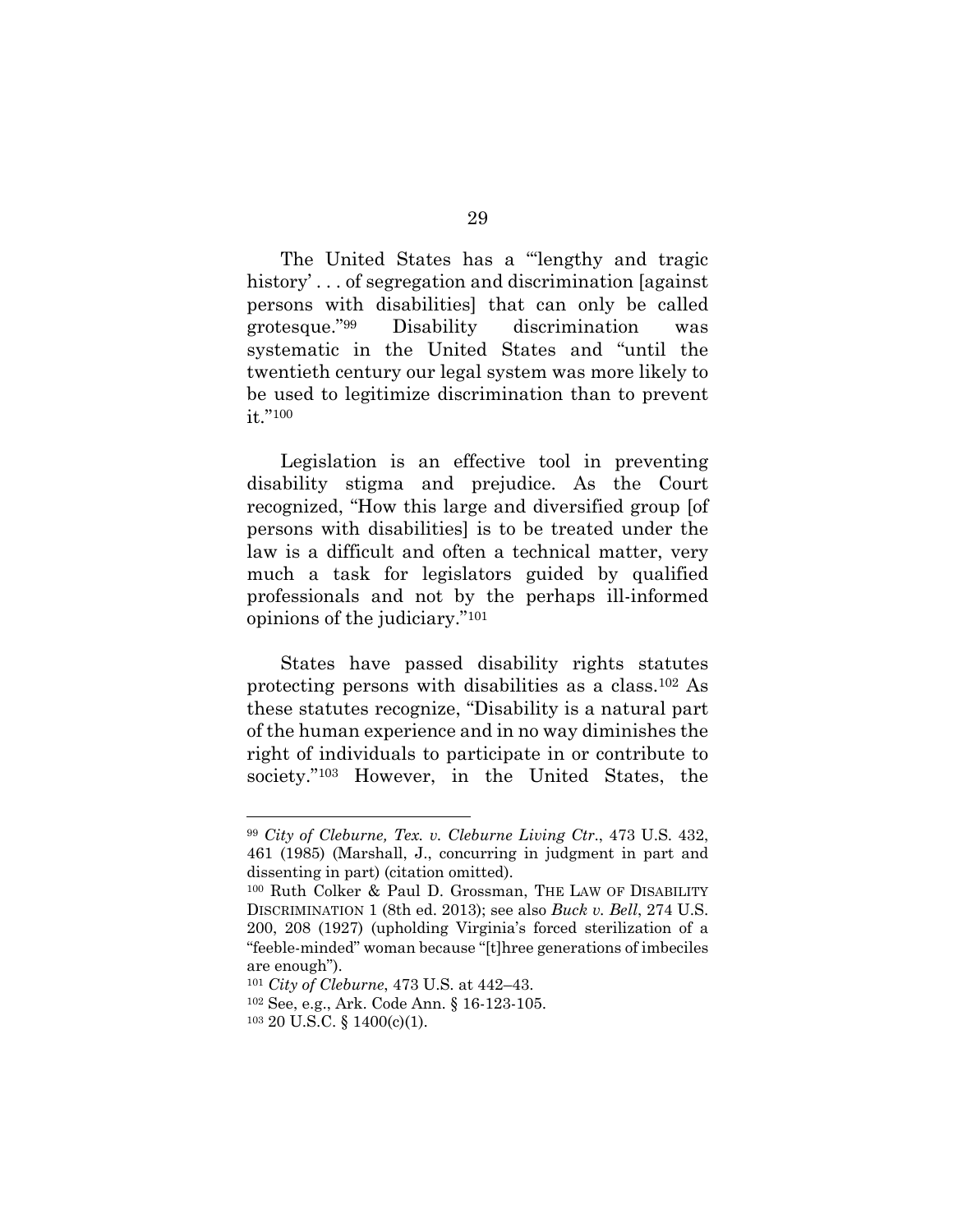abortion rate for unborn children diagnosed with Down syndrome is 67%.104 Too often, abortion is presented as a "solution" to the "problem" of a prenatal diagnosis. The American College of Obstetricians and Gynecologists' 2007 revised policy "and the publicity it garnered has given Down syndrome an unfortunate notoriety; high-lighting it in the minds of expectant parents as the disability to universally consider avoiding."105

Abortions based on Down syndrome are fueled by disability prejudice because, by definition, the abortion is solely based upon a disability diagnosis. Eleven States, including Mississippi, have passed laws preventing discriminatory abortions based on a diagnosis of Down syndrome or fetal anomaly.106 Mississippi's and four other States' laws are currently in effect, $107$  with Arizona's going into effect later this year.

As stated in *Gonzales*, the Court "has confirmed the validity of drawing boundaries to prevent

<sup>104</sup> *Box v. Planned Parenthood of Ind. & Ky., Inc.*, 139 S. Ct. 1780, 1791 (2019) (Thomas, J., concurring); The rate is higher in some European countries, from 77% in France to almost 100% in Iceland. *Id*. at 1790–91.

<sup>105</sup> Kruti Acharya, *Prenatal Testing for Intellectual Disability: Misperceptions and Reality With Lessons from Down Syndrome*, 17 Developmental Disabilities Rsch. Revs. 27, 28 (2011).

<sup>106</sup> Ariz. Rev. Stat. § 13-3603.02; Ark. Code § 20-16-2101 et seq.; Ind. Code § 16-34-4-1 et seq.; Ky. Rev. Stat. § 311.731; La. Rev. Stat. Ann. § 40:1061.1.2; Mo. Rev. Stat. § 188.038; Miss. Code § 41-41-401 et seq.; N.D. Cent. Code § 14-02.1-04.1; Ohio Rev. Code § 2919.10; S.D. Codified Laws §§ 34-23A-89 to -93; Tenn. Code § 39-15-217.

<sup>107</sup> These are North Dakota, Ohio, South Dakota, and Tennessee.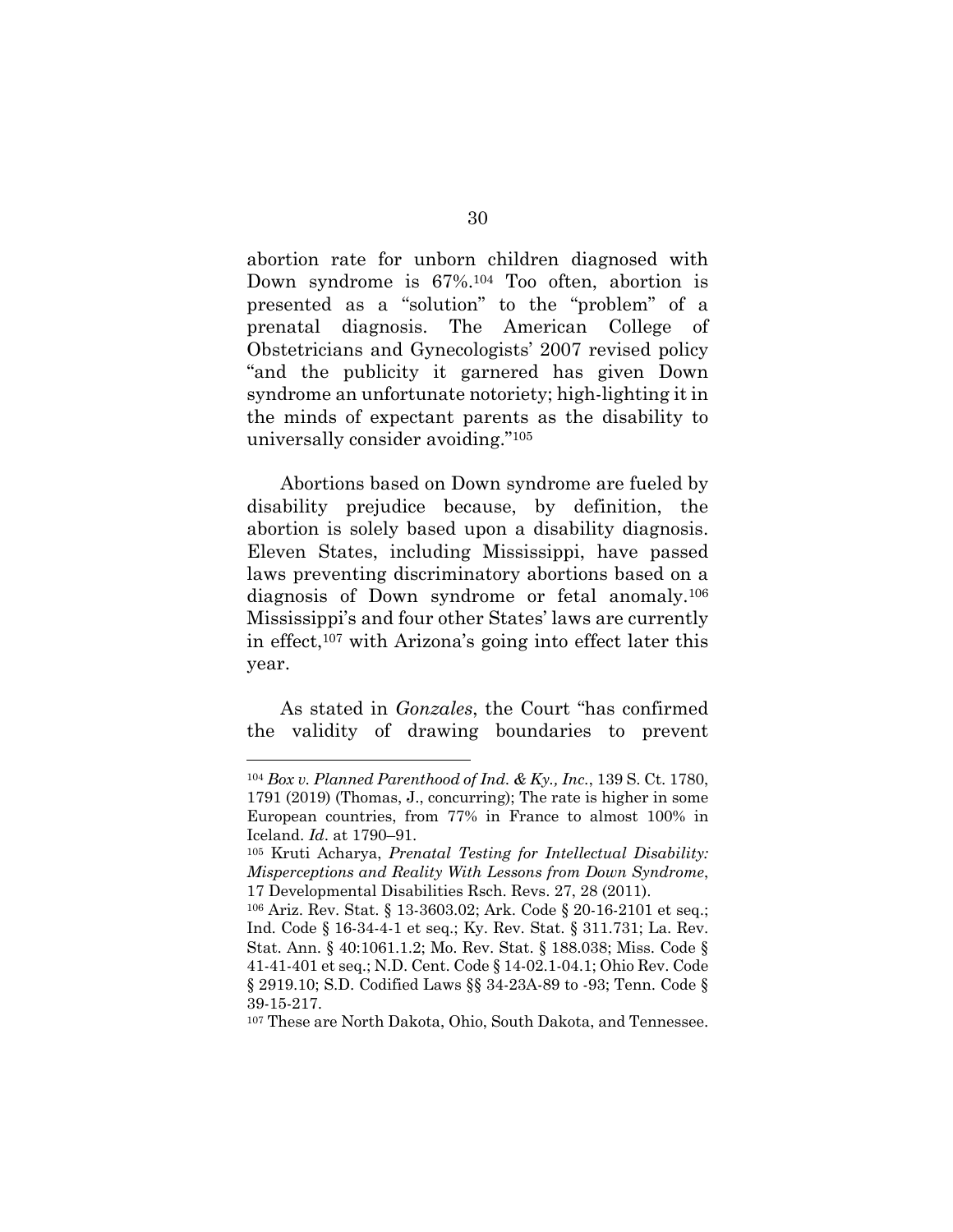practices that extinguish life and are close to actions that are condemned." 550 U.S. at 128. "The right to an abortion before viability is not absolute. The '[S]tate may regulate abortion *before viability* as long as it does not impose an undue burden on a woman's right to terminate her pregnancy.'"108 State laws regulating abortions based solely on Down syndrome diagnoses prevent prejudice and stigma against the Down syndrome community, and the greater community of individuals with disabilities, yet lower courts are split on whether these crucial interests may be heard solely because of the viability rule.109

V. IF NECESSARY TO ENABLE THE PEOPLE'S REPRESENTATIVES TO FURTHER VITAL INTERESTS IN PUBLIC SAFETY, EQUALITY, AND THE INTEGRITY OF THE MEDICAL PROFESSION, *ROE* AND *CASEY* SHOULD BE RECONSIDERED AND, IF APPROPRIATE, WHOLLY OR PARTIALLY OVERRULED.

The well-developed evidentiary record created during trial and discovery in *Gonzales* resulted in an informed opinion that balanced all interests. The Court reviewed an extensive evidentiary record developed via multiple several-week trials and concluded on the basis of that record that the barbaric practice of partial-birth abortion was unnecessary to further women's health, and that tolerating the

<sup>108</sup> *Preterm-Cleveland v. McCloud*, 994 F.3d 512, 520 (6th Cir. 2021) (en banc) (quoting *Women's Med. Prof'l Corp. v. Taft*, 353 F.3d 436, 443 (6th Cir. 2003)) (alteration in original).

<sup>109</sup> Compare *Preterm-Cleveland*, 994 F.3d at 517–18 with *Little Rock Fam. Plan. Servs. v. Rutledge*, 984 F.3d 682, 690 (8th Cir. 2021).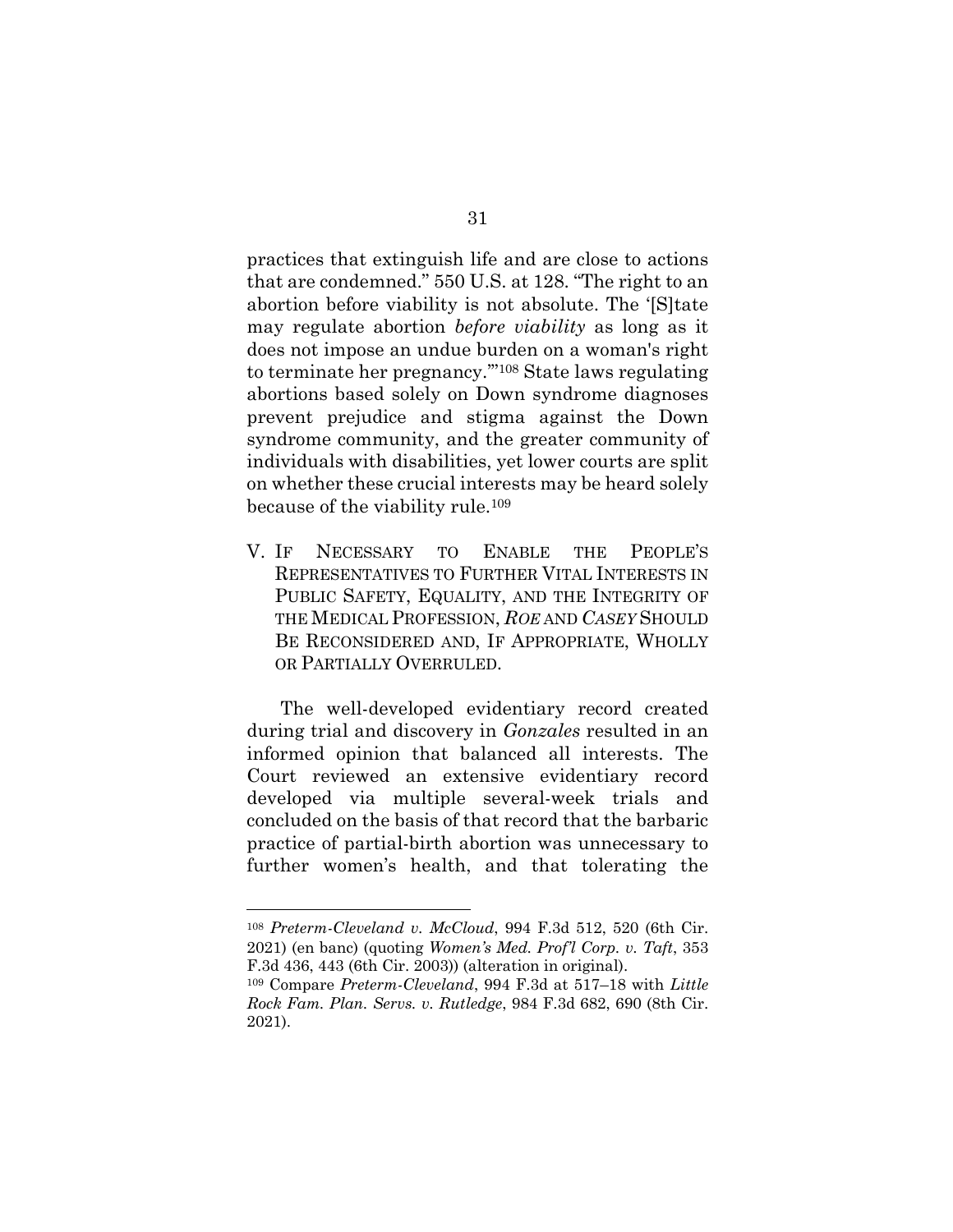practice impugned the integrity of the medical profession. Like the federal Partial-Birth Abortion Act upheld in *Gonzales*, state and federal abortion regulations should be considered on their respective merits regardless of the viability line, evaluating whether they further a legitimate government interest such as those discussed above. The Supreme Court should now make clear what is only suggested in *Gonzales*: just as state interests inform the analysis in the context of previability restrictions, the viability line is not a barrier to full consideration of those interests pursuant to the *Casey* standard.

### **CONCLUSION**

The Members of Congress respectfully submit that the Court uphold Mississippi's law as effectuating important state interests, or, alternatively, return this case to the lower courts for consideration on a full evidentiary record, recognizing that certain precedents may be reconsidered and, where necessary, be wholly or partially overruled.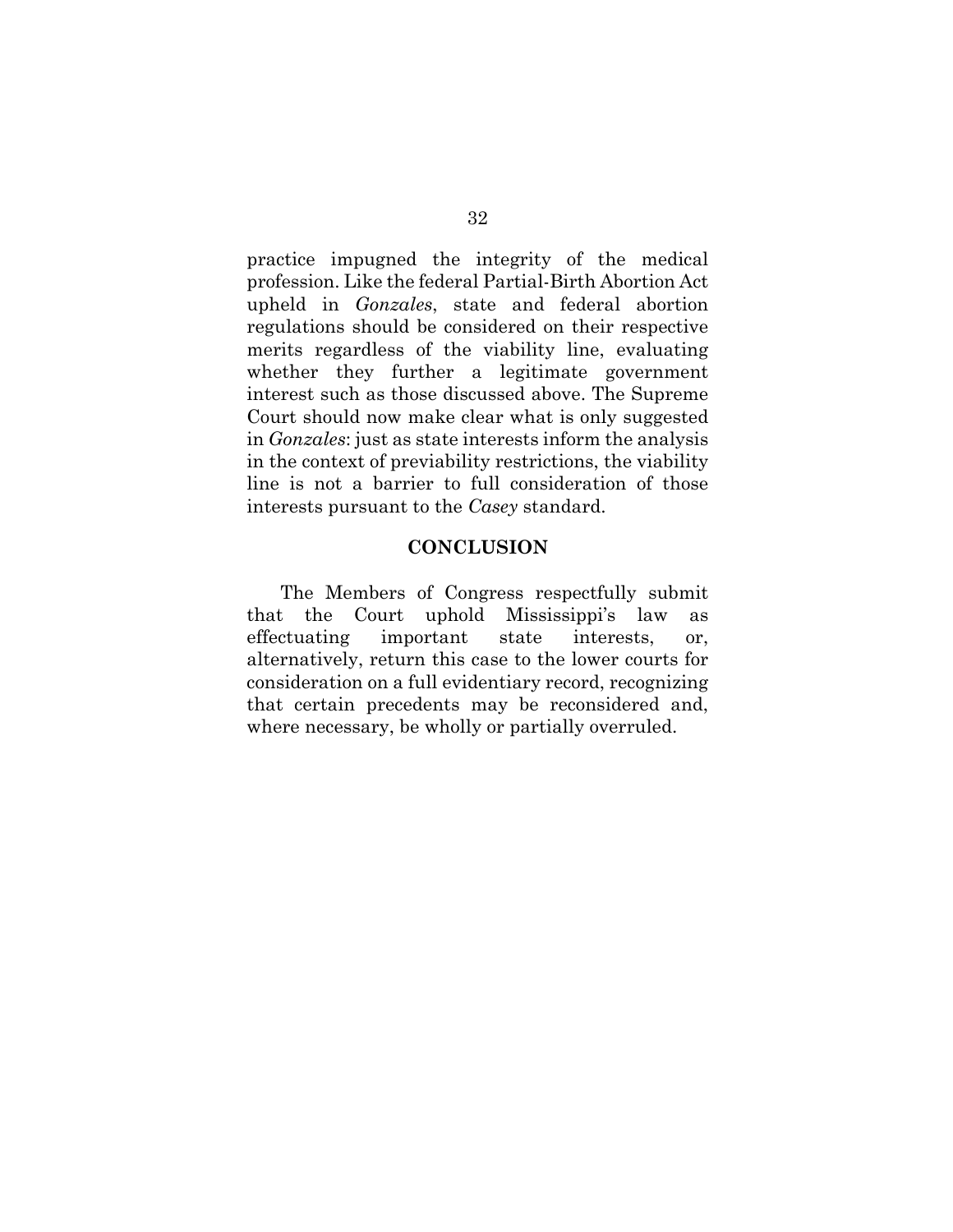33

Respectfully submitted,

Catherine Glenn Foster Steven H. Aden *Counsel of Record* Katie Glenn Natalie Hejran AMERICANS UNITED FOR LIFE 1150 Connecticut Ave., NW Suite 500 Washington, D.C. 20036 *Steven.Aden@aul.org* (202) 741-4919

July 29, 2021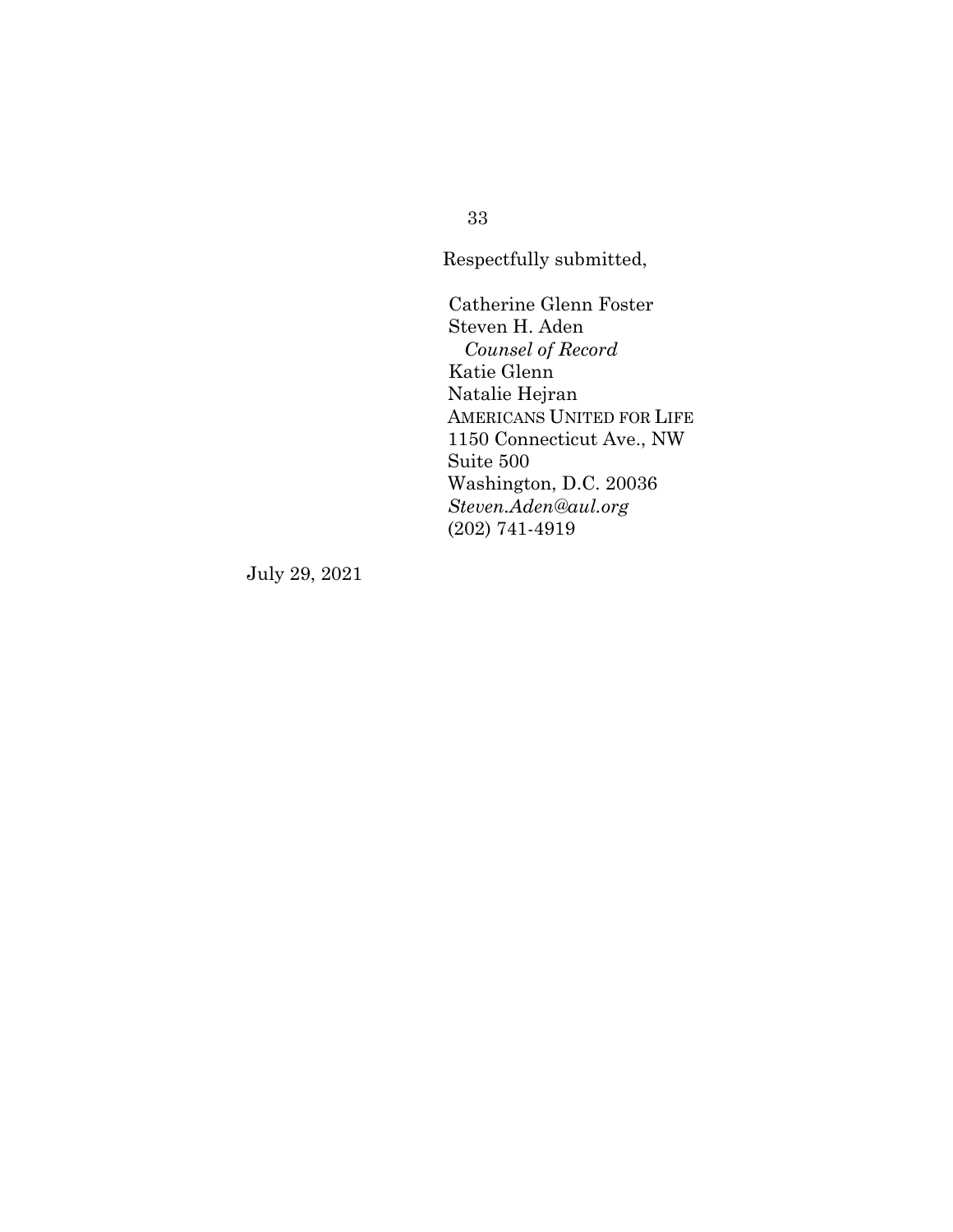# **APPENDIX—LIST OF** *AMICI CURIAE U.S. SENATE*

| Roger F. Wicker (MS)    | Cindy Hyde-Smith (MS)    |
|-------------------------|--------------------------|
| John Barrasso (WY)      | Marsha Blackburn (TN)    |
| Roy Blunt (MO)          | John Boozman (AR)        |
| Mike Braun (IN)         | Richard Burr (NC)        |
| Bill Cassidy, M.D. (LA) | John Cornyn (TX)         |
| Tom Cotton (AR)         | Kevin Cramer (ND)        |
| Mike Crapo (ID)         | Steve Daines (MT)        |
| Joni K. Ernst (IA)      | Deb Fischer (NE)         |
| Lindsey O. Graham (SC)  | Charles E. Grassley (IA) |
| Bill Hagerty (TN)       | John Hoeven (ND)         |
| James M. Inhofe (OK)    | Ron Johnson (WI)         |
|                         |                          |

John Kennedy (LA) James Lankford (OK)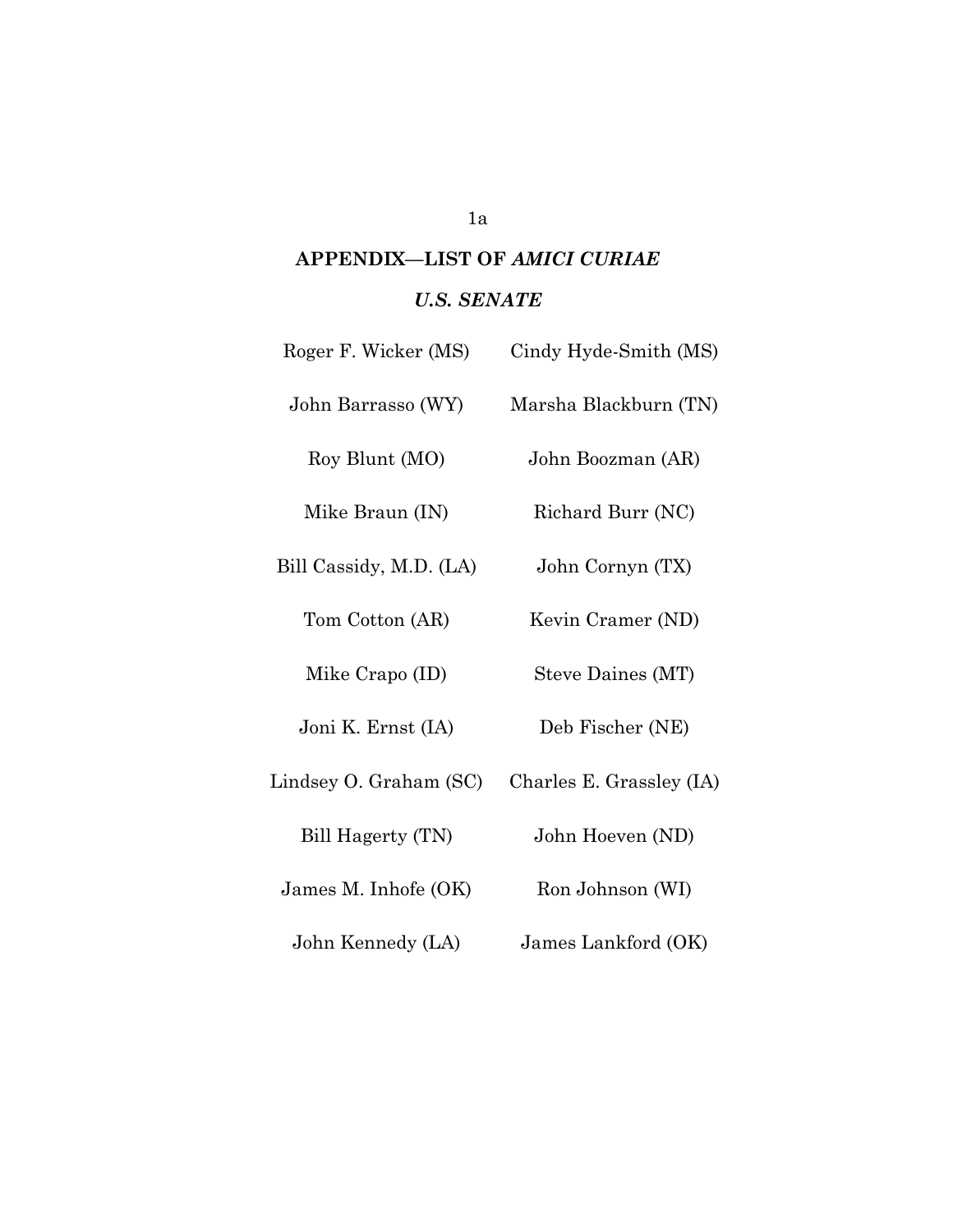Cynthia M. Lummis (WY)

Roger Marshall, M.D. (KS)

Mitch McConnell (KY) Jerry Moran (KS)

Rand Paul, M.D. (KY) Rob Portman (OH)

James E. Risch (ID) Mitt Romney (UT)

M. Michael Rounds (SD) Marco Rubio (FL)

Ben Sasse (NE) Rick Scott (FL)

Tim Scott (SC) Richard C. Shelby (AL)

Dan Sullivan (AK) John Thune (SD)

Thom Tillis (NC) Pat Toomey (PA)

Tommy Tuberville (AL) Todd Young (IN)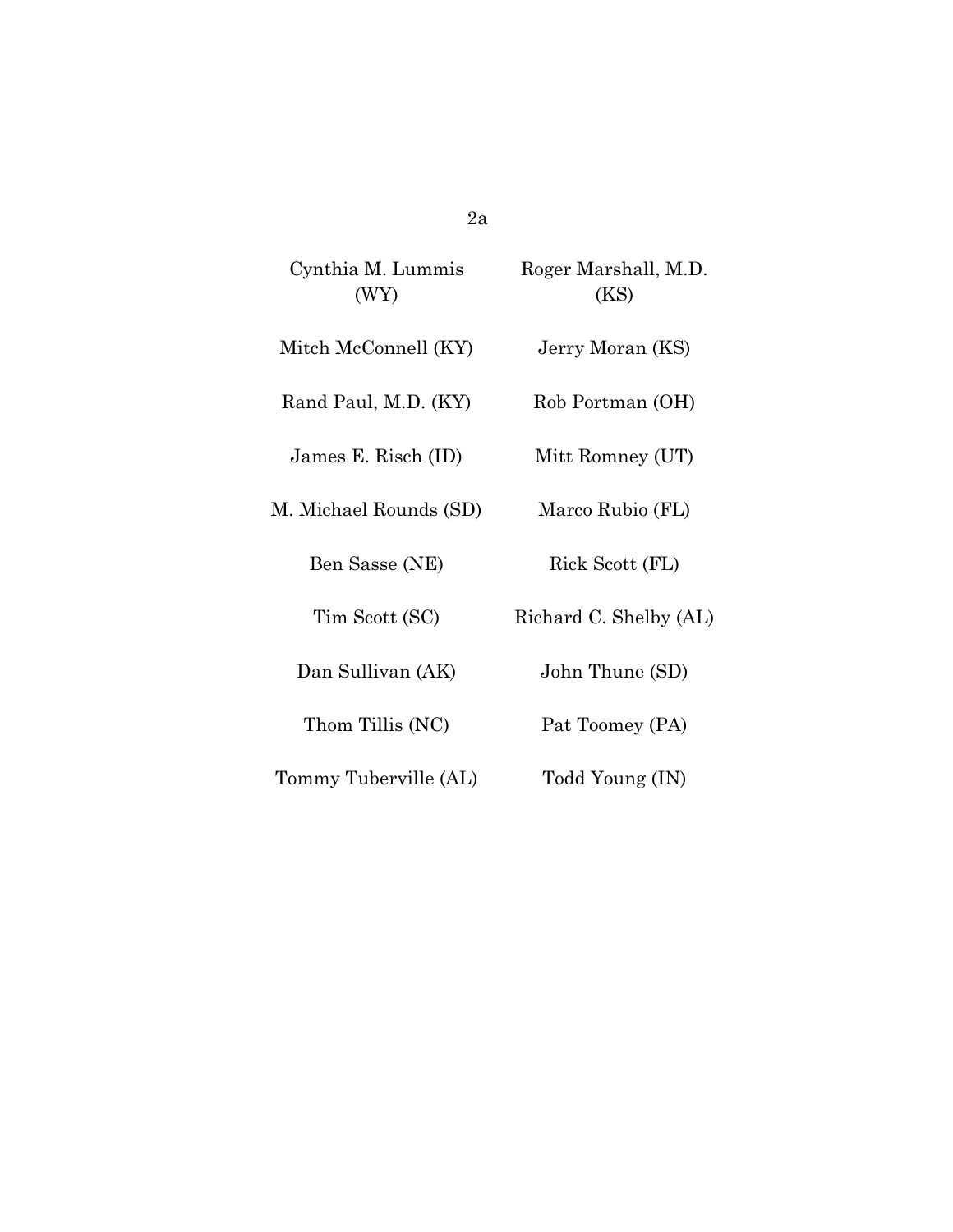### *U.S. HOUSE OF REPRESENTATIVES*

| Christopher H. Smith<br>$(NJ-04)$ | Steve Palazzo (MS-04)    |
|-----------------------------------|--------------------------|
| Trent Kelly (MS-01)               | Michael Guest (MS-03)    |
| Robert B. Aderholt (AL-04)        | Rick W. Allen (GA-12)    |
| Jodey C. Arrington (TX-19)        | Kelly Armstrong (ND-AL)  |
| Brian Babin, D.D.S.<br>$(TX-36)$  | Don Bacon (NE-02)        |
| James R. Baird (IN-04)            | Troy Balderson (OH-12)   |
| Jim Banks (IN-03)                 | Andy Barr (KY-06)        |
| Jack Bergman (MI-01)              | Stephanie Bice (OK-05)   |
| Andy Biggs (AZ-05)                | Gus M. Bilirakis (FL-12) |
| Dan Bishop (NC-09)                | Lauren Boebert (CO-03)   |
| Mike Bost $(IL-12)$               | Kevin Brady (TX-08)      |
| Mo Brooks (AL-05)                 | Ken Buck (CO-04)         |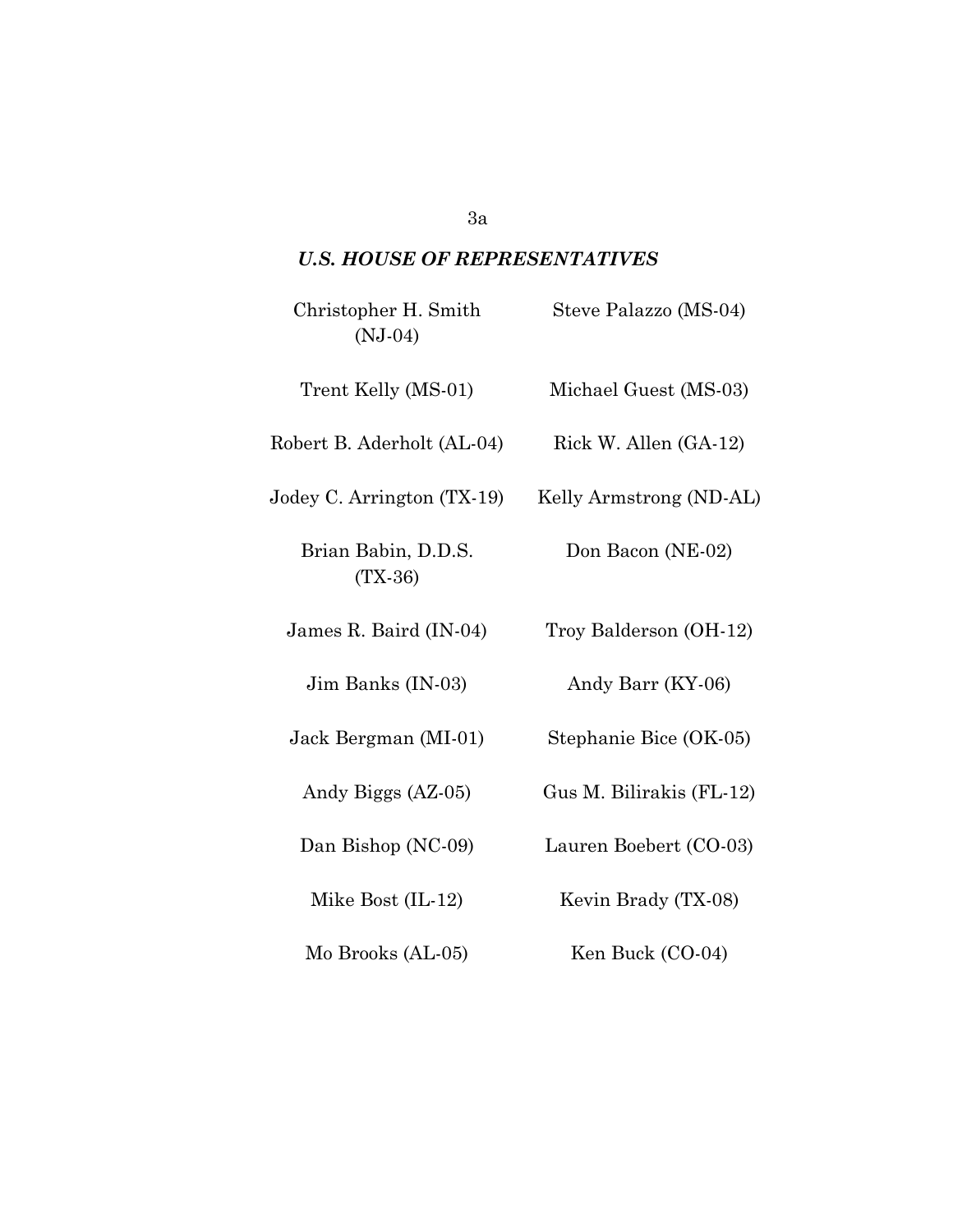| Larry Bucshon, M.D.<br>$(IN-08)$ | Ted Budd (NC-13)                      |
|----------------------------------|---------------------------------------|
| Tim Burchett (TN-02)             | Michael C. Burgess, M.D.<br>$(TX-26)$ |
| Ken Calvert (CA-42)              | Kat Cammack (FL-03)                   |
| Jerry L. Carl (AL-01)            | Earl L. "Buddy" Carter<br>$(GA-01)$   |
| John R. Carter (TX-31)           | Steve Chabot (OH-01)                  |
| Liz Cheney (WY-AL)               | Ben Cline (VA-06)                     |
| Michael Cloud (TX-27)            | Andrew S. Clyde (GA-09)               |
| Tom Cole (OK-04)                 | James Comer (KY-01)                   |
| Rick Crawford (AR-01)            | Dan Crenshaw (TX-02)                  |
| John R. Curtis (UT-03)           | Warren Davidson (OH-08)               |
| Rodney Davis (IL-13)             | Mario Diaz-Balart (FL-25)             |
| Byron Donalds (FL-19)            | Jeff Duncan (SC-03)                   |
| Neal P. Dunn, M.D. (FL-02)       | Tom Emmer (MN-06)                     |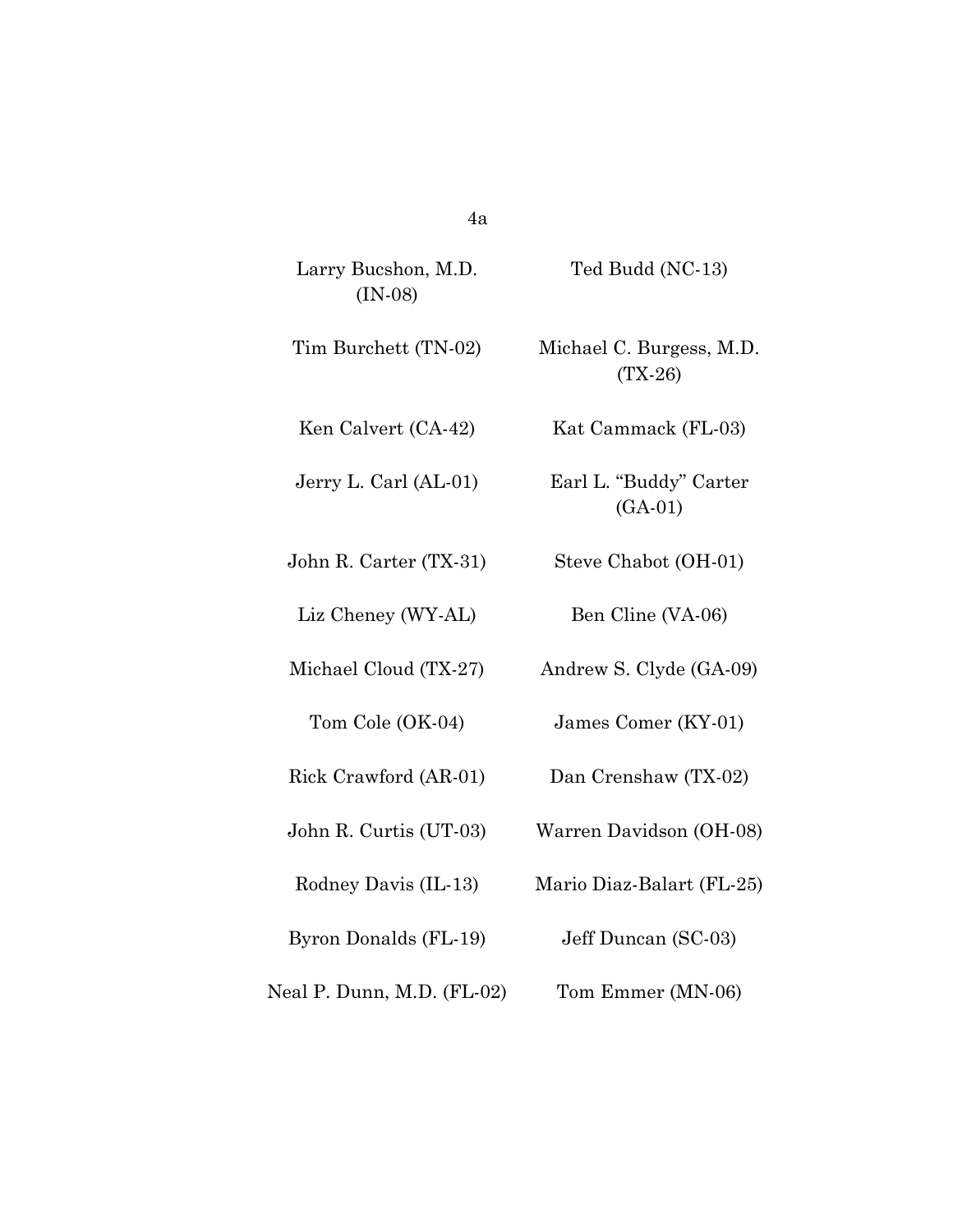| Ron Estes (KS-04)                | Pat Fallon (TX-04)                 |
|----------------------------------|------------------------------------|
| Randy Feenstra (IA-04)           | A. Drew Ferguson, IV<br>$(GA-03)$  |
| Michelle Fischbach<br>$(MN-07)$  | Scott Fitzgerald (WI-05)           |
| Chuck Fleischmann<br>$(TN-03)$   | Jeff Fortenberry (NE-01)           |
| Virginia Foxx (NC-05)            | C. Scott Franklin (FL-15)          |
| Russ Fulcher (ID-01)             | Mike Gallagher (WI-08)             |
| Andrew R. Garbarino<br>$(NY-02)$ | Mike Garcia (CA-25)                |
| Bob Gibbs (OH-07)                | Louie Gohmert (TX-01)              |
| Bob Good (VA-05)                 | Lance Gooden (TX-05)               |
| Tony Gonzales (TX-23)            | Paul A. Gosar, D.D.S.<br>$(AZ-04)$ |
| Kay Granger (TX-12)              | Garret Graves (LA-06)              |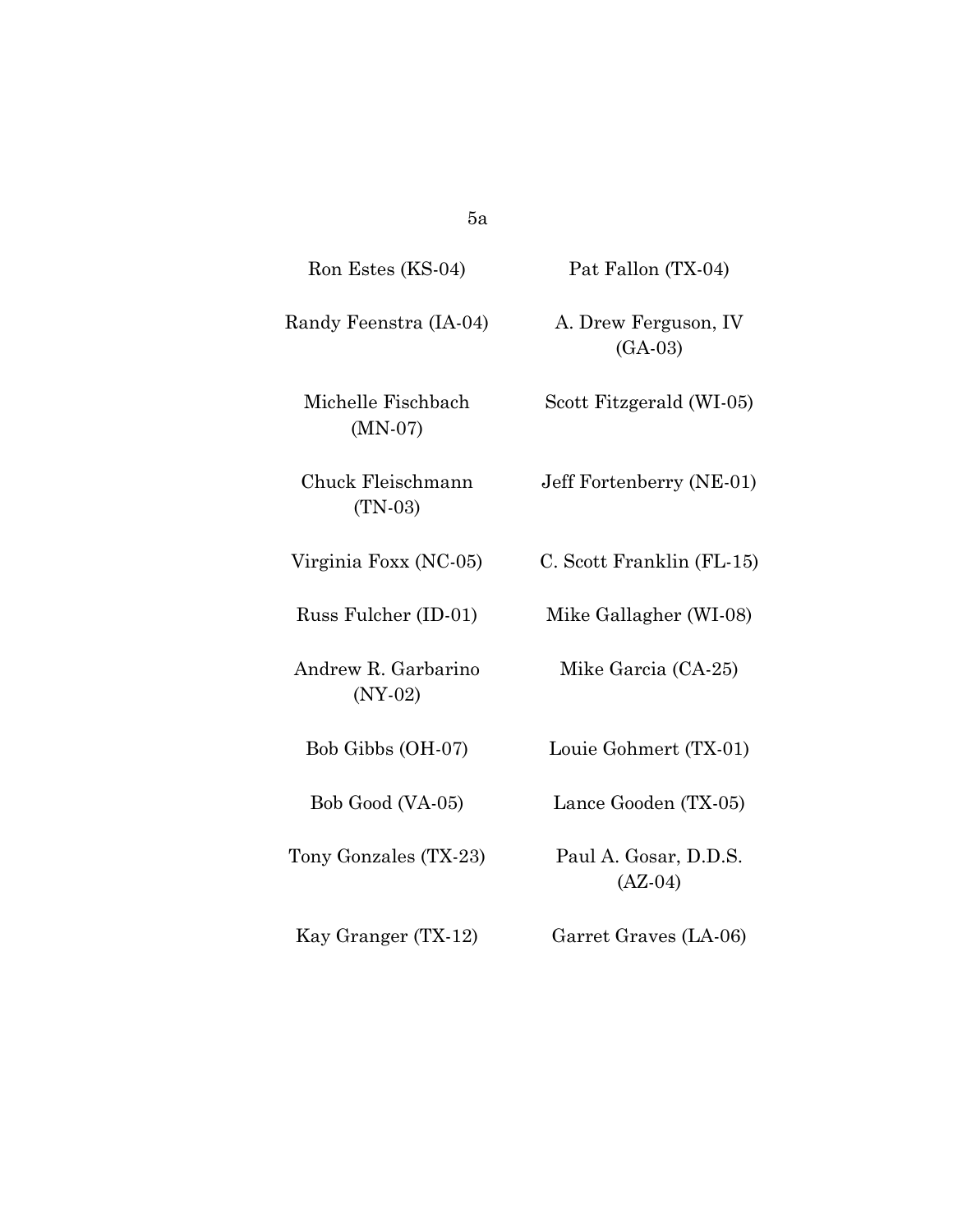| Sam Graves (MO-06)         | Mark E. Green, M.D.<br>$(TN-07)$   |
|----------------------------|------------------------------------|
|                            |                                    |
| H. Morgan Griffith (VA-09) | Glenn Grothman (WI-06)             |
| Brett Guthrie (KY-02)      | Jim Hagedorn (MN-01)               |
| Andy Harris, M.D. (MD-01)  | Diana Harshbarger (TN-01)          |
| Vicky Hartzler (MO-04)     | Kevin Hern (OK-01)                 |
| Yvette Herrell (NM-02)     | Jaime Herrera Beutler<br>$(WA-03)$ |
| Jody Hice (GA-10)          | Clay Higgins (LA-03)               |
| French Hill (AR-02)        | Ashley Hinson (IA-01)              |
| Richard Hudson (NC-08)     | Bill Huizenga (MI-02)              |
| Darrell Issa (CA-50)       | Ronny L. Jackson (TX-13)           |
| Chris Jacobs (NY-27)       | Bill Johnson (OH-06)               |
| Dusty Johnson (SD-AL)      | Mike Johnson (LA-04)               |
| Jim Jordan (OH-04)         | John Joyce, M.D. (PA-13)           |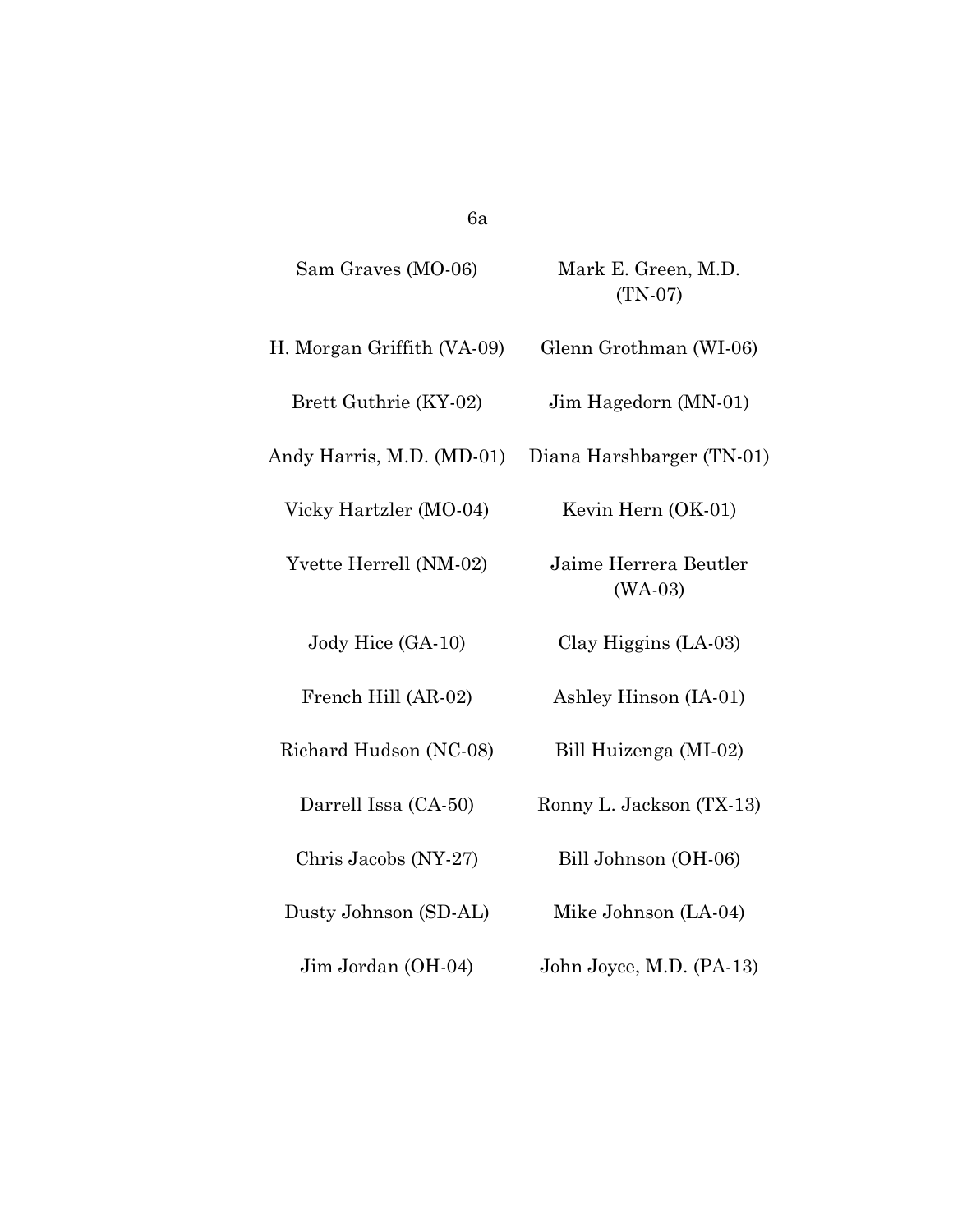| Fred Keller (PA-12)                 | Mike Kelly (PA-16)                     |
|-------------------------------------|----------------------------------------|
| Adam Kinzinger (IL-16)              | Darin LaHood (IL-18)                   |
| Doug LaMalfa (CA-01)                | Doug Lamborn (CO-05)                   |
| Robert E. Latta (OH-05)             | Jake LaTurner (KS-02)                  |
| Debbie Lesko (AZ-08)                | Julia Letlow (LA-05)                   |
| Billy Long (MO-07)                  | Barry Loudermilk (GA-11)               |
| Frank D. Lucas (OK-03)              | <b>Blaine Luetkemeyer</b><br>$(MO-03)$ |
| Tracey Mann (KS-01)                 | Thomas Massie (KY-04)                  |
| Brian Mast (FL-18)                  | Kevin McCarthy (CA-23)                 |
| Lisa McClain (MI-10)                | Tom McClintock (CA-04)                 |
| Patrick McHenry (NC-10)             | David B. McKinley, P.E.<br>$(WV-01)$   |
| Cathy McMorris Rodgers<br>$(WA-05)$ | Peter Meijer (MI-03)                   |
| Carol D. Miller (WV-03)             | Mary E. Miller (IL-15)                 |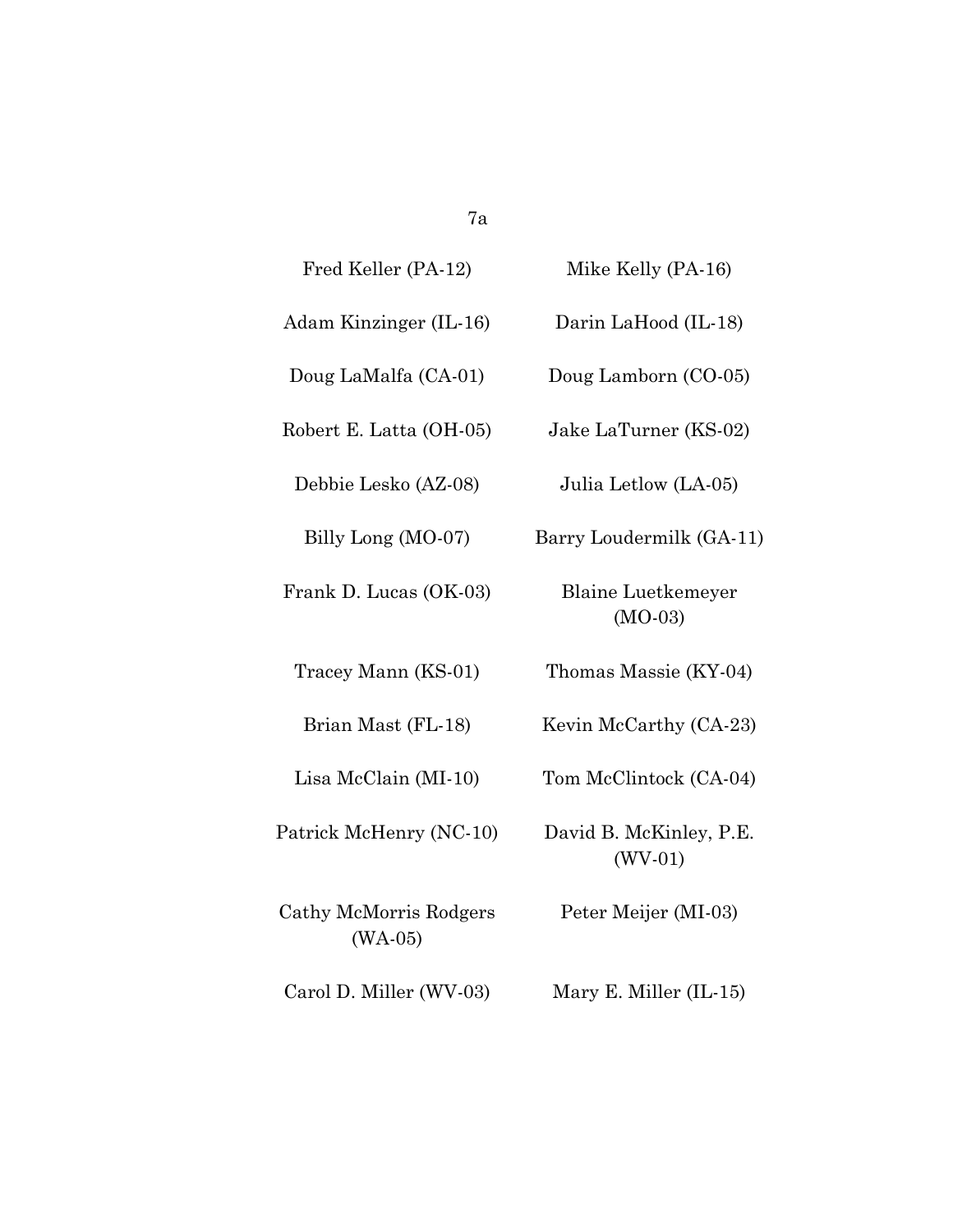| Mariannette J. Miller-<br>Meeks (IA-02) | John R. Moolenaar (MI-04)         |
|-----------------------------------------|-----------------------------------|
| Alex X. Mooney (WV-02)                  | Barry Moore (AL-02)               |
| Blake Moore (UT-01)                     | Markwayne Mullin (OK-02)          |
| Gregory F. Murphy, M.D.<br>$(NC-03)$    | Troy E. Nehls $(TX-22)$           |
| Dan Newhouse (WA-04)                    | Ralph Norman (SC-05)              |
| Devin Nunes (CA-22)                     | Burgess Owens (UT-04)             |
| Gary Palmer (AL-06)                     | Greg Pence (IN-06)                |
| August Pfluger (TX-11)                  | Bill Posey (FL-08)                |
| Guy Reschenthaler (PA-14)               | Tom Rice (SC-07)                  |
| Hal Rogers (KY-05)                      | Mike D. Rogers (AL-03)            |
| John Rose (TN-06)                       | Matthew Rosendale, Sr.<br>(MT-AL) |
| David Rouzer (NC-07)                    | Chip Roy $(TX-21)$                |
|                                         |                                   |

John H. Rutherford (FL-04) Steve Scalise (LA-01)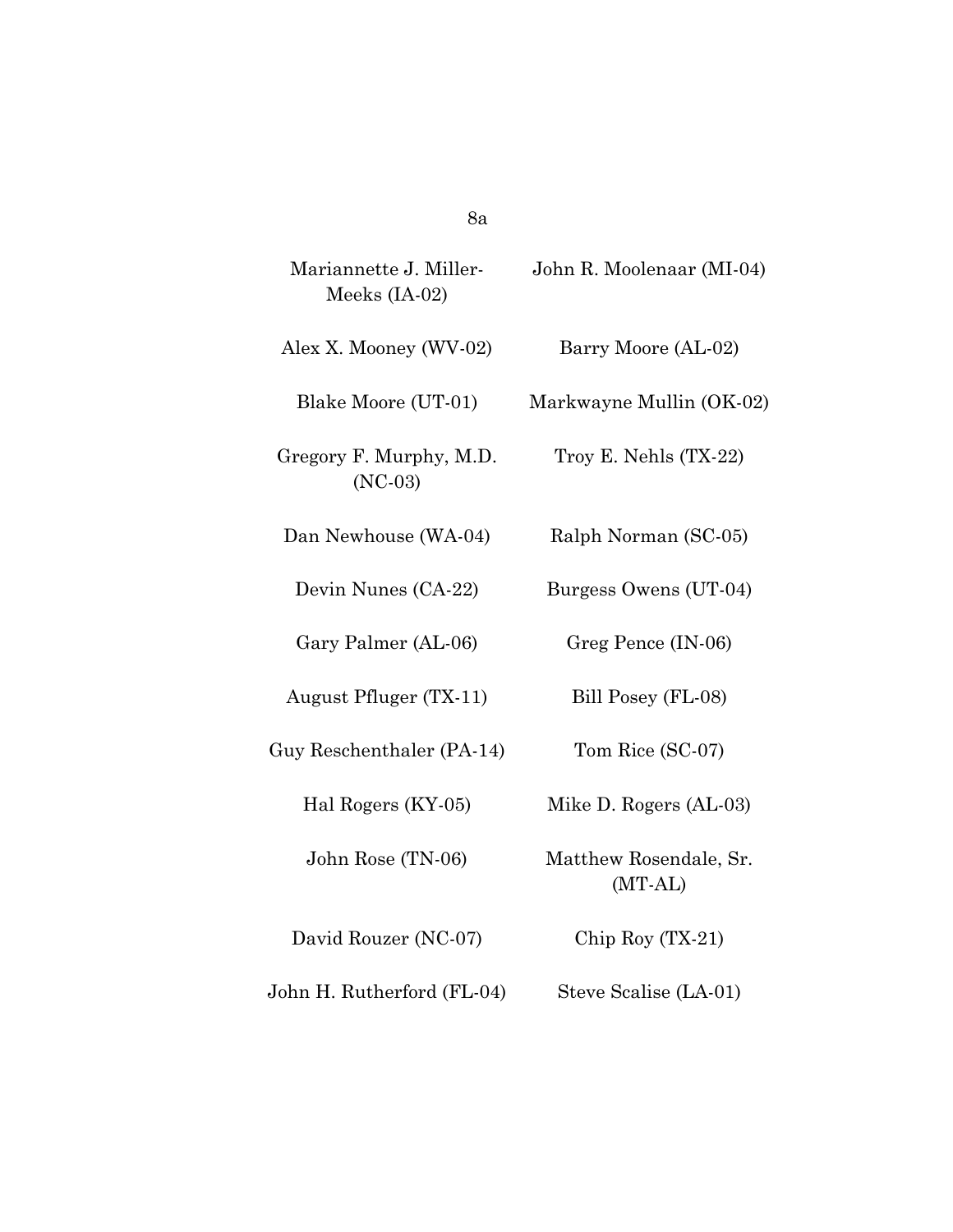| Austin Scott (GA-08)      | Pete Sessions (TX-17)               |
|---------------------------|-------------------------------------|
| Adrian Smith (NE-03)      | Jason Smith (MO-08)                 |
| Lloyd Smucker (PA-11)     | Victoria Spartz (IN-05)             |
| Pete Stauber (MN-08)      | Michelle Steel (CA-48)              |
| Elise Stefanik (NY-21)    | Bryan Steil (WI-01)                 |
| W. Gregory Steube (FL-17) | Chris Stewart (UT-02)               |
| Van Taylor (TX-03)        | Marjorie Taylor Greene<br>$(GA-14)$ |
| Claudia Tenney (NY-22)    | Glenn 'GT' Thompson<br>$(PA-15)$    |
| Tom Tiffany (WI-07)       | William R. Timmons,<br>IV $(SC-04)$ |
| Michael R. Turner (OH-10) | David G. Valadao (CA-21)            |
| Beth Van Duyne (TX-24)    | Ann Wagner (MO-02)                  |
| Tim Walberg (MI-07)       | Jackie Walorski (IN-02)             |
| Michael Waltz (FL-06)     | Randy K. Weber (TX-14)              |